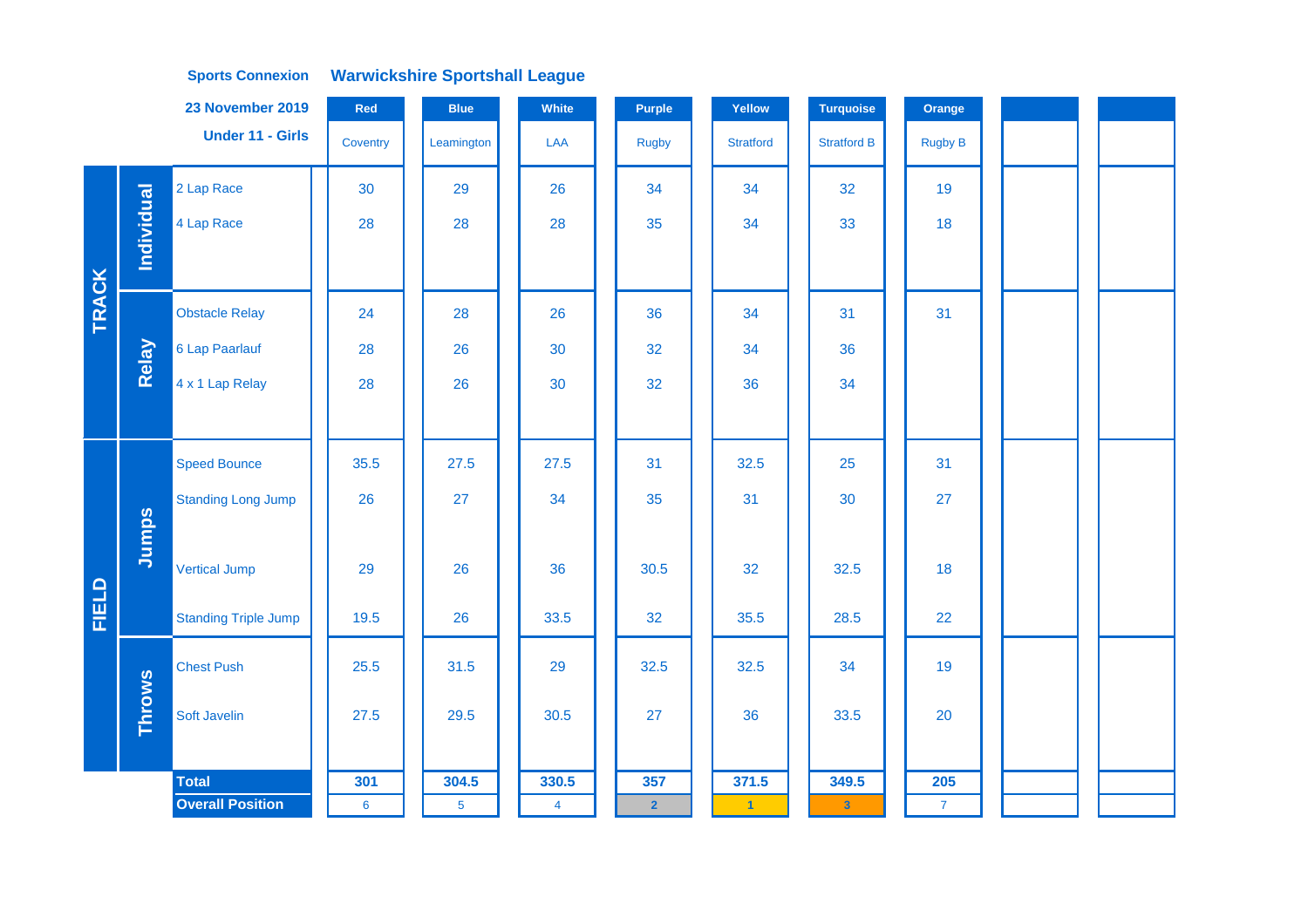| <b>No</b>      | <b>Name</b>   | <b>Club</b>              | <b>Time</b> |                 | <b>Rank Points</b> |
|----------------|---------------|--------------------------|-------------|-----------------|--------------------|
|                | A pair        | Coventry                 | 24.7        | A 4             | 21                 |
| $\overline{2}$ | A pair        | Leamington               | 27.1        | B6              | $\overline{7}$     |
| $\mathbf{3}$   | A pair        | LAA                      | 25.9        | $\overline{B}$  | 8                  |
| $\overline{4}$ | A pair        | Rugby                    | 25.5        | $\overline{B}3$ | 10                 |
|                | 5 A pair      | Stratford                | 25.3        | $\overline{B}$  | 11                 |
| 6              | A pair        | Stratford B              | 25          | <b>B</b> 1      | 12                 |
| $\overline{7}$ | A pair        | <b>Rugby B</b>           | 25.3        | A 6             | 19                 |
| 11             | <b>B</b> pair | Coventry                 | 25.8        | <b>B4</b>       | 9                  |
| 12             | B pair        | Leamington               | 24.2        | A 3             | 22                 |
| 13             | <b>B</b> pair | LAA                      | 25.8        | A 7             | 18                 |
| 14             | <b>B</b> pair | Rugby                    | 23.5        | A 1             | $\overline{24}$    |
| 15             | <b>B</b> pair | Stratford                | 23.7        | A 2             | 23                 |
| 16             | <b>B</b> pair | Stratford B              | 24.8        | A <sub>5</sub>  | $\overline{20}$    |
| 17             | B pair        | Rugby B                  |             |                 |                    |
|                |               |                          |             |                 |                    |
|                |               |                          |             |                 |                    |
|                |               |                          |             |                 |                    |
|                |               |                          |             |                 |                    |
|                |               |                          |             |                 |                    |
|                |               |                          |             |                 |                    |
|                |               |                          |             |                 |                    |
|                |               |                          |             |                 |                    |
|                |               |                          |             |                 |                    |
|                |               |                          |             |                 |                    |
|                |               | 2 Lap Race - Non Scoring |             |                 |                    |
| <b>No</b>      | <b>Name</b>   | <b>Club</b>              | <b>Time</b> | <b>NS</b>       |                    |
|                |               |                          |             |                 |                    |
|                |               |                          |             |                 |                    |
|                |               |                          |             |                 |                    |
|                |               |                          |             |                 |                    |
|                |               |                          |             |                 |                    |
|                |               |                          |             |                 |                    |

|                 |                          | 2 Lap Race         |             |            |                |                          |               | <b>4 Lap Race</b>  |             |             |                 |
|-----------------|--------------------------|--------------------|-------------|------------|----------------|--------------------------|---------------|--------------------|-------------|-------------|-----------------|
| No              | <b>Name</b>              | <b>Club</b>        | <b>Time</b> | Rank       | <b>Points</b>  | <b>No</b>                | <b>Name</b>   | <b>Club</b>        | <b>Time</b> | <b>Rank</b> | <b>Points</b>   |
|                 | A pair                   | Coventry           | 24.7        | A 4        | 21             |                          | A pair        | Coventry           | 49.1        | A 4         | 21              |
| 2               | A pair                   | Leamington         | 27.1        | <b>B6</b>  | $\overline{7}$ | $\overline{2}$           | A pair        | Leamington         | 54.9        | <b>B</b> 5  | 8               |
| $\mathbf{3}$    | A pair                   | LAA                | 25.9        | <b>B</b> 5 | 8              | 3                        | A pair        | LAA                | 50.9        | <b>B4</b>   | 9               |
| $\overline{4}$  | A pair                   | Rugby              | 25.5        | <b>B</b> 3 | 10             | 4                        | A pair        | <b>Rugby</b>       | 46.7        | A 1         | 24              |
| $5\phantom{.0}$ | A pair                   | Stratford          | 25.3        | <b>B2</b>  | 11             | 5                        | A pair        | Stratford          | 47.4        | A 3         | 22              |
| $6\phantom{1}6$ | A pair                   | <b>Stratford B</b> | 25          | <b>B</b> 1 | 12             | 6                        | A pair        | <b>Stratford B</b> | 47.1        | A 2         | $\overline{23}$ |
| $\overline{7}$  | A pair                   | Rugby B            | 25.3        | A 6        | 19             | $\overline{7}$           | A pair        | Rugby B            | 51.4        | A 7         | 18              |
| 11              | B pair                   | Coventry           | 25.8        | <b>B4</b>  | 9              | 11                       | <b>B</b> pair | Coventry           | 57.3        | <b>B</b> 6  | $\overline{7}$  |
| 12              | <b>B</b> pair            | Leamington         | 24.2        | A 3        | 22             | 12                       | <b>B</b> pair | Leamington         | 50          | A 5         | 20              |
| 13              | <b>B</b> pair            | LAA                | 25.8        | A 7        | 18             | 13                       | <b>B</b> pair | LAA                | 50.4        | A 6         | 19              |
| $14$            | <b>B</b> pair            | <b>Rugby</b>       | 23.5        | A 1        | 24             | 14                       | <b>B</b> pair | Rugby              | 49.4        | <b>B2</b>   | 11              |
| 15              | B pair                   | Stratford          | 23.7        | A 2        | 23             | 15                       | <b>B</b> pair | Stratford          | 48.3        | <b>B</b> 1  | 12              |
| $16$            | <b>B</b> pair            | <b>Stratford B</b> | 24.8        | A 5        | 20             | 16                       | <b>B</b> pair | <b>Stratford B</b> | 50.7        | <b>B3</b>   | 10              |
| 17              | <b>B</b> pair            | Rugby B            |             |            |                | 17                       | <b>B</b> pair | Rugby B            |             |             |                 |
|                 |                          |                    |             |            |                |                          |               |                    |             |             |                 |
|                 |                          |                    |             |            |                |                          |               |                    |             |             |                 |
|                 |                          |                    |             |            |                |                          |               |                    |             |             |                 |
|                 |                          |                    |             |            |                |                          |               |                    |             |             |                 |
|                 |                          |                    |             |            |                |                          |               |                    |             |             |                 |
|                 |                          |                    |             |            |                |                          |               |                    |             |             |                 |
|                 |                          |                    |             |            |                |                          |               |                    |             |             |                 |
|                 |                          |                    |             |            |                |                          |               |                    |             |             |                 |
|                 |                          |                    |             |            |                |                          |               |                    |             |             |                 |
|                 |                          |                    |             |            |                |                          |               |                    |             |             |                 |
|                 | 2 Lap Race - Non Scoring |                    |             |            |                | 4 Lap Race - Non Scoring |               |                    |             |             |                 |
| <b>No</b>       | <b>Name</b>              | <b>Club</b>        | <b>Time</b> | <b>NS</b>  |                | <b>No</b>                | <b>Name</b>   | <b>Club</b>        | <b>Time</b> | <b>NS</b>   |                 |

|  | $\cdots$ $\cdots$ | . | ___ |
|--|-------------------|---|-----|
|  |                   |   |     |
|  |                   |   |     |
|  |                   |   |     |
|  |                   |   |     |
|  |                   |   |     |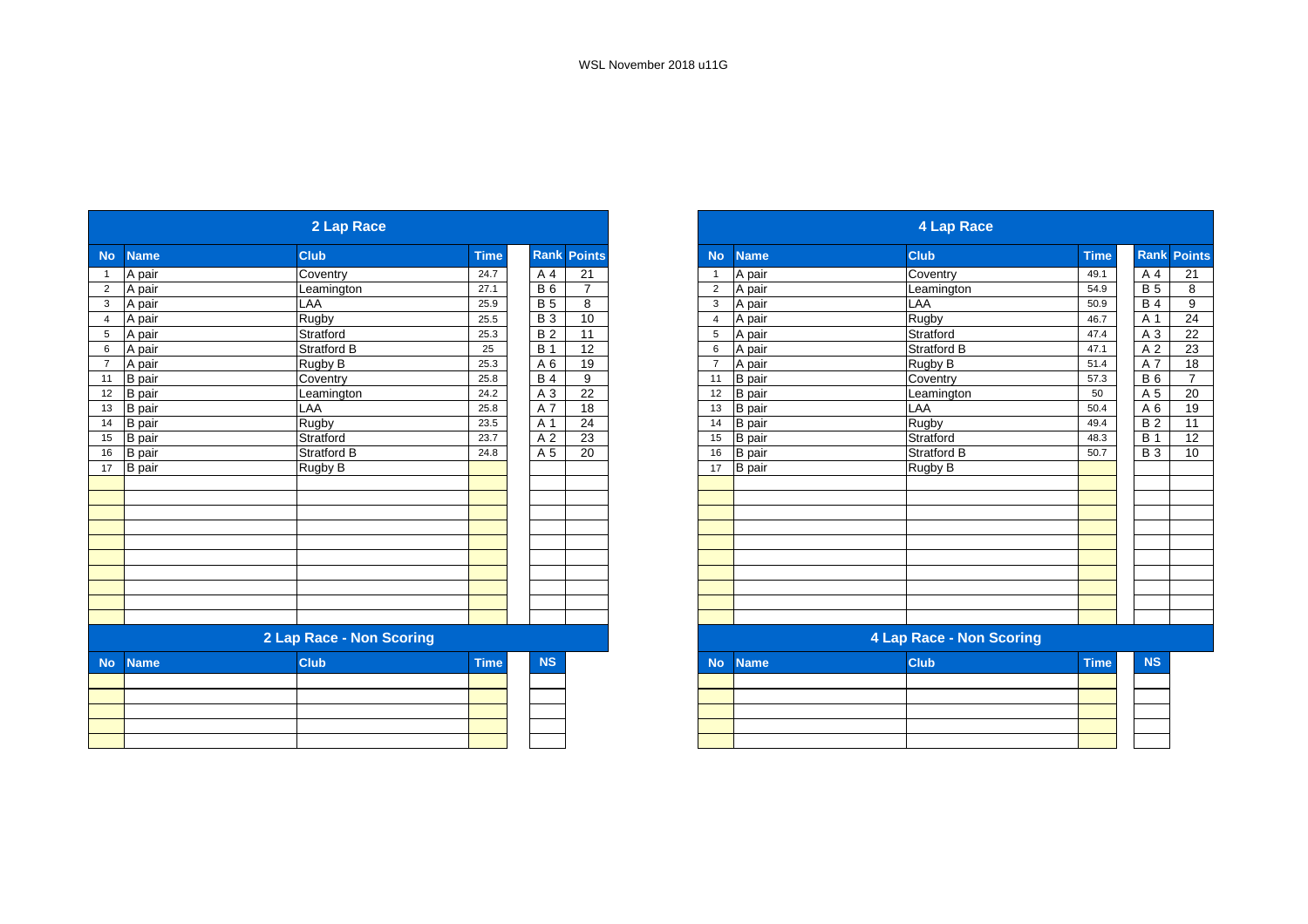|           |                           | <b>Speed Bounce</b>               |                |                |                    |
|-----------|---------------------------|-----------------------------------|----------------|----------------|--------------------|
| <b>No</b> | <b>Name</b>               | <b>Club</b>                       | <b>Bounces</b> |                | <b>Rank Points</b> |
| 103       | <b>Beth Murray</b>        | Coventry                          | 43             | <b>B</b> 1     | 12                 |
| 101       | Elsie Davidson            | Coventry                          | 47             | A 1            | 23.5               |
| 216       | Madeline Lim              | Leamington                        | 42             | A 6            | 18.5               |
| 212       | Esha Finnigan             | Leamington                        | 40             | <b>B</b> 3     | 9                  |
| 356       | <b>Isabella Comerford</b> | LAA                               | 44             | A 4            | 21                 |
| 352       | <b>Tammy Moss</b>         | LAA                               | 37             | <b>B6</b>      | 6.5                |
| 414       | Matilda Jones             | Rugby                             | 40             | <b>B</b> 3     | 9                  |
| 415       | Isabelle Knight           | Rugby                             | 45             | A 3            | 22                 |
| 516       | Martha Peters             | Stratford                         | 40             | <b>B3</b>      | 9                  |
| 502       | Olivia Hawkyard           | Stratford                         | 47             | A 1            | 23.5               |
| 413       | Sophie Farrell            | Rugby B                           | 41             | <b>B2</b>      | 11                 |
| 419       | Verity Skinner-Kakitie    | Rugby B                           | 43             | A 5            | 20                 |
| 517       | <b>Isla Travis</b>        | <b>Stratford B</b>                | 42             | A 6            | 18.5               |
| 510       | Katie Smart               | Stratford B                       | 37             | <b>B</b> 6     | 6.5                |
|           |                           |                                   |                |                |                    |
|           |                           |                                   |                |                |                    |
|           |                           |                                   |                |                |                    |
|           |                           |                                   |                |                |                    |
|           |                           |                                   |                |                |                    |
|           |                           |                                   |                |                |                    |
|           |                           |                                   |                |                |                    |
|           |                           |                                   |                |                |                    |
|           |                           |                                   |                |                |                    |
|           |                           |                                   |                |                |                    |
|           |                           | <b>Speed Bounce - Non Scoring</b> |                |                |                    |
| <b>No</b> | <b>Name</b>               | Club                              | <b>Bounces</b> | <b>NS</b>      |                    |
| 104       | Evie Wilson               | Coventry                          | 40             | N <sub>S</sub> |                    |
| 354       | <b>Charlotte Budd</b>     | LAA                               | 40             | N <sub>S</sub> |                    |
|           |                           |                                   |                |                |                    |
|           |                           |                                   |                |                |                    |
|           |                           |                                   |                |                |                    |

|           |                         | <b>Standing Long Jump</b>               |                        |                |                    |
|-----------|-------------------------|-----------------------------------------|------------------------|----------------|--------------------|
| <b>No</b> | <b>Name</b>             | <b>Club</b>                             | <b>Distance</b><br>(m) |                | <b>Rank Points</b> |
| 104       | Evie Wilson             | Coventry                                | 1.46                   | $A_6$          | 19                 |
| 105       | Lucy Wilson             | Coventry                                | 1.16                   | <b>B</b> 6     | $\overline{7}$     |
| 215       | Caitlin French          | Leamington                              | 1.53                   | A 4            | 21                 |
| 211       | <b>Lilv Russell</b>     | Leamington                              | 1.10                   | <b>B7</b>      | 6                  |
| 349       | Heynee-Sarah Lohore     | LAA                                     | 1.53                   | <b>B</b> 1     | 12                 |
| 342       | Sarena Mali             | LAA                                     | 1.64                   | A <sub>3</sub> | 22                 |
| 420       | <b>Scarlett Smith</b>   | Rugby                                   | 1.52                   | <b>B2</b>      | 11                 |
| 418       | Zoe Parker              | Rugby                                   | 1.73                   | A 1            | 24                 |
| 503       | Ella Peeke              | Stratford                               | 1.16                   | <b>B</b> 5     | 8                  |
| 506       | <b>Tessa Parkin</b>     | Stratford                               | 1.67                   | A 2            | 23                 |
| 411       | Ella Burge              | Rugby B                                 | 1.22                   | <b>B</b> 4     | 9                  |
| 419       | Verity Skinner-Kakitie  | Rugby B                                 | 1.23                   | A 7            | 18                 |
| 512       | Annabelle Wynne Edwards | <b>Stratford B</b>                      | 1.31                   | <b>B</b> 3     | 10                 |
| 510       | <b>Katie Smart</b>      | <b>Stratford B</b>                      | 1.48                   | A 5            | 20                 |
|           |                         |                                         |                        |                |                    |
|           |                         |                                         |                        |                |                    |
|           |                         |                                         |                        |                |                    |
|           |                         |                                         |                        |                |                    |
|           |                         |                                         |                        |                |                    |
|           |                         |                                         |                        |                |                    |
|           |                         |                                         |                        |                |                    |
|           |                         |                                         |                        |                |                    |
|           |                         |                                         |                        |                |                    |
|           |                         |                                         |                        |                |                    |
|           |                         | <b>Standing Long Jump - Non Scoring</b> |                        |                |                    |
| <b>No</b> | <b>Name</b>             | <b>Club</b>                             | <b>Distance</b><br>(m) | <b>NS</b>      |                    |
| 357       | Eva Del Torre           | LAA                                     | 0.98                   | N S            |                    |
| 214       | <b>Tegan Williams</b>   | Leamington                              | 1.42                   | N <sub>S</sub> |                    |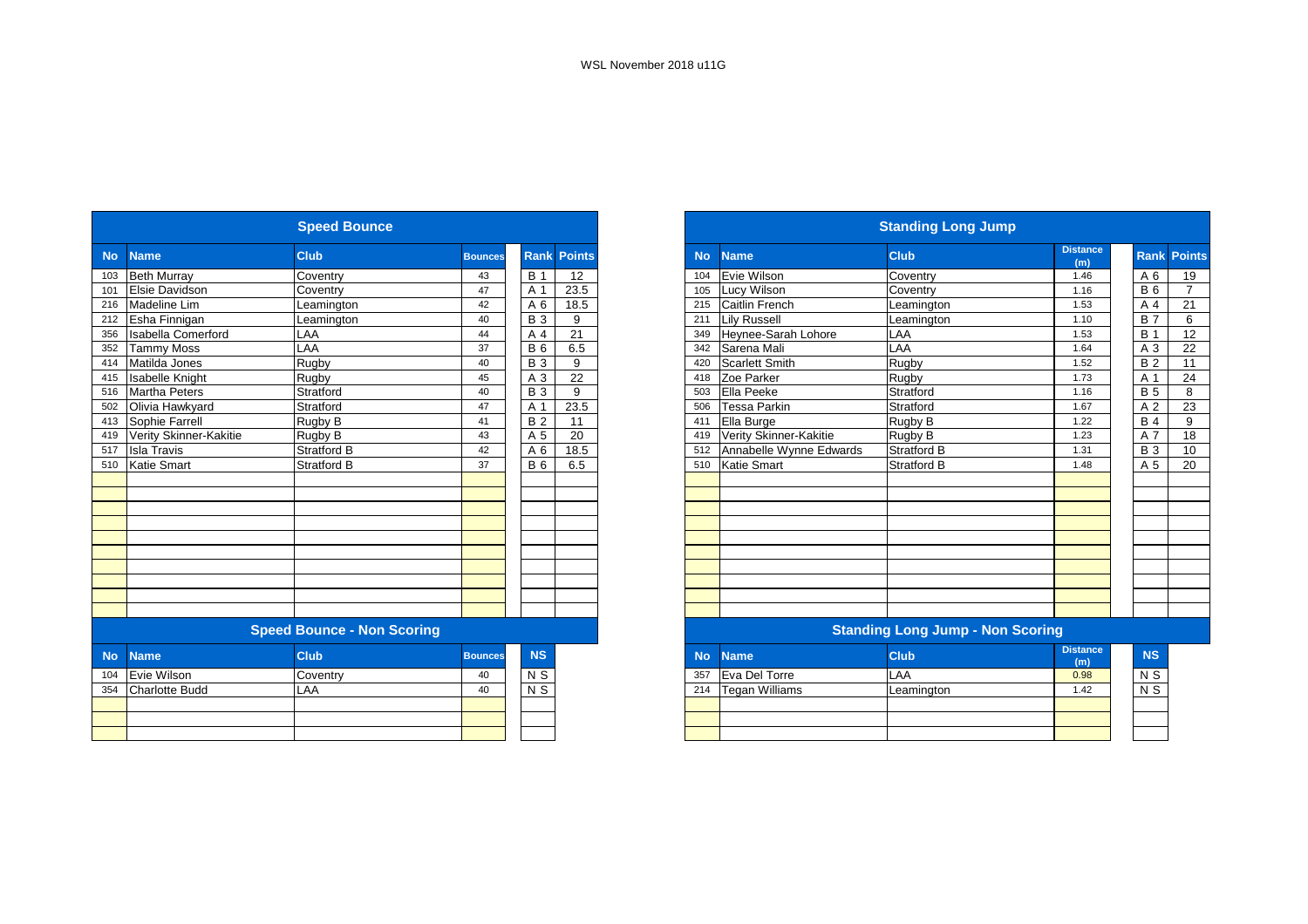|           | <b>Vertical Jump</b>  |                                    |                         |                |                    |  |  |  |  |  |  |
|-----------|-----------------------|------------------------------------|-------------------------|----------------|--------------------|--|--|--|--|--|--|
| <b>No</b> | <b>Name</b>           | Club                               | <b>Distance</b><br>(cm) |                | <b>Rank Points</b> |  |  |  |  |  |  |
| 101       | Elsie Davidson        | Coventry                           | 33                      | A 5            | 20                 |  |  |  |  |  |  |
| 104       | Evie Wilson           | Coventry                           | 31                      | <b>B4</b>      | 9                  |  |  |  |  |  |  |
| 210       | <b>Summer Gussin</b>  | Leamington                         | 30                      | A 6            | 19                 |  |  |  |  |  |  |
| 216       | Madeline Lim          | Leamington                         | 28                      | <b>B</b> 6     | $\overline{7}$     |  |  |  |  |  |  |
| 356       | Isabella Comerford    | LAA                                | 35                      | <b>B</b> 1     | 12                 |  |  |  |  |  |  |
| 349       | Heynee-Sarah Lohore   | LAA                                | 39                      | A 1            | 24                 |  |  |  |  |  |  |
| 414       | Matilda Jones         | Rugby                              | 30                      | <b>B</b> 5     | 8                  |  |  |  |  |  |  |
| 420       | <b>Scarlett Smith</b> | Rugby                              | 37                      | A <sub>2</sub> | 22.5               |  |  |  |  |  |  |
| 502       | Olivia Hawkyard       | Stratford                          | 35                      | A 4            | 21                 |  |  |  |  |  |  |
| 516       | Martha Peters         | Stratford                          | 34                      | <b>B2</b>      | 11                 |  |  |  |  |  |  |
| 411       | Ella Burge            | Rugby <sub>B</sub>                 | 24                      | A 7            | 18                 |  |  |  |  |  |  |
| 507       | Olivia Shalders       | Stratford B                        | 33                      | <b>B3</b>      | 10                 |  |  |  |  |  |  |
| 515       | Lily Brooker Collins  | <b>Stratford B</b>                 | 37                      | A <sub>2</sub> | 22.5               |  |  |  |  |  |  |
|           |                       |                                    |                         |                |                    |  |  |  |  |  |  |
|           |                       |                                    |                         |                |                    |  |  |  |  |  |  |
|           |                       |                                    |                         |                |                    |  |  |  |  |  |  |
|           |                       |                                    |                         |                |                    |  |  |  |  |  |  |
|           |                       |                                    |                         |                |                    |  |  |  |  |  |  |
|           |                       |                                    |                         |                |                    |  |  |  |  |  |  |
|           |                       |                                    |                         |                |                    |  |  |  |  |  |  |
|           |                       |                                    |                         |                |                    |  |  |  |  |  |  |
|           |                       |                                    |                         |                |                    |  |  |  |  |  |  |
|           |                       |                                    |                         |                |                    |  |  |  |  |  |  |
|           |                       |                                    |                         |                |                    |  |  |  |  |  |  |
|           |                       | <b>Vertical Jump - Non Scoring</b> |                         |                |                    |  |  |  |  |  |  |
| <b>No</b> | <b>Name</b>           | Club                               | <b>Distance</b><br>(cm) | <b>NS</b>      |                    |  |  |  |  |  |  |
| 218       | Keira Patmore         | Leamington                         | 33                      | N S            |                    |  |  |  |  |  |  |
|           |                       |                                    |                         |                |                    |  |  |  |  |  |  |
|           |                       |                                    |                         |                |                    |  |  |  |  |  |  |
|           |                       |                                    |                         |                |                    |  |  |  |  |  |  |
|           |                       |                                    |                         |                |                    |  |  |  |  |  |  |
|           |                       |                                    |                         |                |                    |  |  |  |  |  |  |

|           |                           | <b>Standing Triple Jump</b>               |                        |                |                    |
|-----------|---------------------------|-------------------------------------------|------------------------|----------------|--------------------|
| <b>No</b> | <b>Name</b>               | <b>Club</b>                               | <b>Distance</b><br>(m) |                | <b>Rank Points</b> |
| 104       | Evie Wilson               | Coventry                                  | 4.50                   | A 5            | 19.5               |
| 213       | Ellie Cooknell            | Leamington                                | 3.85                   | <b>B</b> 5     | 8                  |
| 214       | <b>Tegan Williams</b>     | Leamington                                | 4.42                   | A 7            | 18                 |
| 356       | <b>Isabella Comerford</b> | LAA                                       | 5.50                   | A 1            | 23.5               |
| 329       | Mae Reeves                | LAA                                       | 4.58                   | <b>B</b> 3     | 10                 |
| 418       | Zoe Parker                | Rugby                                     | 4.78                   | A 4            | 21                 |
| 420       | <b>Scarlett Smith</b>     | Rugby                                     | 4.60                   | <b>B2</b>      | 11                 |
| 501       | <b>Ruby Edwards</b>       | Stratford                                 | 5.40                   | <b>B</b> 1     | 12                 |
| 504       | <b>Emilie Ross</b>        | Stratford                                 | 5.50                   | A 1            | 23.5               |
| 413       | Sophie Farrell            | Rugby B                                   | 4.86                   | A <sub>3</sub> | 22                 |
| 512       | Annabelle Wynne Edwards   | <b>Stratford B</b>                        | 4.28                   | <b>B4</b>      | 9                  |
| 509       | <b>Annie Silvers</b>      | <b>Stratford B</b>                        | 4.50                   | A 5            | 19.5               |
|           |                           |                                           |                        |                |                    |
|           |                           |                                           |                        |                |                    |
|           |                           |                                           |                        |                |                    |
|           |                           |                                           |                        |                |                    |
|           |                           |                                           |                        |                |                    |
|           |                           |                                           |                        |                |                    |
|           |                           |                                           |                        |                |                    |
|           |                           |                                           |                        |                |                    |
|           |                           |                                           |                        |                |                    |
|           |                           |                                           |                        |                |                    |
|           |                           |                                           |                        |                |                    |
|           |                           |                                           |                        |                |                    |
|           |                           | <b>Standing Triple Jump - Non Scoring</b> |                        |                |                    |
| <b>No</b> | <b>Name</b>               | <b>Club</b>                               | <b>Distance</b><br>(m) | <b>NS</b>      |                    |
| 360       | <b>Holly Wilkes</b>       | LAA                                       | 5.5                    | N S            |                    |
|           |                           |                                           |                        |                |                    |
|           |                           |                                           |                        |                |                    |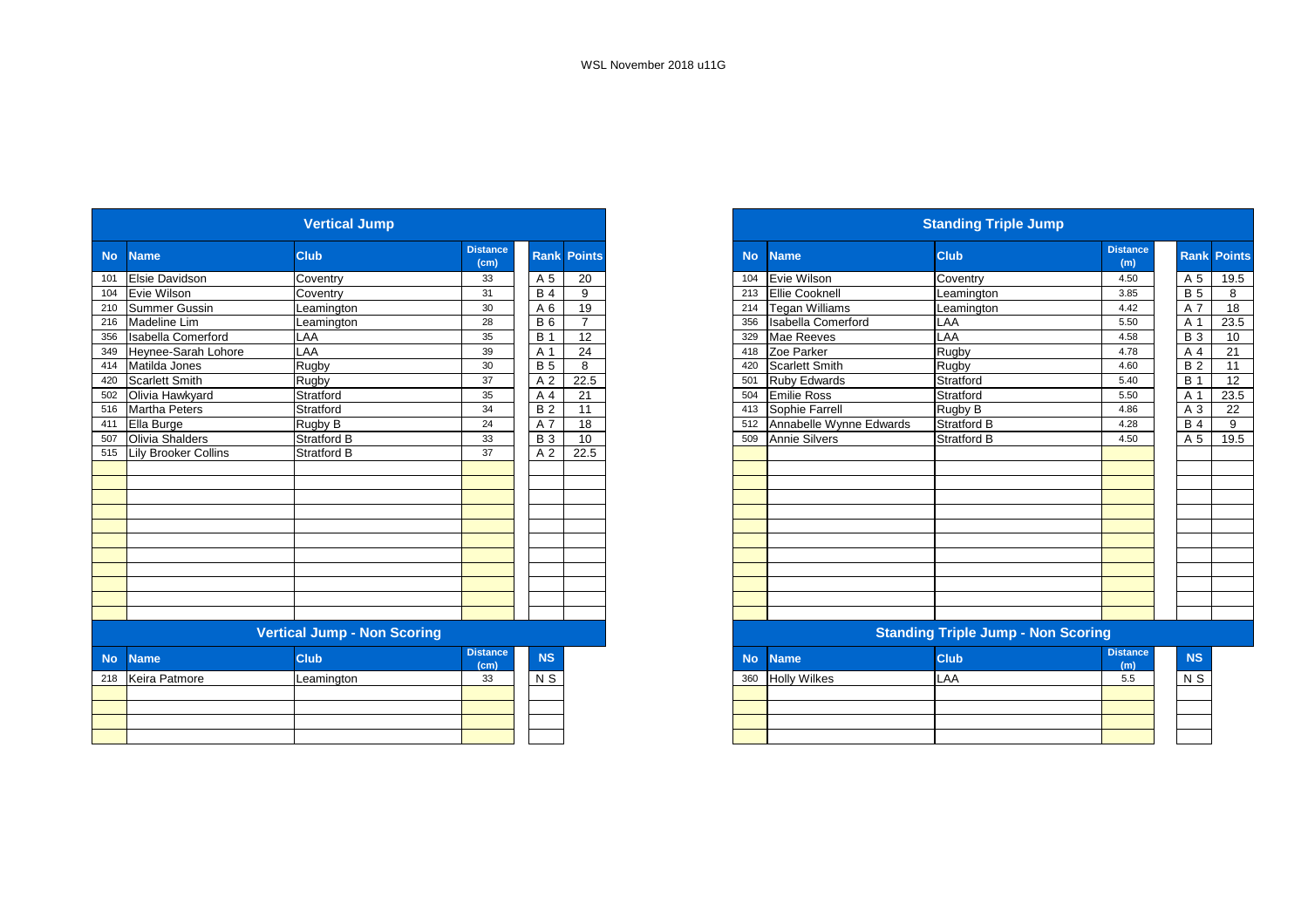|           | <b>Chest Push</b>           |                                 |         |                  |                    |  |  |  |  |  |  |
|-----------|-----------------------------|---------------------------------|---------|------------------|--------------------|--|--|--|--|--|--|
| <b>No</b> | <b>Name</b>                 | <b>Club</b>                     | Dis(m)  |                  | <b>Rank Points</b> |  |  |  |  |  |  |
| 103       | <b>Beth Murray</b>          | Coventry                        | 3.50    | <b>B</b> 5       | 7.5                |  |  |  |  |  |  |
| 101       | Elsie Davidson              | Coventry                        | 4.25    | A 7              | 18                 |  |  |  |  |  |  |
| 213       | <b>Ellie Cooknell</b>       | Leamington                      | 3.50    | <b>B5</b>        | 7.5                |  |  |  |  |  |  |
| 218       | Keira Patmore               | Leamington                      | 5.75    | A 1              | 24                 |  |  |  |  |  |  |
| 342       | Sarena Mali                 | LAA                             | 4.75    | A 5              | 20                 |  |  |  |  |  |  |
| 354       | <b>Charlotte Budd</b>       | LAA                             | 4.25    | <b>B4</b>        | 9                  |  |  |  |  |  |  |
| 412       | Jessica Clarke              | Rugby                           | 5.00    | A <sub>2</sub>   | 22                 |  |  |  |  |  |  |
| 414       | Matilda Jones               | Rugby                           | 4.75    | <b>B2</b>        | 10.5               |  |  |  |  |  |  |
| 505       | Niki Wodzisz                | Stratford                       | 5.00    | A <sub>2</sub>   | 22                 |  |  |  |  |  |  |
| 501       | <b>Ruby Edwards</b>         | Stratford                       | 4.75    | <b>B</b> 2       | 10.5               |  |  |  |  |  |  |
| 419       | Verity Skinner-Kakitie      | Rugby B                         | 4.50    | A 6              | 19                 |  |  |  |  |  |  |
| 515       | <b>Lily Brooker Collins</b> | Stratford B                     | 5.00    | A <sub>2</sub>   | 22                 |  |  |  |  |  |  |
| 511       | Libby Walton                | Stratford B                     | 5.00    | <b>B</b> 1       | 12 <sup>2</sup>    |  |  |  |  |  |  |
|           |                             |                                 |         |                  |                    |  |  |  |  |  |  |
|           |                             |                                 |         |                  |                    |  |  |  |  |  |  |
|           |                             |                                 |         |                  |                    |  |  |  |  |  |  |
|           |                             |                                 |         |                  |                    |  |  |  |  |  |  |
|           |                             |                                 |         |                  |                    |  |  |  |  |  |  |
|           |                             |                                 |         |                  |                    |  |  |  |  |  |  |
|           |                             |                                 |         |                  |                    |  |  |  |  |  |  |
|           |                             |                                 |         |                  |                    |  |  |  |  |  |  |
|           |                             |                                 |         |                  |                    |  |  |  |  |  |  |
|           |                             |                                 |         |                  |                    |  |  |  |  |  |  |
|           |                             |                                 |         |                  |                    |  |  |  |  |  |  |
|           |                             | <b>Chest Push - Non Scoring</b> |         |                  |                    |  |  |  |  |  |  |
| <b>No</b> | <b>Name</b>                 | <b>Club</b>                     | Dis (m) | <b>NS</b>        |                    |  |  |  |  |  |  |
| 212       | Esha Finnigan               | Leamington                      | 4       | N S              |                    |  |  |  |  |  |  |
| 360       | <b>Holly Wilkes</b>         | LAA                             | 4.75    | $\overline{N}$ S |                    |  |  |  |  |  |  |
|           |                             |                                 |         |                  |                    |  |  |  |  |  |  |
|           |                             |                                 |         |                  |                    |  |  |  |  |  |  |
|           |                             |                                 |         |                  |                    |  |  |  |  |  |  |
|           |                             |                                 |         |                  |                    |  |  |  |  |  |  |

|           |                           | <b>Soft Javelin</b>               |         |                |                    |
|-----------|---------------------------|-----------------------------------|---------|----------------|--------------------|
| <b>No</b> | <b>Name</b>               | <b>Club</b>                       | Dis (m) |                | <b>Rank Points</b> |
| 105       | Lucy Wilson               | Coventry                          | 9.00    | <b>B</b> 3     | 9.5                |
| 101       | Elsie Davidson            | Coventry                          | 10.00   | A 7            | 18                 |
| 215       | Caitlin French            | Leamington                        | 11.00   | A <sub>4</sub> | 20                 |
| 216       | Madeline Lim              | Leamington                        | 9.00    | <b>B3</b>      | 9.5                |
| 357       | Eva Del Torre             | LAA                               | 8.00    | <b>B5</b>      | 8                  |
| 354       | <b>Charlotte Budd</b>     | LAA                               | 12.00   | A <sub>2</sub> | 22.5               |
| 412       | Jessica Clarke            | Rugby                             | 11.00   | A <sub>4</sub> | 20                 |
| 416       | <b>Eleanor McClements</b> | Rugby                             | 6.00    | <b>B6</b>      | $\overline{7}$     |
| 504       | <b>Emilie Ross</b>        | Stratford                         | 15.00   | <b>B</b> 1     | 12                 |
| 505       | Niki Wodzisz              | Stratford                         | 16.00   | A 1            | 24                 |
| 411       | Ella Burge                | Rugby B                           | 11.00   | A 4            | 20                 |
| 507       | Olivia Shalders           | Stratford B                       | 12.00   | A <sub>2</sub> | 22.5               |
| 514       | Ella Taylor Noble         | <b>Stratford B</b>                | 12.00   | <b>B2</b>      | 11                 |
|           |                           |                                   |         |                |                    |
|           |                           |                                   |         |                |                    |
|           |                           |                                   |         |                |                    |
|           |                           |                                   |         |                |                    |
|           |                           |                                   |         |                |                    |
|           |                           |                                   |         |                |                    |
|           |                           |                                   |         |                |                    |
|           |                           |                                   |         |                |                    |
|           |                           |                                   |         |                |                    |
|           |                           |                                   |         |                |                    |
|           |                           |                                   |         |                |                    |
|           |                           | <b>Soft Javelin - Non Scoring</b> |         |                |                    |
| <b>No</b> | <b>Name</b>               | Club                              | Dis (m) | <b>NS</b>      |                    |
|           |                           |                                   |         |                |                    |
|           |                           |                                   |         |                |                    |
|           |                           |                                   |         |                |                    |
|           |                           |                                   |         |                |                    |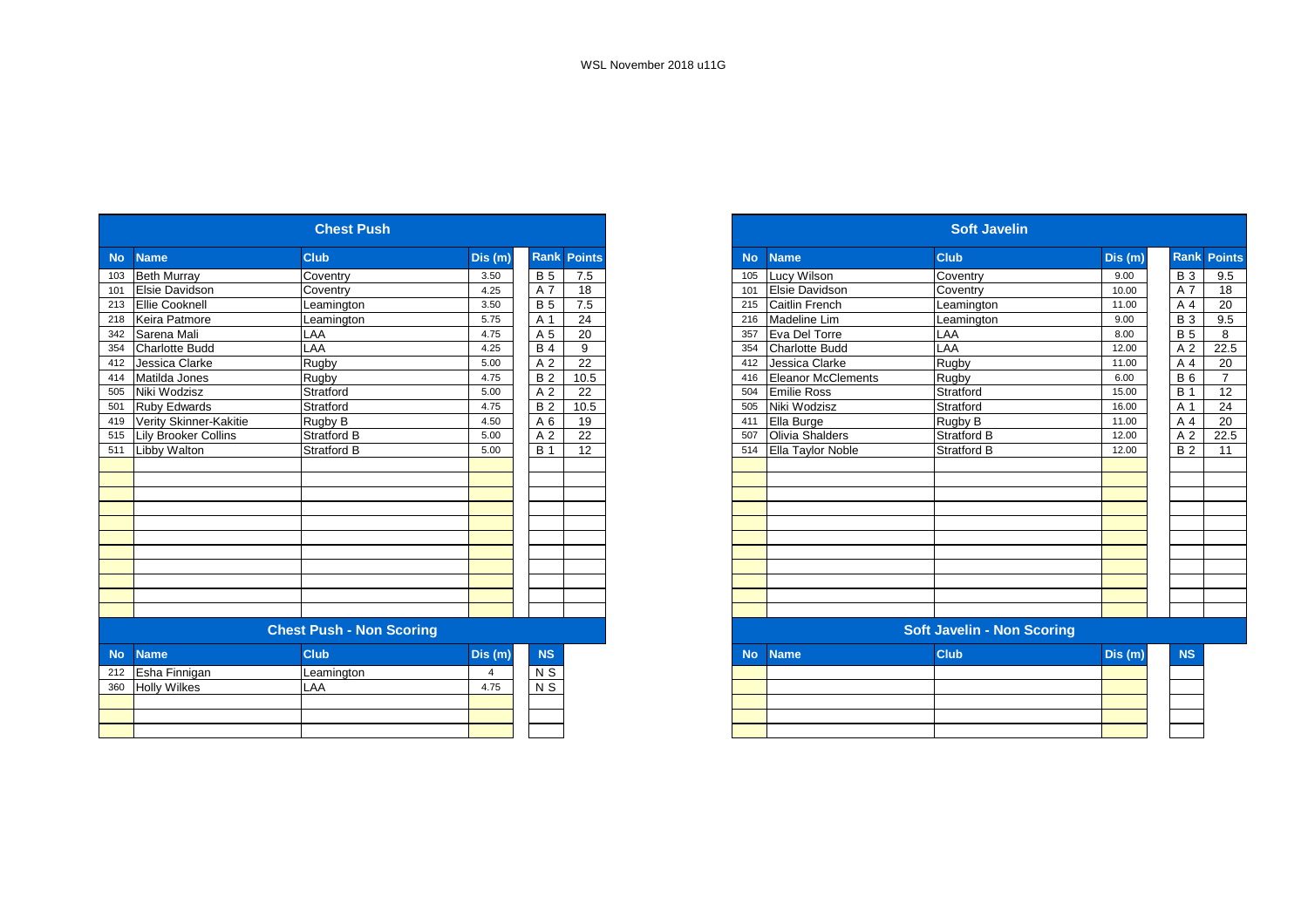### WSL November 2018 u11G

|           |             | <b>Obstacle</b><br><b>Relay</b> |                               |                 | 6 Lap<br><b>Paarlauf</b>      |                 | 4 x 1 Lap<br><b>Relay</b>     |                 | <b>Relay 4</b>   | Relay 5         |                  |                 | <b>Relay 6</b>   |
|-----------|-------------|---------------------------------|-------------------------------|-----------------|-------------------------------|-----------------|-------------------------------|-----------------|------------------|-----------------|------------------|-----------------|------------------|
|           | Team        | Time in<br>secs                 | Rank /<br>Points              | Time in<br>secs | Rank /<br>Points              | Time in<br>secs | Rank /<br>Points              | Time in<br>secs | Rank /<br>Points | Time in<br>secs | Rank /<br>Points | Time in<br>secs | Rank /<br>Points |
| Red       | Coventry    | 87.90                           | $\overline{7}$<br>24          | 80.70           | 5<br>28                       | 51.60           | $\overline{\mathbf{5}}$<br>28 |                 |                  |                 |                  |                 |                  |
| Blue      | Leamington  | 83.80                           | $5\phantom{a}$<br>28          | 81.20           | 6<br>26                       | 53.20           | $\bf 6$<br>26                 |                 |                  |                 |                  |                 |                  |
| White     | $\mathbb A$ | 85.10                           | $\bf 6$<br>26                 | 79.50           | 4<br>30                       | 49.10           | $\overline{\mathbf{4}}$<br>30 |                 |                  |                 |                  |                 |                  |
| Purple    | Rugby       | 72.80                           | $\mathbf{1}$<br>36            | 72.50           | $\overline{\mathbf{3}}$<br>32 | 48.60           | $\mathbf{3}$<br>32            |                 |                  |                 |                  |                 |                  |
| Yellow    | Stratford   | 75.70                           | $\overline{\mathbf{2}}$<br>34 | 72.30           | $\mathbf{2}$<br>34            | 47.50           | $\mathbf{1}$<br>36            |                 |                  |                 |                  |                 |                  |
| Turquoise | Stratford B | 83.10                           | $\mathbf{3}$<br>31            | 71.70           | 1<br>36                       | 48.30           | $\boldsymbol{2}$<br>34        |                 |                  |                 |                  |                 |                  |
| Orange    | Rugby B     | 83.10                           | $\mathbf 3$<br>31             |                 |                               |                 |                               |                 |                  |                 |                  |                 |                  |
|           |             |                                 |                               |                 |                               |                 |                               |                 |                  |                 |                  |                 |                  |
|           |             |                                 |                               |                 |                               |                 |                               |                 |                  |                 |                  |                 |                  |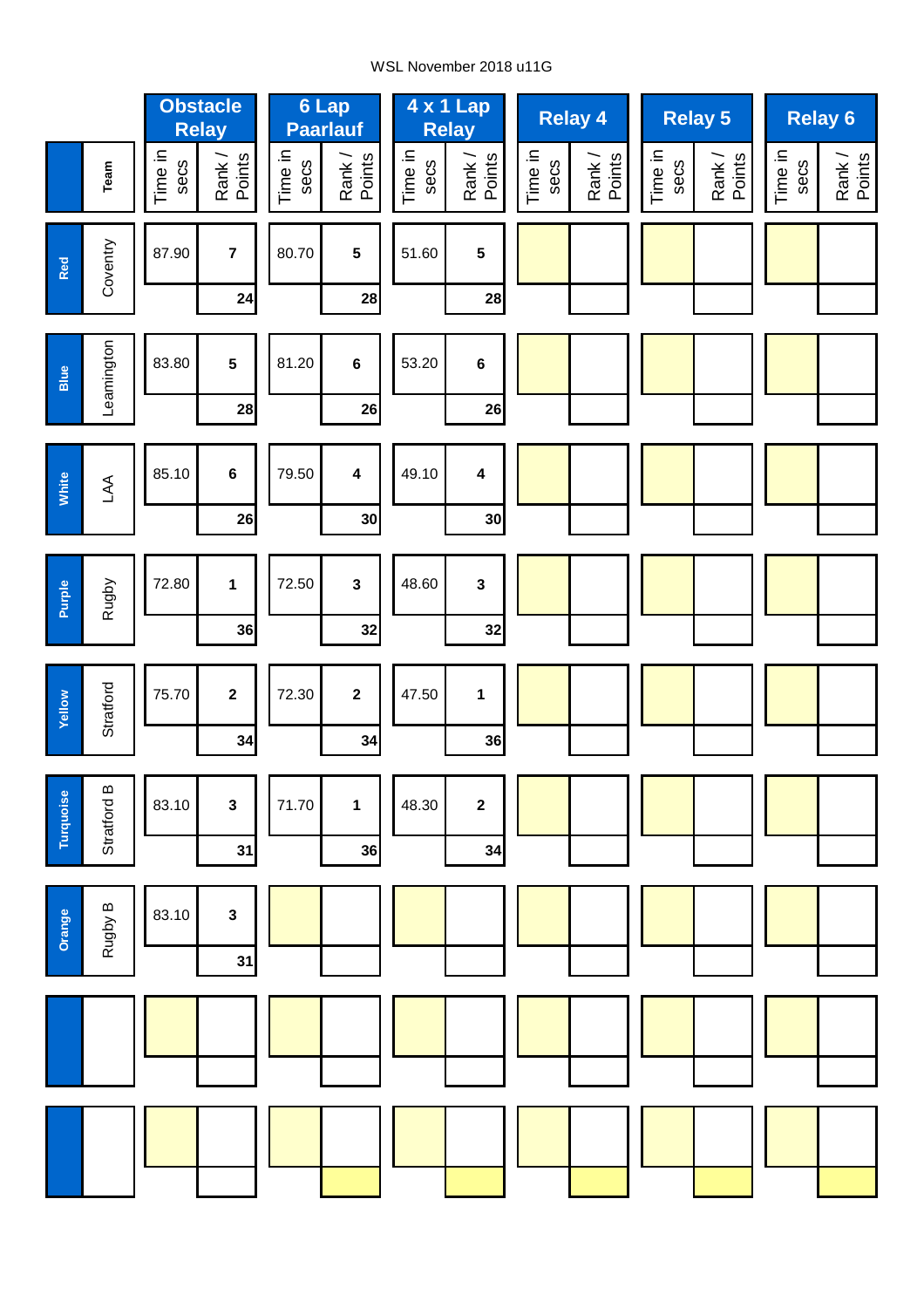|              |               | 23 November 2018            | Red            | <b>Blue</b>    | White          | Purple       | Yellow           | Orange         | <b>Turquoise</b>   |  |  |
|--------------|---------------|-----------------------------|----------------|----------------|----------------|--------------|------------------|----------------|--------------------|--|--|
|              |               | Under 11 - Boys             | Coventry       | Leamington     | LAA            | <b>Rugby</b> | <b>Stratford</b> | <b>Rugby B</b> | <b>Stratford B</b> |  |  |
|              |               | 2 Lap Race                  | 36             | 29             | 31             | 31           | 31               | 24             | 28                 |  |  |
|              | Individual    | 4 Lap Race                  | 35             | 32             | 29             | 26           | 35               | 24             | 29                 |  |  |
|              |               |                             |                |                |                |              |                  |                |                    |  |  |
| <b>TRACK</b> |               | <b>Obstacle Relay</b>       | 34             | 24             | 28             | 32           | 36               | 26             | 30                 |  |  |
|              | Relay         | 6 Lap Paarlauf              | 34             | 24             | 32             | 28           | 36               | 30             | 26                 |  |  |
|              |               | 4 x 1 Lap Relay             | 34             |                | 26             | 30           | 36               | 28             | 32                 |  |  |
|              |               |                             |                |                |                |              |                  |                |                    |  |  |
|              |               | <b>Speed Bounce</b>         | 31.5           | 29.5           | 26.5           |              | 35               | 31             | 32.5               |  |  |
|              |               | <b>Standing Long Jump</b>   | 29             | 34             | 30             | 29           | 33               | 18             | 31                 |  |  |
|              | Jumps         |                             |                |                |                |              |                  |                |                    |  |  |
|              |               | <b>Vertical Jump</b>        | 35             | 29.5           | 33             | 27           | 31               | 18             | 30.5               |  |  |
| FIELD        |               | <b>Standing Triple Jump</b> | 30             | 30             | 30             | 25           | 35               | 19             | 35                 |  |  |
|              |               | <b>Chest Push</b>           | 29             | 32.5           | 32.5           | 25.5         | 30.5             | 19.5           | 34.5               |  |  |
|              | <b>Throws</b> | Soft Javelin                | 30             | 32             | 26             | 33           | 36               | 18             | 29                 |  |  |
|              |               |                             |                |                |                |              |                  |                |                    |  |  |
|              |               | <b>Total</b>                | 357.5          | 296.5          | 324            | 286.5        | 374.5            | 255.5          | 337.5              |  |  |
|              |               | <b>Overall Position</b>     | $\overline{2}$ | $\overline{5}$ | $\overline{4}$ | 6            | $\vert 1 \vert$  | $\mathbf{7}$   | $\mathbf{3}$       |  |  |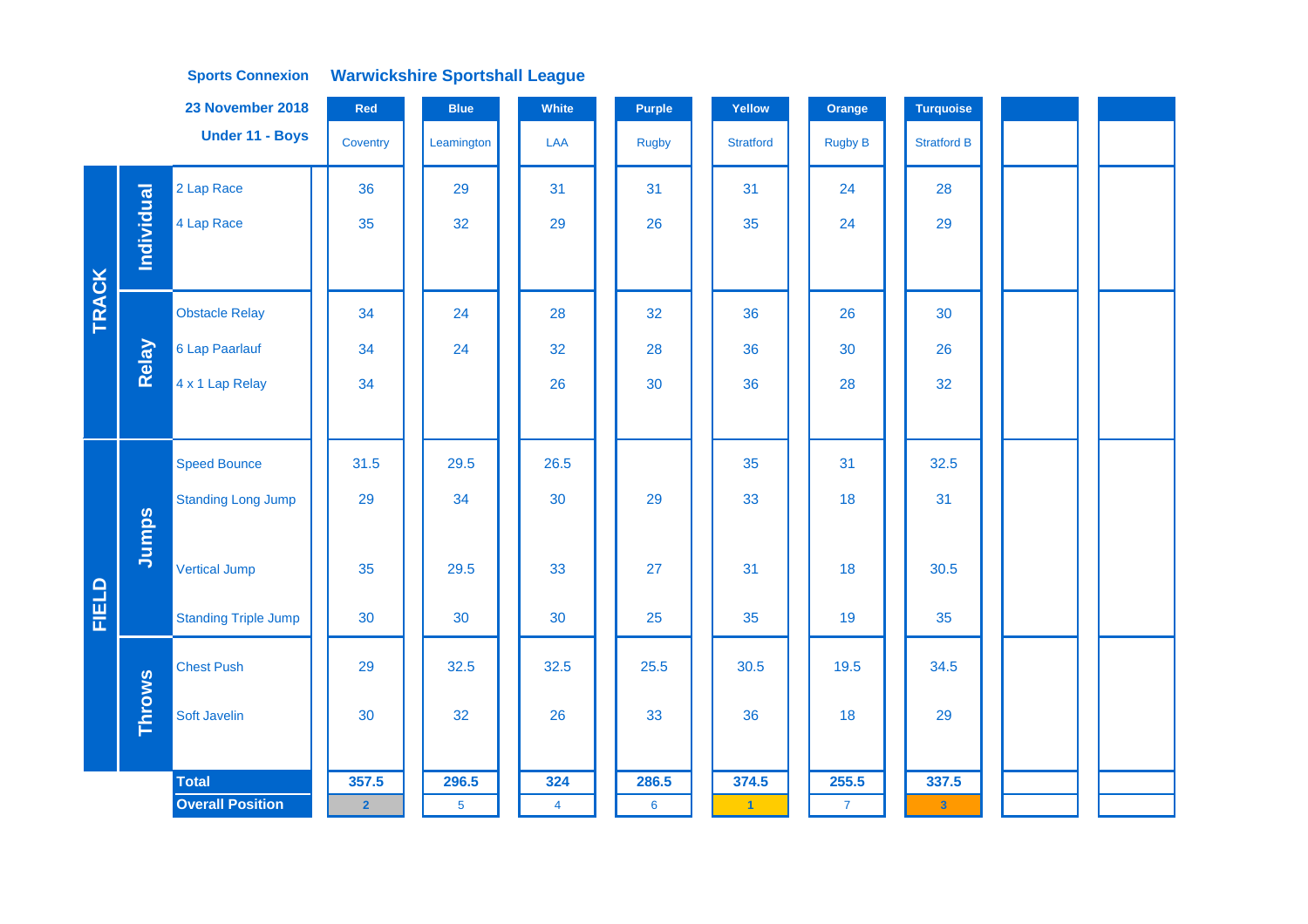| 2 Lap Race     |               |                          |             |                  |                 |                | <b>4 Lap Race</b> |                          |             |                  |  |
|----------------|---------------|--------------------------|-------------|------------------|-----------------|----------------|-------------------|--------------------------|-------------|------------------|--|
| <b>No</b>      | <b>Name</b>   | <b>Club</b>              | <b>Time</b> | <b>Rank</b>      | <b>Points</b>   | <b>No</b>      | <b>Name</b>       | <b>Club</b>              | <b>Time</b> | <b>Rank Poil</b> |  |
| $\overline{1}$ | A pair        | Coventry                 | 23.1        | <b>B</b> 1       | 12              | $\overline{1}$ | A pair            | Coventry                 | 46.7        | A 2              |  |
| $\overline{2}$ | A pair        | Leamington               | 23.2        | A 3              | 22              | $\overline{2}$ | A pair            | Leamington               | 50.3        | $\overline{B}3$  |  |
| 3 <sup>1</sup> | A pair        | LAA                      | 23.4        | A 5              | $\overline{20}$ | 3              | A pair            | LAA                      | 50.9        | <b>B</b> 4       |  |
| $\overline{4}$ | A pair        | Rugby                    | 24.7        | $\overline{B}$   | $\overline{8}$  | $\overline{4}$ | A pair            | <b>Rugby</b>             | 50.1        | A6               |  |
| 5 <sup>5</sup> | A pair        | Stratford                | 24          | <b>B3</b>        | 10              | 5              | A pair            | Stratford                | 45.8        |                  |  |
| 6              | A pair        | Rugby B                  | 24.7        | A 7              | $\overline{18}$ | 6              | A pair            | Rugby B                  | 50.7        | A 7              |  |
| $\overline{7}$ | A pair        | Stratford B              | 24.1        | A 6              | 19              | $\overline{7}$ | A pair            | <b>Stratford B</b>       | 51          | B <sub>5</sub>   |  |
| 11             | <b>B</b> pair | Coventry                 | 22.9        | A 1              | 24              | 11             | <b>B</b> pair     | Coventry                 | 47.4        | <b>B</b> 1       |  |
| 12             | <b>B</b> pair | Leamington               | 25.9        | <b>B6</b>        | $\overline{7}$  | 12             | <b>B</b> pair     | Leamington               | 48.6        | A 3              |  |
| 13             | <b>B</b> pair | LAA                      | 23.6        | <b>B2</b>        | 11              | 13             | <b>B</b> pair     | LAA                      | 49.9        | A <sub>5</sub>   |  |
| 14             | <b>B</b> pair | Rugby                    | 23.1        | A 2              | 23              | 14             | <b>B</b> pair     | Rugby                    | 52.7        | $B_6$            |  |
| 15             | <b>B</b> pair | Stratford                | 23.3        | A 4              | 21              | 15             | <b>B</b> pair     | Stratford                | 48.8        | B <sub>2</sub>   |  |
| 16             | <b>B</b> pair | Rugby B                  | 26.3        | $\overline{B}$ 7 | 6               | 16             | <b>B</b> pair     | Rugby B                  | 54.8        | B7               |  |
| 17             | <b>B</b> pair | <b>Stratford B</b>       | 24.2        | <b>B</b> 4       | 9               | 17             | <b>B</b> pair     | Stratford B              | 49.2        | A 4              |  |
|                |               |                          |             |                  |                 |                |                   |                          |             |                  |  |
|                |               |                          |             |                  |                 |                |                   |                          |             |                  |  |
|                |               |                          |             |                  |                 |                |                   |                          |             |                  |  |
|                |               |                          |             |                  |                 |                |                   |                          |             |                  |  |
|                |               |                          |             |                  |                 |                |                   |                          |             |                  |  |
|                |               |                          |             |                  |                 |                |                   |                          |             |                  |  |
|                |               | 2 Lap Race - Non Scoring |             |                  |                 |                |                   | 4 Lap Race - Non Scoring |             |                  |  |
| <b>No</b>      | <b>Name</b>   | <b>Club</b>              | Time        | <b>NS</b>        |                 | <b>No</b>      | <b>Name</b>       | <b>Club</b>              | <b>Time</b> |                  |  |
|                |               |                          |             |                  |                 |                |                   |                          |             |                  |  |
|                |               |                          |             |                  |                 |                |                   |                          |             |                  |  |
|                |               |                          |             |                  |                 |                |                   |                          |             |                  |  |
|                |               |                          |             |                  |                 |                |                   |                          |             |                  |  |
|                |               |                          |             |                  |                 |                |                   |                          |             |                  |  |

|                 |               | 2 Lap Race               |             |                 |                |                |               | 4 Lap Race               |             |                 |                |
|-----------------|---------------|--------------------------|-------------|-----------------|----------------|----------------|---------------|--------------------------|-------------|-----------------|----------------|
| <b>No</b>       | <b>Name</b>   | <b>Club</b>              | <b>Time</b> | Rank            | <b>Points</b>  | <b>No</b>      | <b>Name</b>   | <b>Club</b>              | <b>Time</b> | Rank            | <b>Points</b>  |
|                 | A pair        | Coventry                 | 23.1        | <b>B</b> 1      | 12             |                | A pair        | Coventry                 | 46.7        | A 2             | 23             |
| 2               | A pair        | Leamington               | 23.2        | A 3             | 22             | $\overline{2}$ | A pair        | Leamington               | 50.3        | $\overline{B}3$ | 10             |
| $\mathbf{3}$    | A pair        | LAA                      | 23.4        | A 5             | 20             | 3              | A pair        | LAA                      | 50.9        | <b>B4</b>       | 9              |
| $\overline{4}$  | A pair        | Rugby                    | 24.7        | <b>B</b> 5      | 8              |                | A pair        | <b>Rugby</b>             | 50.1        | A 6             | 19             |
| $5\phantom{.0}$ | A pair        | Stratford                | 24          | <b>B3</b>       | 10             | 5              | A pair        | Stratford                | 45.8        | A 1             | 24             |
| 6               | A pair        | Rugby B                  | 24.7        | A 7             | 18             | 6              | A pair        | Rugby B                  | 50.7        | A 7             | 18             |
| $\overline{7}$  | A pair        | Stratford B              | 24.1        | A 6             | 19             |                | A pair        | Stratford B              | 51          | <b>B</b> 5      | 8              |
|                 |               |                          |             |                 |                |                |               |                          |             |                 |                |
| 11              | B pair        | Coventry                 | 22.9        | A 1             | 24             | 11             | <b>B</b> pair | Coventry                 | 47.4        | <b>B</b> 1      | 12             |
| 12              | <b>B</b> pair | Leamington               | 25.9        | $\overline{B6}$ | $\overline{7}$ | 12             | <b>B</b> pair | Leamington               | 48.6        | A 3             | 22             |
| 13              | <b>B</b> pair | LAA                      | 23.6        | <b>B2</b>       | 11             | 13             | <b>B</b> pair | LAA                      | 49.9        | A 5             | 20             |
| 14              | <b>B</b> pair | Rugby                    | 23.1        | A 2             | 23             | 14             | <b>B</b> pair | Rugby                    | 52.7        | $B_6$           | $\overline{7}$ |
| $15\,$          | <b>B</b> pair | Stratford                | 23.3        | A 4             | 21             | 15             | <b>B</b> pair | Stratford                | 48.8        | <b>B2</b>       | 11             |
| 16              | B pair        | Rugby B                  | 26.3        | <b>B</b> 7      | 6              | 16             | <b>B</b> pair | Rugby B                  | 54.8        | <b>B7</b>       | 6              |
| 17              | <b>B</b> pair | <b>Stratford B</b>       | 24.2        | <b>B</b> 4      | 9              | 17             | <b>B</b> pair | <b>Stratford B</b>       | 49.2        | A 4             | 21             |
|                 |               |                          |             |                 |                |                |               |                          |             |                 |                |
|                 |               |                          |             |                 |                |                |               |                          |             |                 |                |
|                 |               |                          |             |                 |                |                |               |                          |             |                 |                |
|                 |               |                          |             |                 |                |                |               |                          |             |                 |                |
|                 |               |                          |             |                 |                |                |               |                          |             |                 |                |
|                 |               |                          |             |                 |                |                |               |                          |             |                 |                |
|                 |               |                          |             |                 |                |                |               |                          |             |                 |                |
|                 |               |                          |             |                 |                |                |               |                          |             |                 |                |
|                 |               | 2 Lap Race - Non Scoring |             |                 |                |                |               | 4 Lap Race - Non Scoring |             |                 |                |
|                 |               |                          |             |                 |                |                |               |                          |             |                 |                |

| <b>NS</b><br>and the state of the state of the state of the state of the state of the state of the state of the state of th |  | No Name | <b>Club</b> | <b>Time</b> | <b>NS</b> |
|-----------------------------------------------------------------------------------------------------------------------------|--|---------|-------------|-------------|-----------|
|                                                                                                                             |  |         |             |             |           |
|                                                                                                                             |  |         |             |             |           |
|                                                                                                                             |  |         |             |             |           |
|                                                                                                                             |  |         |             |             |           |
|                                                                                                                             |  |         |             |             |           |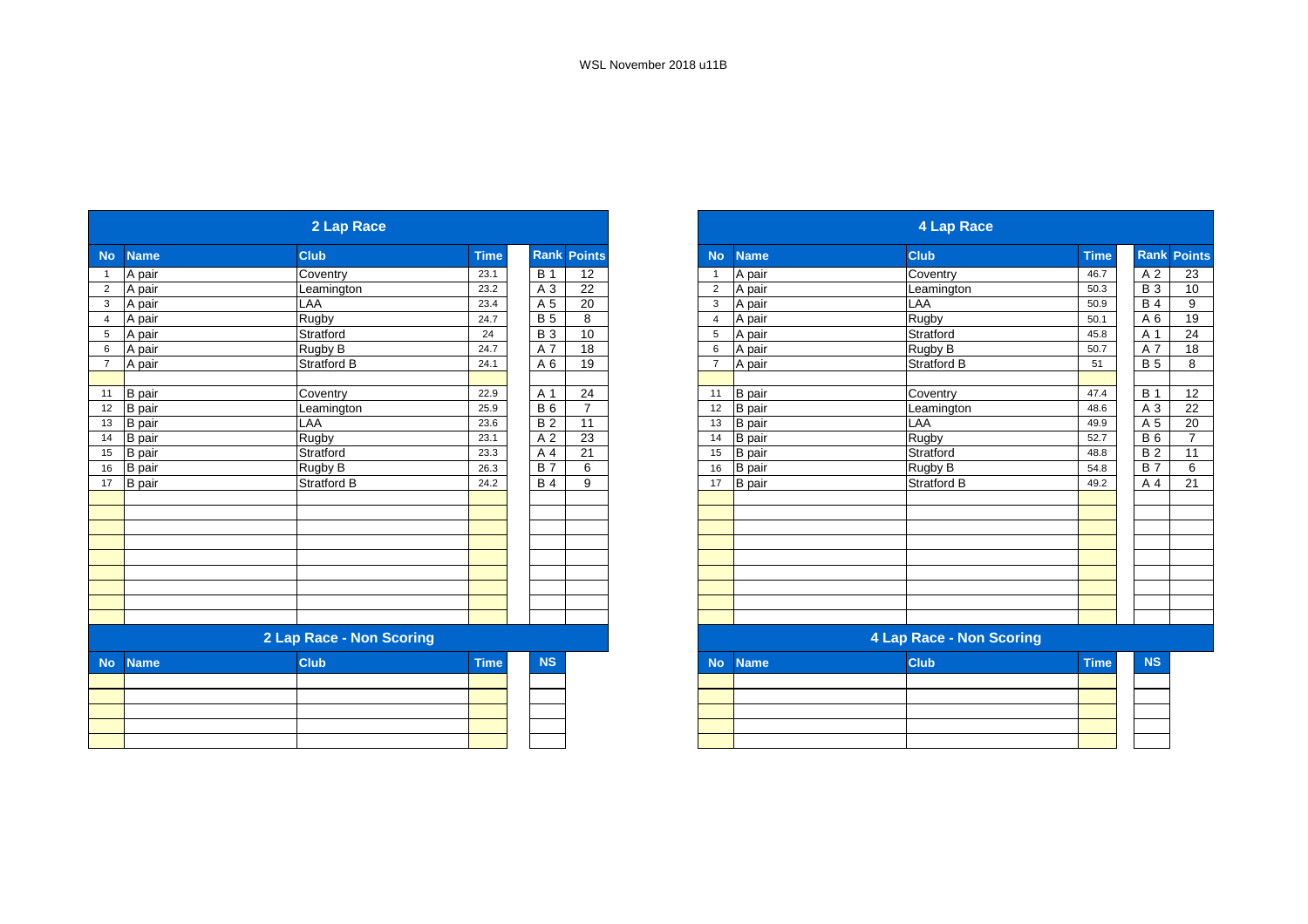|           |                     | <b>Speed Bounce</b>               |                |                 |                    |
|-----------|---------------------|-----------------------------------|----------------|-----------------|--------------------|
| <b>No</b> | <b>Name</b>         | Club                              | <b>Bounces</b> |                 | <b>Rank Points</b> |
| 123       | Max Phillips-Gore   | Coventry                          | 41             | <b>B5</b>       | 7.5                |
| 125       | Iyinoluwa Lawal     | Coventry                          | 57             | A 1             | 24                 |
| 209       | Dexter Fynn         | Leamington                        | 42             | <b>B4</b>       | 9                  |
| 202       | Alistair Crossley   | Leamington                        | 46             | A 4             | 20.5               |
| 339       | James Bull          | LAA                               | 41             | <b>B5</b>       | 7.5                |
| 340       | Johnny Mothersdale  | LAA                               | 42             | A <sub>6</sub>  | 19                 |
| 404       | Gene James Forth    | Rugby B                           | 46             | A 4             | 20.5               |
| 406       | Louis Maillot       | Rugby B                           | 44             | <b>B2</b>       | 10.5               |
| 522       | Ollie Hemming       | Stratford                         | 51             | <b>B</b> 1      | 12                 |
| 525       | Flynn Dathan        | Stratford                         | 52             | A 2             | 23                 |
| 536       | Louie Newton        | <b>Stratford B</b>                | 47             | A 3             | 22                 |
| 533       | Aaron Chapman       | Stratford B                       | 44             | B <sub>2</sub>  | 10.5               |
|           |                     |                                   |                |                 |                    |
|           |                     |                                   |                |                 |                    |
|           |                     |                                   |                |                 |                    |
|           |                     |                                   |                |                 |                    |
|           |                     |                                   |                |                 |                    |
|           |                     |                                   |                |                 |                    |
|           |                     |                                   |                |                 |                    |
|           |                     |                                   |                |                 |                    |
|           |                     |                                   |                |                 |                    |
|           |                     |                                   |                |                 |                    |
|           |                     |                                   |                |                 |                    |
|           |                     | <b>Speed Bounce - Non Scoring</b> |                |                 |                    |
| <b>No</b> | <b>Name</b>         | Club                              | <b>Bounces</b> | <b>NS</b>       |                    |
| 355       | Noah Tipson         | LAA                               | 42             | N S             |                    |
| 453       | Sam Sheffield       | Rugby                             | 46             | N <sub>S</sub>  |                    |
| 401       | <b>Charlie Cook</b> | Rugby                             | 47             | $N\overline{S}$ |                    |
|           |                     |                                   |                |                 |                    |
|           |                     |                                   |                |                 |                    |

|           | <b>Standing Long Jump</b> |                                         |                        |  |                |                    |  |  |  |  |  |
|-----------|---------------------------|-----------------------------------------|------------------------|--|----------------|--------------------|--|--|--|--|--|
| <b>No</b> | <b>Name</b>               | Club                                    | <b>Distance</b><br>(m) |  |                | <b>Rank Points</b> |  |  |  |  |  |
| 122       | Artie Kennedy-Pearce      | Coventry                                | 1.34                   |  | <b>B</b> 4     | 9                  |  |  |  |  |  |
| 125       | Iyinoluwa Lawal           | Coventry                                | 1.62                   |  | A 5            | 20                 |  |  |  |  |  |
| 205       | Jack Haughton             | Leamington                              | 1.36                   |  | <b>B</b> 3     | 10                 |  |  |  |  |  |
| 206       | Fin William-Stein         | Leamington                              | 1.99                   |  | A 1            | 24                 |  |  |  |  |  |
| 337       | Finn Venn                 | LAA                                     | 1.81                   |  | A <sub>2</sub> | 23                 |  |  |  |  |  |
| 331       | Oscar Mort                | LAA                                     | 1.20                   |  | <b>B6</b>      | $\overline{7}$     |  |  |  |  |  |
| 402       | Robbie Dale               | Rugby                                   | 1.70                   |  | A 4            | 21                 |  |  |  |  |  |
| 405       | <b>Charlie Gercs</b>      | Rugby                                   | 1.32                   |  | <b>B</b> 5     | 8                  |  |  |  |  |  |
| 522       | Ollie Hemming             | Stratford                               | 1.53                   |  | <b>B2</b>      | 11                 |  |  |  |  |  |
| 529       | Jake Richardson           | Stratford                               | 1.72                   |  | A 3            | 22                 |  |  |  |  |  |
| 403       | Philip Bryan Eaton        | Rugby B                                 | 1.32                   |  | A 7            | 18                 |  |  |  |  |  |
| 524       | George Hockaday           | Stratford B                             | 1.61                   |  | A 6            | 19                 |  |  |  |  |  |
| 538       | Ruben Fernandez           | Stratford B                             | 1.61                   |  | <b>B</b> 1     | 12                 |  |  |  |  |  |
|           |                           |                                         |                        |  |                |                    |  |  |  |  |  |
|           |                           |                                         |                        |  |                |                    |  |  |  |  |  |
|           |                           |                                         |                        |  |                |                    |  |  |  |  |  |
|           |                           |                                         |                        |  |                |                    |  |  |  |  |  |
|           |                           |                                         |                        |  |                |                    |  |  |  |  |  |
|           |                           |                                         |                        |  |                |                    |  |  |  |  |  |
|           |                           |                                         |                        |  |                |                    |  |  |  |  |  |
|           |                           |                                         |                        |  |                |                    |  |  |  |  |  |
|           |                           |                                         |                        |  |                |                    |  |  |  |  |  |
|           |                           |                                         |                        |  |                |                    |  |  |  |  |  |
|           |                           |                                         |                        |  |                |                    |  |  |  |  |  |
|           |                           | <b>Standing Long Jump - Non Scoring</b> |                        |  |                |                    |  |  |  |  |  |
| <b>No</b> | <b>Name</b>               | Club                                    | <b>Distance</b>        |  | <b>NS</b>      |                    |  |  |  |  |  |
|           |                           |                                         | (m)                    |  |                |                    |  |  |  |  |  |
| 332       | Robert Spurway            | LAA                                     | 1.27                   |  | N S            |                    |  |  |  |  |  |
|           |                           |                                         |                        |  |                |                    |  |  |  |  |  |
|           |                           |                                         |                        |  |                |                    |  |  |  |  |  |
|           |                           |                                         |                        |  |                |                    |  |  |  |  |  |
|           |                           |                                         |                        |  |                |                    |  |  |  |  |  |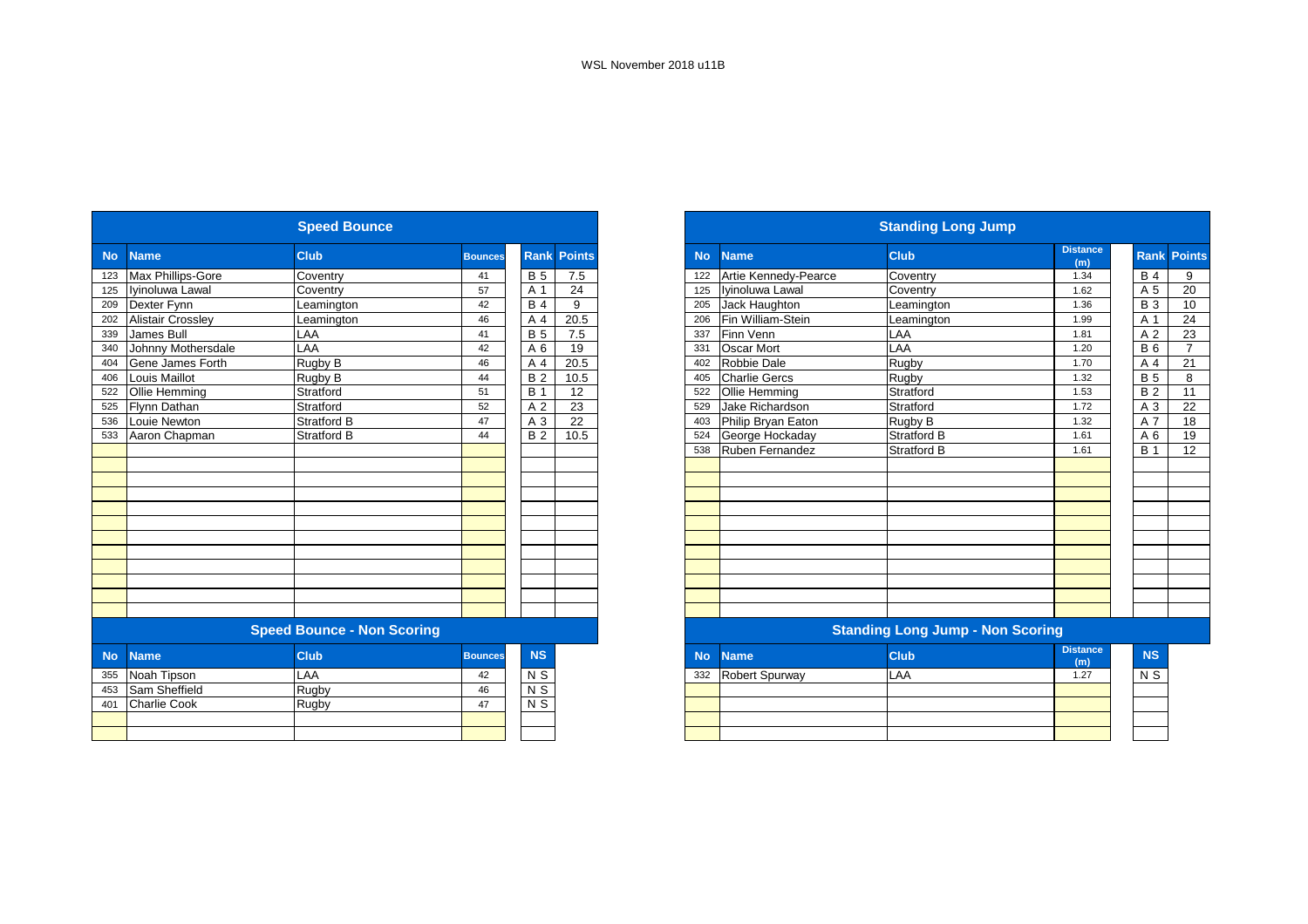|           | <b>Vertical Jump</b>     |                                    |                                      |                  |  |                    |  |  |  |  |  |
|-----------|--------------------------|------------------------------------|--------------------------------------|------------------|--|--------------------|--|--|--|--|--|
| <b>No</b> | <b>Name</b>              | Club                               | <b>Distance</b><br>(cm)              |                  |  | <b>Rank Points</b> |  |  |  |  |  |
| 123       | Max Phillips-Gore        | Coventry                           | 40                                   | A <sub>2</sub>   |  | 23                 |  |  |  |  |  |
| 127       | <b>Jake Southwell</b>    | Coventry                           | 38                                   | <b>B</b> 1       |  | 12                 |  |  |  |  |  |
| 202       | <b>Alistair Crossley</b> | Leamington                         | 32                                   | <b>B4</b>        |  | 9                  |  |  |  |  |  |
| 209       | Dexter Fynn              | Leamington                         | 36                                   | A 4              |  | 20.5               |  |  |  |  |  |
| 355       | Noah Tipson              | LAA                                | 34                                   | <b>B2</b>        |  | 11                 |  |  |  |  |  |
| 339       | James Bull               | LAA                                | 38                                   | A <sub>3</sub>   |  | 22                 |  |  |  |  |  |
| 409       | Jacob Vural              | Rugby                              | 34                                   | A 6              |  | 19                 |  |  |  |  |  |
| 454       | Oliver Knight            | Rugby                              | 31                                   | <b>B5</b>        |  | 8                  |  |  |  |  |  |
| 523       | Seb Hillard              | Stratford                          | 41                                   | A 1              |  | 24                 |  |  |  |  |  |
| 528       | Alex McMillan            | Stratford                          | 29                                   | <b>B6</b>        |  | $\overline{7}$     |  |  |  |  |  |
| 410       | Nate Tilt                | Rugby B                            | 33                                   | A 7              |  | 18                 |  |  |  |  |  |
| 524       | George Hockaday          | <b>Stratford B</b>                 | 36                                   | A 4              |  | 20.5               |  |  |  |  |  |
| 534       | <b>Josh Davies</b>       | <b>Stratford B</b>                 | 33                                   | <b>B</b> 3       |  | 10                 |  |  |  |  |  |
|           |                          |                                    |                                      |                  |  |                    |  |  |  |  |  |
|           |                          |                                    |                                      |                  |  |                    |  |  |  |  |  |
|           |                          |                                    |                                      |                  |  |                    |  |  |  |  |  |
|           |                          |                                    |                                      |                  |  |                    |  |  |  |  |  |
|           |                          |                                    |                                      |                  |  |                    |  |  |  |  |  |
|           |                          |                                    |                                      |                  |  |                    |  |  |  |  |  |
|           |                          |                                    |                                      |                  |  |                    |  |  |  |  |  |
|           |                          |                                    |                                      |                  |  |                    |  |  |  |  |  |
|           |                          |                                    |                                      |                  |  |                    |  |  |  |  |  |
|           |                          |                                    |                                      |                  |  |                    |  |  |  |  |  |
|           |                          |                                    |                                      |                  |  |                    |  |  |  |  |  |
|           |                          | <b>Vertical Jump - Non Scoring</b> |                                      |                  |  |                    |  |  |  |  |  |
| <b>No</b> | <b>Name</b>              | <b>Club</b>                        | <b>Distance</b><br>(c <sub>m</sub> ) | <b>NS</b>        |  |                    |  |  |  |  |  |
| 125       | Iyinoluwa Lawal          | Coventry                           | 36                                   | N S              |  |                    |  |  |  |  |  |
| 332       | Robert Spurway           | LAA                                | 29                                   | $\overline{N}$ S |  |                    |  |  |  |  |  |
|           |                          |                                    |                                      |                  |  |                    |  |  |  |  |  |
|           |                          |                                    |                                      |                  |  |                    |  |  |  |  |  |
|           |                          |                                    |                                      |                  |  |                    |  |  |  |  |  |

|           |                               | <b>Standing Triple Jump</b>               |                        |                |                    |
|-----------|-------------------------------|-------------------------------------------|------------------------|----------------|--------------------|
| <b>No</b> | <b>Name</b>                   | <b>Club</b>                               | <b>Distance</b><br>(m) |                | <b>Rank Points</b> |
| 121       | Alex Underwood                | Coventry                                  | 5.50                   | A 5            | 20                 |
| 125       | Iyinoluwa Lawal               | Coventry                                  | 5.10                   | <b>B</b> 3     | 10                 |
| 206       | Fin William-Stein             | Leamington                                | 5.78                   | A 3            | 22                 |
| 208       | Louis Proctor                 | Leamington                                | 4.72                   | <b>B</b> 5     | 8                  |
| 351       | <b>Callum Stuart</b>          | LAA                                       | 4.82                   | <b>B4</b>      | 9                  |
| 337       | Finn Venn                     | LAA                                       | 5.62                   | A <sub>4</sub> | 21                 |
| 402       | Robbie Dale                   | Rugby                                     | 4.60                   | A 7            | 18                 |
| 409       | Jacob Vural                   | Rugby                                     | 4.24                   | <b>B</b> 6     | $\overline{7}$     |
| 523       | Seb Hillard                   | Stratford                                 | 6.02                   | A 1            | 24                 |
| 521       | Jonnie Chute                  | Stratford                                 | 5.12                   | <b>B2</b>      | 11                 |
| 408       | <b>Elliot Skinner-Kakitie</b> | Rugby B                                   | 4.64                   | A <sub>6</sub> | 19                 |
| 536       | Louie Newton                  | Stratford B                               | 5.82                   | A 2            | 23                 |
| 531       | <b>James Humphreys</b>        | <b>Stratford B</b>                        | 5.26                   | <b>B</b> 1     | 12                 |
|           |                               |                                           |                        |                |                    |
|           |                               |                                           |                        |                |                    |
|           |                               |                                           |                        |                |                    |
|           |                               |                                           |                        |                |                    |
|           |                               |                                           |                        |                |                    |
|           |                               |                                           |                        |                |                    |
|           |                               |                                           |                        |                |                    |
|           |                               |                                           |                        |                |                    |
|           |                               |                                           |                        |                |                    |
|           |                               |                                           |                        |                |                    |
|           |                               |                                           |                        |                |                    |
|           |                               | <b>Standing Triple Jump - Non Scoring</b> |                        |                |                    |
| <b>No</b> | <b>Name</b>                   | <b>Club</b>                               | <b>Distance</b><br>(m) | <b>NS</b>      |                    |
|           |                               |                                           |                        |                |                    |
|           |                               |                                           |                        |                |                    |
|           |                               |                                           |                        |                |                    |
|           |                               |                                           |                        |                |                    |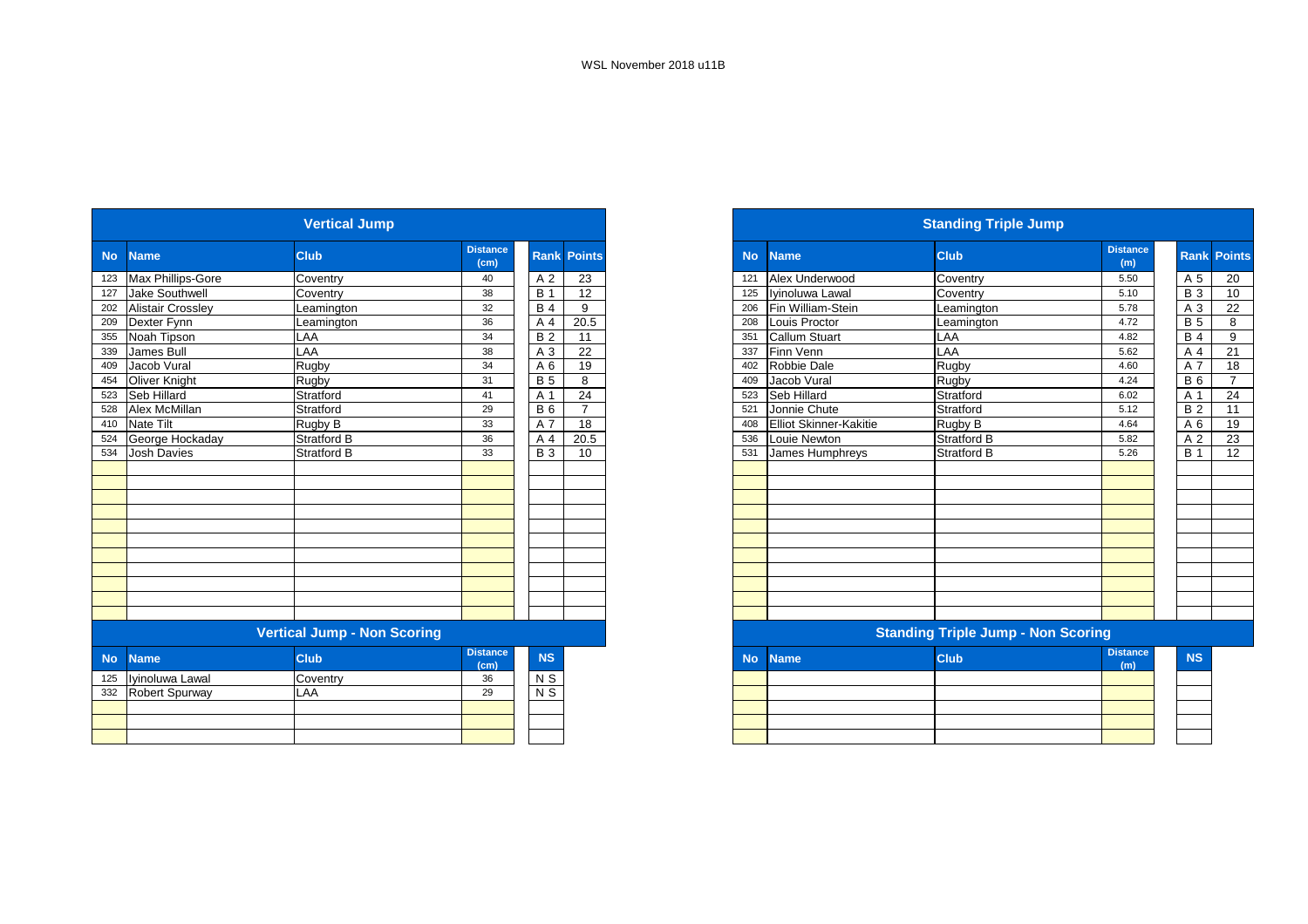|           | <b>Chest Push</b>             |                                 |        |                |                    |  |  |  |  |  |  |  |
|-----------|-------------------------------|---------------------------------|--------|----------------|--------------------|--|--|--|--|--|--|--|
| <b>No</b> | <b>Name</b>                   | <b>Club</b>                     | Dis(m) |                | <b>Rank Points</b> |  |  |  |  |  |  |  |
| 123       | Max Phillips-Gore             | Coventry                        | 6.25   | A 3            | 21.5               |  |  |  |  |  |  |  |
| 125       | Iyinoluwa Lawal               | Coventry                        | 3.75   | <b>B</b> 5     | 7.5                |  |  |  |  |  |  |  |
| 205       | Jack Haughton                 | Leamington                      | 4.50   | <b>B</b> 4     | 9                  |  |  |  |  |  |  |  |
| 206       | Fin William-Stein             | Leamington                      | 7.25   | A 1            | 23.5               |  |  |  |  |  |  |  |
| 309       | <b>Christopher Sayers</b>     | LAA                             | 6.25   | A 3            | 21.5               |  |  |  |  |  |  |  |
| 340       | Johnny Mothersdale            | LAA                             | 5.00   | <b>B</b> 1     | 11                 |  |  |  |  |  |  |  |
| 454       | Oliver Knight                 | Rugby                           | 4.00   | A 7            | 18                 |  |  |  |  |  |  |  |
| 405       | <b>Charlie Gercs</b>          | Rugby                           | 3.75   | <b>B</b> 5     | 7.5                |  |  |  |  |  |  |  |
| 528       | Alex McMillan                 | Stratford                       | 5.00   | <b>B</b> 1     | 11                 |  |  |  |  |  |  |  |
| 529       | Jake Richardson               | Stratford                       | 5.50   | A 5            | 19.5               |  |  |  |  |  |  |  |
| 408       | <b>Elliot Skinner-Kakitie</b> | Rugby B                         | 5.50   | A 5            | 19.5               |  |  |  |  |  |  |  |
| 535       | <b>Ethan Winning</b>          | Stratford B                     | 7.25   | A 1            | 23.5               |  |  |  |  |  |  |  |
| 531       | James Humphreys               | <b>Stratford B</b>              | 5.00   | <b>B</b> 1     | 11                 |  |  |  |  |  |  |  |
|           |                               |                                 |        |                |                    |  |  |  |  |  |  |  |
|           |                               |                                 |        |                |                    |  |  |  |  |  |  |  |
|           |                               |                                 |        |                |                    |  |  |  |  |  |  |  |
|           |                               |                                 |        |                |                    |  |  |  |  |  |  |  |
|           |                               |                                 |        |                |                    |  |  |  |  |  |  |  |
|           |                               |                                 |        |                |                    |  |  |  |  |  |  |  |
|           |                               |                                 |        |                |                    |  |  |  |  |  |  |  |
|           |                               |                                 |        |                |                    |  |  |  |  |  |  |  |
|           |                               |                                 |        |                |                    |  |  |  |  |  |  |  |
|           |                               |                                 |        |                |                    |  |  |  |  |  |  |  |
|           |                               |                                 |        |                |                    |  |  |  |  |  |  |  |
|           |                               | <b>Chest Push - Non Scoring</b> |        |                |                    |  |  |  |  |  |  |  |
| <b>No</b> | <b>Name</b>                   | <b>Club</b>                     | Dis(m) | <b>NS</b>      |                    |  |  |  |  |  |  |  |
| 331       | Oscar Mort                    | LAA                             | 4.25   | N <sub>S</sub> |                    |  |  |  |  |  |  |  |
|           |                               |                                 |        |                |                    |  |  |  |  |  |  |  |
|           |                               |                                 |        |                |                    |  |  |  |  |  |  |  |
|           |                               |                                 |        |                |                    |  |  |  |  |  |  |  |
|           |                               |                                 |        |                |                    |  |  |  |  |  |  |  |
|           |                               |                                 |        |                |                    |  |  |  |  |  |  |  |

|           |                                   | <b>Soft Javelin</b> |         |                |                    |  |  |  |  |  |
|-----------|-----------------------------------|---------------------|---------|----------------|--------------------|--|--|--|--|--|
| <b>No</b> | <b>Name</b>                       | <b>Club</b>         | Dis(m)  |                | <b>Rank Points</b> |  |  |  |  |  |
| 122       | Artie Kennedy-Pearce              | Coventry            | 11.00   | <b>B3</b>      | 9                  |  |  |  |  |  |
| 127       | Jake Southwell                    | Coventry            | 14.00   | A <sub>4</sub> | 21                 |  |  |  |  |  |
| 208       | Louis Proctor                     | Leamington          | 11.00   | <b>B</b> 3     | 9                  |  |  |  |  |  |
| 202       | <b>Alistair Crossley</b>          | Leamington          | 17.00   | A <sub>2</sub> | 23                 |  |  |  |  |  |
| 331       | Oscar Mort                        | LAA                 | 8.00    | <b>B</b> 6     | $\overline{7}$     |  |  |  |  |  |
| 332       | Robert Spurway                    | LAA                 | 9.00    | A <sub>6</sub> | 19                 |  |  |  |  |  |
| 401       | <b>Charlie Cook</b>               | Rugby               | 15.00   | A 3            | 22                 |  |  |  |  |  |
| 405       | <b>Charlie Gercs</b>              | Rugby               | 12.00   | <b>B2</b>      | 11                 |  |  |  |  |  |
| 529       | Jake Richardson                   | Stratford           | 19.00   | A 1            | 24                 |  |  |  |  |  |
| 521       | Jonnie Chute                      | Stratford           | 16.00   | <b>B</b> 1     | 12                 |  |  |  |  |  |
| 403       | Philip Bryan Eaton                | Rugby B             | 6.00    | A 7            | 18                 |  |  |  |  |  |
| 530       | Oliver Battersby                  | Stratford B         | 11.00   | <b>B3</b>      | 9                  |  |  |  |  |  |
| 538       | <b>Ruben Fernandez</b>            | Stratford B         | 12.00   | A 5            | 20                 |  |  |  |  |  |
|           |                                   |                     |         |                |                    |  |  |  |  |  |
|           |                                   |                     |         |                |                    |  |  |  |  |  |
|           |                                   |                     |         |                |                    |  |  |  |  |  |
|           |                                   |                     |         |                |                    |  |  |  |  |  |
|           |                                   |                     |         |                |                    |  |  |  |  |  |
|           |                                   |                     |         |                |                    |  |  |  |  |  |
|           |                                   |                     |         |                |                    |  |  |  |  |  |
|           |                                   |                     |         |                |                    |  |  |  |  |  |
|           |                                   |                     |         |                |                    |  |  |  |  |  |
|           |                                   |                     |         |                |                    |  |  |  |  |  |
|           |                                   |                     |         |                |                    |  |  |  |  |  |
|           | <b>Soft Javelin - Non Scoring</b> |                     |         |                |                    |  |  |  |  |  |
| <b>No</b> | <b>Name</b>                       | <b>Club</b>         | Dis (m) | <b>NS</b>      |                    |  |  |  |  |  |
|           |                                   |                     |         |                |                    |  |  |  |  |  |
|           |                                   |                     |         |                |                    |  |  |  |  |  |
|           |                                   |                     |         |                |                    |  |  |  |  |  |
|           |                                   |                     |         |                |                    |  |  |  |  |  |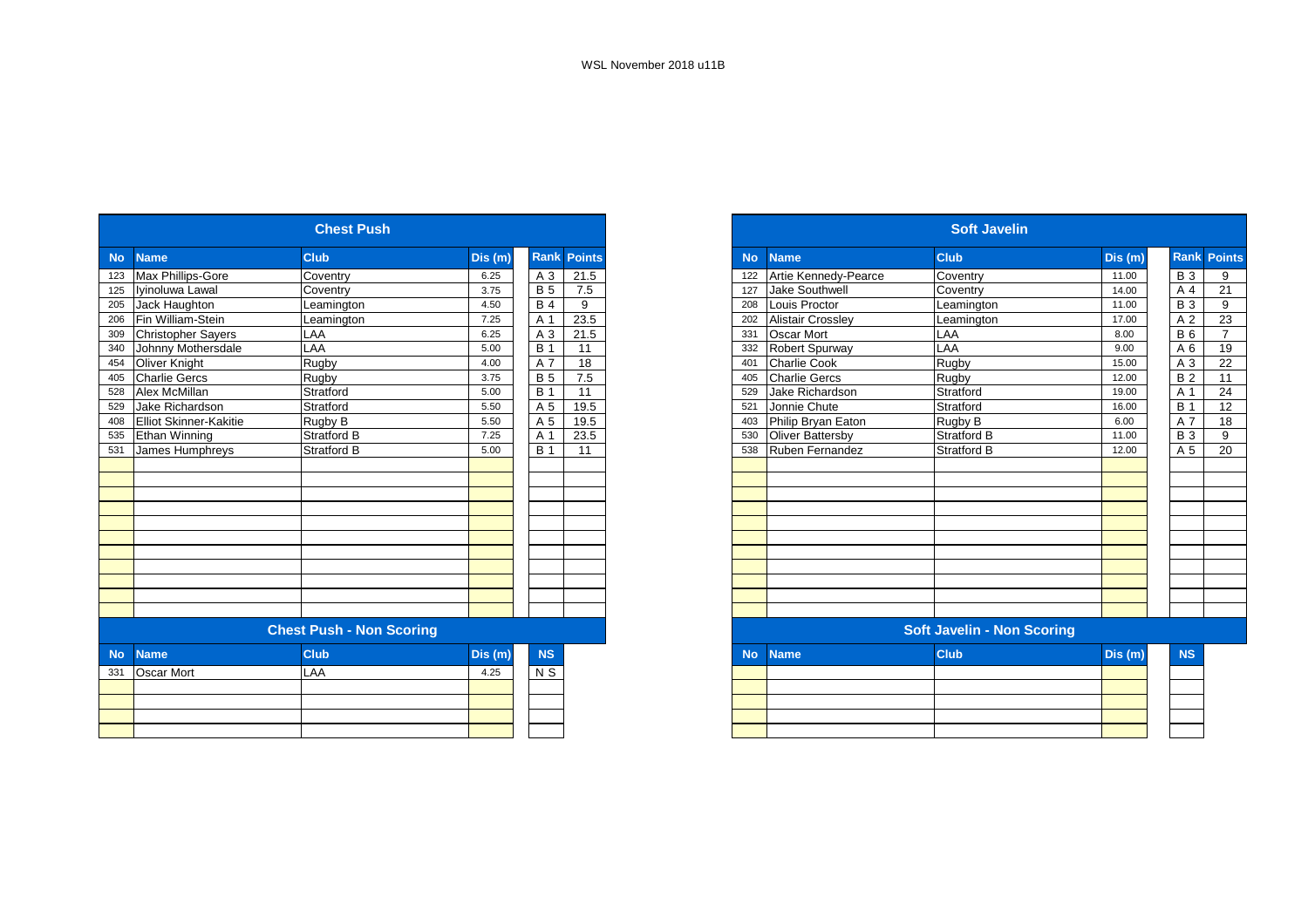### WSL November 2018 u11B

|           |             |                 | <b>Obstacle</b><br><b>Relay</b> |                 | 6 Lap<br>Paarlauf    |                 | 4 x 1 Lap<br><b>Relay</b>     | <b>Relay 4</b>                      | <b>Relay 5</b>                      | <b>Relay 6</b>                      |
|-----------|-------------|-----------------|---------------------------------|-----------------|----------------------|-----------------|-------------------------------|-------------------------------------|-------------------------------------|-------------------------------------|
|           | Team        | Time in<br>secs | Rank /<br>Points                | Time in<br>secs | Rank /<br>Points     | Time in<br>secs | Rank /<br>Points              | Time in<br>Rank /<br>Points<br>secs | Time in<br>Rank /<br>Points<br>secs | Time in<br>Rank /<br>Points<br>secs |
| Red       | Coventry    | 76.20           | $\mathbf{2}$<br>34              | 72.90           | $\mathbf 2$<br>34    | 47.40           | $\boldsymbol{2}$<br>34        |                                     |                                     |                                     |
| Blue      | Leamington  | 85.00           | $\overline{7}$<br>24            | 76.90           | $\overline{7}$<br>24 |                 |                               |                                     |                                     |                                     |
| White     | $\mathbb A$ | 81.90           | $5\phantom{a}$<br>28            | 74.70           | $\mathbf{3}$<br>32   | 51.40           | $\bf 6$<br>26                 |                                     |                                     |                                     |
| Purple    | Rugby       | 79.30           | $\mathbf{3}$<br>32              | 75.20           | 5<br>28              | 48.90           | $\overline{\mathbf{4}}$<br>30 |                                     |                                     |                                     |
| Yellow    | Stratford   | 74.10           | $\mathbf{1}$<br>36              | 70.10           | $\mathbf{1}$<br>36   | 46.90           | $\mathbf{1}$<br>36            |                                     |                                     |                                     |
| Orange    | Rugby B     | 84.70           | $\bf 6$<br>26                   | 74.90           | 4<br>30              | 50.80           | 5<br>28                       |                                     |                                     |                                     |
| Turquoise | Stratford B | 79.40           | 4<br>30                         | 76.20           | 6<br>26              | 47.80           | $\mathbf 3$<br>32             |                                     |                                     |                                     |
|           |             |                 |                                 |                 |                      |                 |                               |                                     |                                     |                                     |
|           |             |                 |                                 |                 |                      |                 |                               |                                     |                                     |                                     |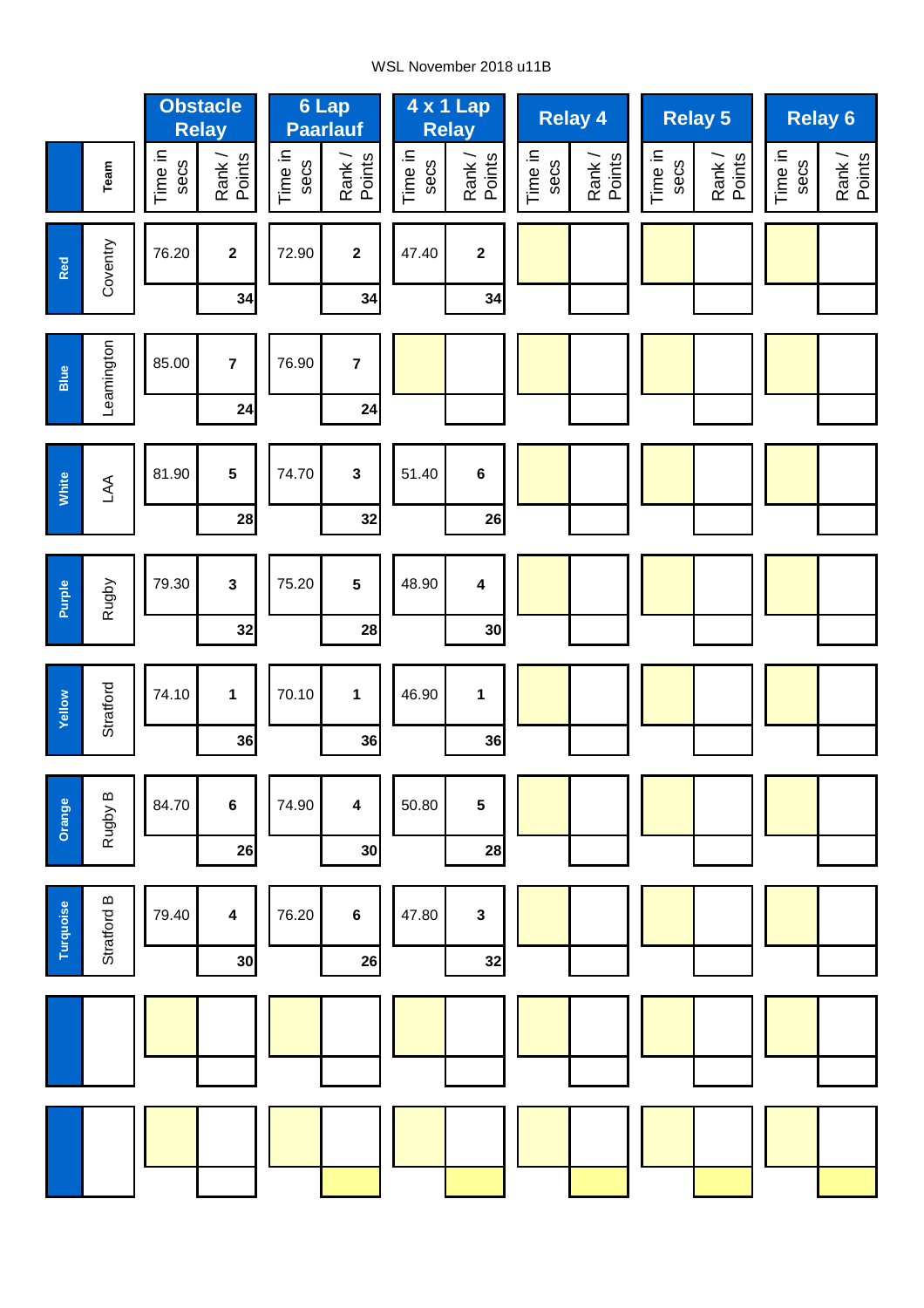|            | 23 November 2018                    |                             | Red            | <b>Blue</b>    | White        | Purple         | Yellow           | <b>Turquoise</b>   |  |  |
|------------|-------------------------------------|-----------------------------|----------------|----------------|--------------|----------------|------------------|--------------------|--|--|
|            | <b>Under 13 - Girls</b><br>Coventry |                             |                | Leamington     | LAA          | <b>Rugby</b>   | <b>Stratford</b> | <b>Stratford B</b> |  |  |
|            |                                     | 2 Lap Race                  | 31             | 30             | 34           | 26             | 36               | 29                 |  |  |
|            | Individual                          | 4 Lap Race                  | 32             | 19             | 28           | 32             | 36               | 32                 |  |  |
| TRACK      |                                     | 6 Lap Race                  | 23             |                | 22           | 20             | 24               | 21                 |  |  |
|            |                                     | <b>Obstacle Relay</b>       | 33             | 28             | 26           | 33             | 36               | 30                 |  |  |
|            | Relay                               | 8 Lap Paarlauf              | 34             | 26             | 32           | 28             | 36               | 30                 |  |  |
|            |                                     | 4 x 2 Lap Relay             | 34             |                | 32           | 29             | 36               | 29                 |  |  |
|            |                                     |                             |                |                |              |                |                  |                    |  |  |
|            |                                     | <b>Speed Bounce</b>         | 32             | 32             | 28           | 26             | 36               | 32                 |  |  |
|            |                                     | <b>Standing Long Jump</b>   | 32             | 28             | 36           | 27             | 33               | 30                 |  |  |
|            | Jumps                               | <b>Vertical Jump</b>        | 34.5           | 26             | 35           | 30             | 32.5             | 28                 |  |  |
| FIELD<br>H |                                     | <b>Standing Triple Jump</b> | 36             | 28.5           | 32           | 21             | 34               | 27.5               |  |  |
|            | <b>Throws</b>                       | <b>Shot Put</b>             | 34             | 30             | 32           | 28             | 36               | 26                 |  |  |
|            |                                     | <b>Total</b>                | 355.5          | 247.5          | 337          | 300            | 375.5            | 314.5              |  |  |
|            |                                     | <b>Overall Position</b>     | $\overline{2}$ | $6\phantom{1}$ | $\mathbf{3}$ | $\overline{5}$ | $\vert 1 \vert$  | $\overline{4}$     |  |  |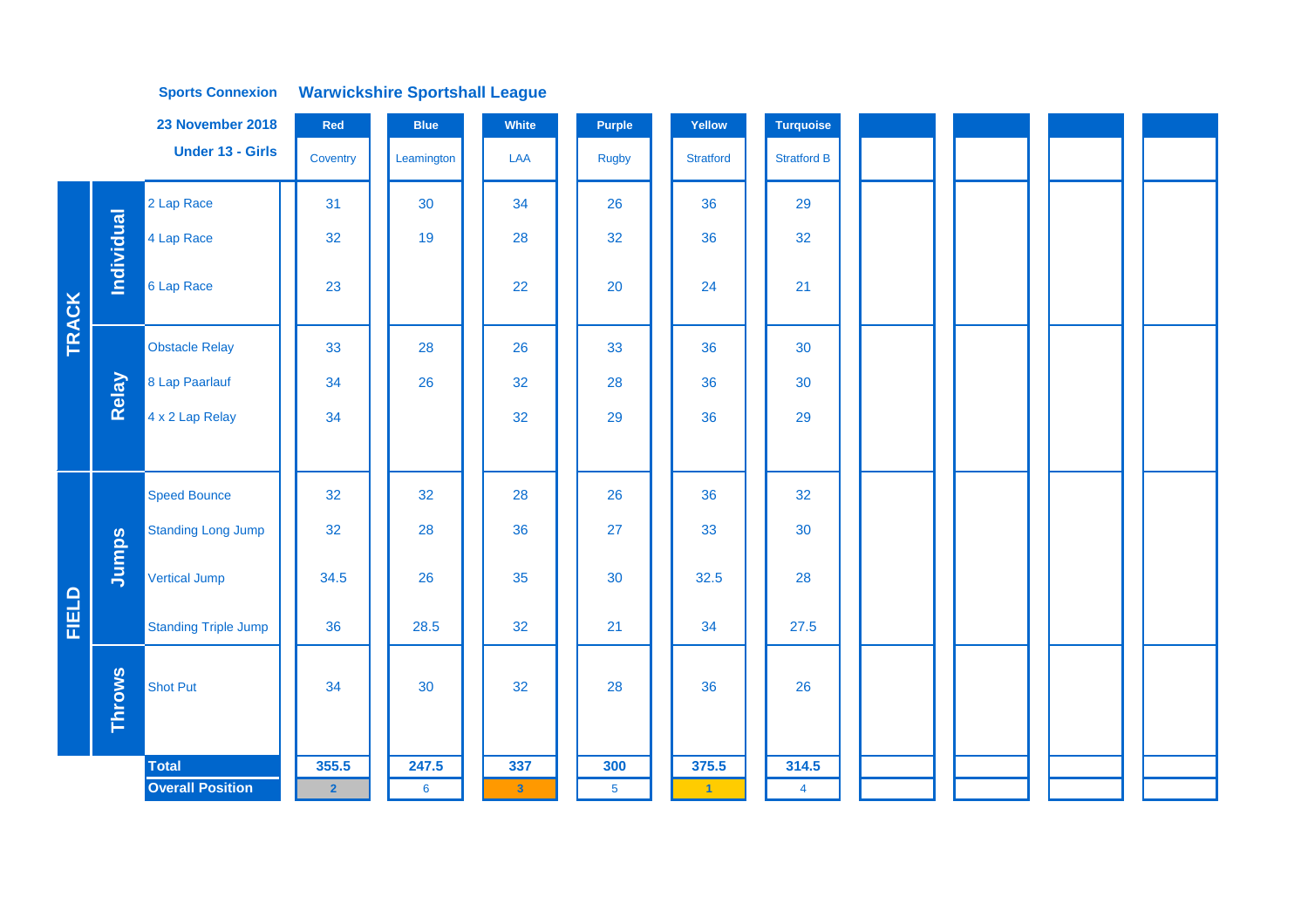| 2 Lap Race |                      |                          |             |                |                    |  |  |  |  |  |  |
|------------|----------------------|--------------------------|-------------|----------------|--------------------|--|--|--|--|--|--|
| <b>No</b>  | <b>Name</b>          | <b>Club</b>              | <b>Time</b> |                | <b>Rank Points</b> |  |  |  |  |  |  |
| 543        | Poppy Fox Rowe       | Stratford                | 21.7        | A <sub>1</sub> | 24                 |  |  |  |  |  |  |
| 317        | Fatima Dambetta      | LAA                      | 21.9        | A <sub>2</sub> | 23                 |  |  |  |  |  |  |
| 140        | <b>Grace Evans</b>   | Coventry                 | 22          | A <sub>3</sub> | 22                 |  |  |  |  |  |  |
| 559        | Megan Thomas         | <b>Stratford B</b>       | 22.8        | A <sub>4</sub> | 21                 |  |  |  |  |  |  |
| 429        | <b>Elise Callard</b> | Rugby                    | 23.9        | A6             | 19                 |  |  |  |  |  |  |
| 220        | Sophie Haughton      | Leamington               | 24.5        | <b>B</b> 3     | 10                 |  |  |  |  |  |  |
|            |                      |                          |             |                |                    |  |  |  |  |  |  |
| 223        | <b>Isla Prince</b>   | Leamington               | 22.9        | A 5            | 20                 |  |  |  |  |  |  |
| 556        | Evie Savage          | Stratford                | 23.3        | <b>B</b> 1     | 12                 |  |  |  |  |  |  |
| 314        | Elise Mendoza        | LAA                      | 24.1        | <b>B2</b>      | 11                 |  |  |  |  |  |  |
| 143        | <b>Eloise Mills</b>  | Coventry                 | 24.8        | <b>B4</b>      | 9                  |  |  |  |  |  |  |
| 599        | Mia Faulkener        | Stratford B              | 24.9        | <b>B5</b>      | 8                  |  |  |  |  |  |  |
| 432        | Georgia Gercs        | Rugby                    | 25.1        | <b>B6</b>      | $\overline{7}$     |  |  |  |  |  |  |
|            |                      |                          |             |                |                    |  |  |  |  |  |  |
|            |                      |                          |             |                |                    |  |  |  |  |  |  |
|            |                      |                          |             |                |                    |  |  |  |  |  |  |
|            |                      |                          |             |                |                    |  |  |  |  |  |  |
|            |                      |                          |             |                |                    |  |  |  |  |  |  |
|            |                      |                          |             |                |                    |  |  |  |  |  |  |
|            |                      |                          |             |                |                    |  |  |  |  |  |  |
|            |                      |                          |             |                |                    |  |  |  |  |  |  |
|            |                      |                          |             |                |                    |  |  |  |  |  |  |
|            |                      |                          |             |                |                    |  |  |  |  |  |  |
|            |                      |                          |             |                |                    |  |  |  |  |  |  |
|            |                      | 2 Lap Race - Non Scoring |             |                |                    |  |  |  |  |  |  |
| <b>No</b>  | <b>Name</b>          | <b>Club</b>              | <b>Time</b> | <b>NS</b>      |                    |  |  |  |  |  |  |
|            |                      |                          |             |                |                    |  |  |  |  |  |  |
|            |                      |                          |             |                |                    |  |  |  |  |  |  |
|            |                      |                          |             |                |                    |  |  |  |  |  |  |
|            |                      |                          |             |                |                    |  |  |  |  |  |  |
|            |                      |                          |             |                |                    |  |  |  |  |  |  |

|           |                       | 4 Lap Race                      |             |                |                    |
|-----------|-----------------------|---------------------------------|-------------|----------------|--------------------|
| <b>No</b> | <b>Name</b>           | <b>Club</b>                     | <b>Time</b> |                | <b>Rank Points</b> |
| 555       | Mia Faulkener         | Stratford                       | 44.4        | A 1            | 24                 |
| 558       | Kate Richardson       | Stratford B                     | 47.2        | A <sub>2</sub> | 23                 |
| 136       | Emma Jackson          | Coventry                        | 48.5        | A 4            | 21                 |
| 431       | Annalise Foxon-Day    | Rugby                           | 50.1        | <b>B</b> 3     | 10                 |
| 232       | Megan Marsh           | Leamington                      | 53.3        | A <sub>6</sub> | 19                 |
| 321       | Imogen Campbell       | LAA                             | 56.9        | <b>B</b> 5     | 8                  |
|           |                       |                                 |             |                |                    |
| 542       | <b>Issy Newton</b>    | Stratford                       | 47.9        | <b>B</b> 1     | 12                 |
| 433       | Lucy Goldthorp        | Rugby                           | 48.3        | A <sub>3</sub> | 22                 |
| 138       | <b>Hannah Elliott</b> | Coventry                        | 48.7        | <b>B2</b>      | 11                 |
| 560       | Mischa Hall           | Stratford B                     | 50.4        | <b>B4</b>      | 9                  |
| 316       | <b>Emma Bliwert</b>   | LAA                             | 53          | A 5            | 20                 |
|           |                       |                                 |             |                |                    |
|           |                       |                                 |             |                |                    |
|           |                       |                                 |             |                |                    |
|           |                       |                                 |             |                |                    |
|           |                       |                                 |             |                |                    |
|           |                       |                                 |             |                |                    |
|           |                       |                                 |             |                |                    |
|           |                       |                                 |             |                |                    |
|           |                       |                                 |             |                |                    |
|           |                       |                                 |             |                |                    |
|           |                       |                                 |             |                |                    |
|           |                       |                                 |             |                |                    |
|           |                       | <b>4 Lap Race - Non Scoring</b> |             |                |                    |
| <b>No</b> | <b>Name</b>           | <b>Club</b>                     | <b>Time</b> | <b>NS</b>      |                    |
|           |                       |                                 |             |                |                    |

|  | the contract of the contract of the con- |  |  |
|--|------------------------------------------|--|--|
|  |                                          |  |  |
|  | the contract of the contract of the      |  |  |
|  |                                          |  |  |
|  |                                          |  |  |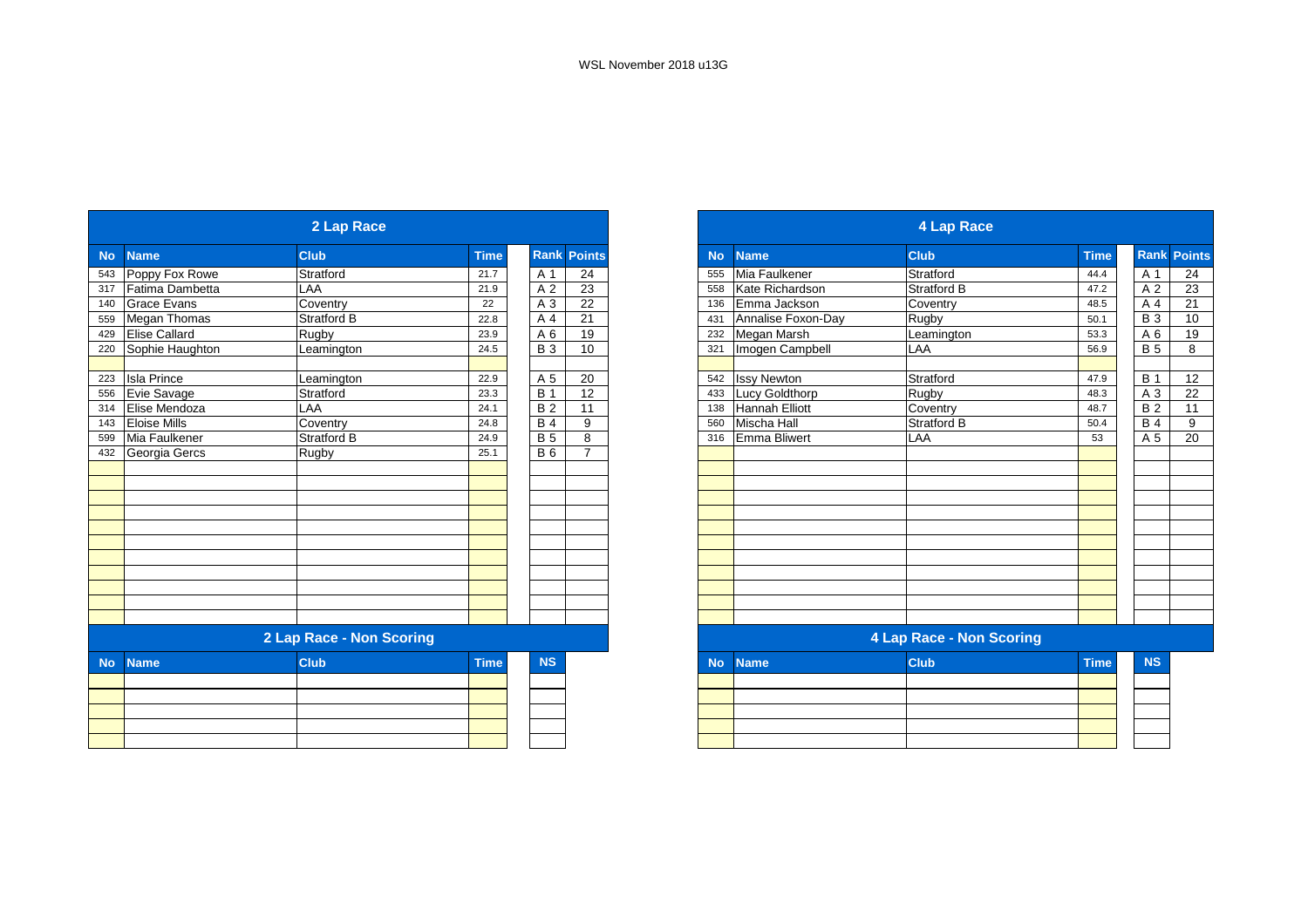| <b>6 Lap Race</b> |                       |                                 |             |                |                    |  |  |
|-------------------|-----------------------|---------------------------------|-------------|----------------|--------------------|--|--|
| <b>No</b>         | <b>Name</b>           | <b>Club</b>                     | <b>Time</b> |                | <b>Rank Points</b> |  |  |
| 543               | Poppy Fox Rowe        | Stratford                       | 74.7        | A <sub>1</sub> | 24                 |  |  |
| 141               | Odunayo Lawal         | Coventry                        | 75.9        | A <sub>2</sub> | 23                 |  |  |
| 301               | Abigail George        | LAA                             | 78.4        | A 3            | 22                 |  |  |
| 550               | Niamh Hilliard        | Stratford B                     | 78.5        | A 4            | 21                 |  |  |
| 431               | Annalise Foxon-Day    | Rugby                           | 85          | A 5            | 20                 |  |  |
|                   |                       |                                 |             |                |                    |  |  |
|                   |                       |                                 |             |                |                    |  |  |
|                   |                       |                                 |             |                |                    |  |  |
|                   |                       |                                 |             |                |                    |  |  |
|                   |                       |                                 |             |                |                    |  |  |
|                   |                       |                                 |             |                |                    |  |  |
|                   |                       |                                 |             |                |                    |  |  |
|                   |                       |                                 |             |                |                    |  |  |
|                   |                       |                                 |             |                |                    |  |  |
|                   |                       |                                 |             |                |                    |  |  |
|                   |                       |                                 |             |                |                    |  |  |
|                   |                       | <b>6 Lap Race - Non Scoring</b> |             |                |                    |  |  |
| <b>No</b>         | <b>Name</b>           | <b>Club</b>                     | <b>Time</b> | <b>NS</b>      |                    |  |  |
| 553               | <b>Tilly Campbell</b> | Stratford B                     | 88.7        | N S            |                    |  |  |
|                   |                       |                                 |             |                |                    |  |  |
|                   |                       |                                 |             |                |                    |  |  |
|                   |                       |                                 |             |                |                    |  |  |
|                   |                       |                                 |             |                |                    |  |  |

| <b>Individual Track 5</b> |             |                                         |             |           |                    |  |  |
|---------------------------|-------------|-----------------------------------------|-------------|-----------|--------------------|--|--|
| <b>No</b>                 | <b>Name</b> | <b>Club</b>                             | <b>Time</b> |           | <b>Rank Points</b> |  |  |
|                           |             |                                         |             |           |                    |  |  |
|                           |             |                                         |             |           |                    |  |  |
|                           |             |                                         |             |           |                    |  |  |
|                           |             |                                         |             |           |                    |  |  |
|                           |             |                                         |             |           |                    |  |  |
|                           |             |                                         |             |           |                    |  |  |
|                           |             |                                         |             |           |                    |  |  |
|                           |             |                                         |             |           |                    |  |  |
|                           |             |                                         |             |           |                    |  |  |
|                           |             |                                         |             |           |                    |  |  |
|                           |             |                                         |             |           |                    |  |  |
|                           |             |                                         |             |           |                    |  |  |
|                           |             | <b>Individual Track 5 - Non Scoring</b> |             |           |                    |  |  |
| <b>No</b>                 | <b>Name</b> | <b>Club</b>                             | <b>Time</b> | <b>NS</b> |                    |  |  |
|                           |             |                                         |             |           |                    |  |  |
|                           |             |                                         |             |           |                    |  |  |
|                           |             |                                         |             |           |                    |  |  |
|                           |             |                                         |             |           |                    |  |  |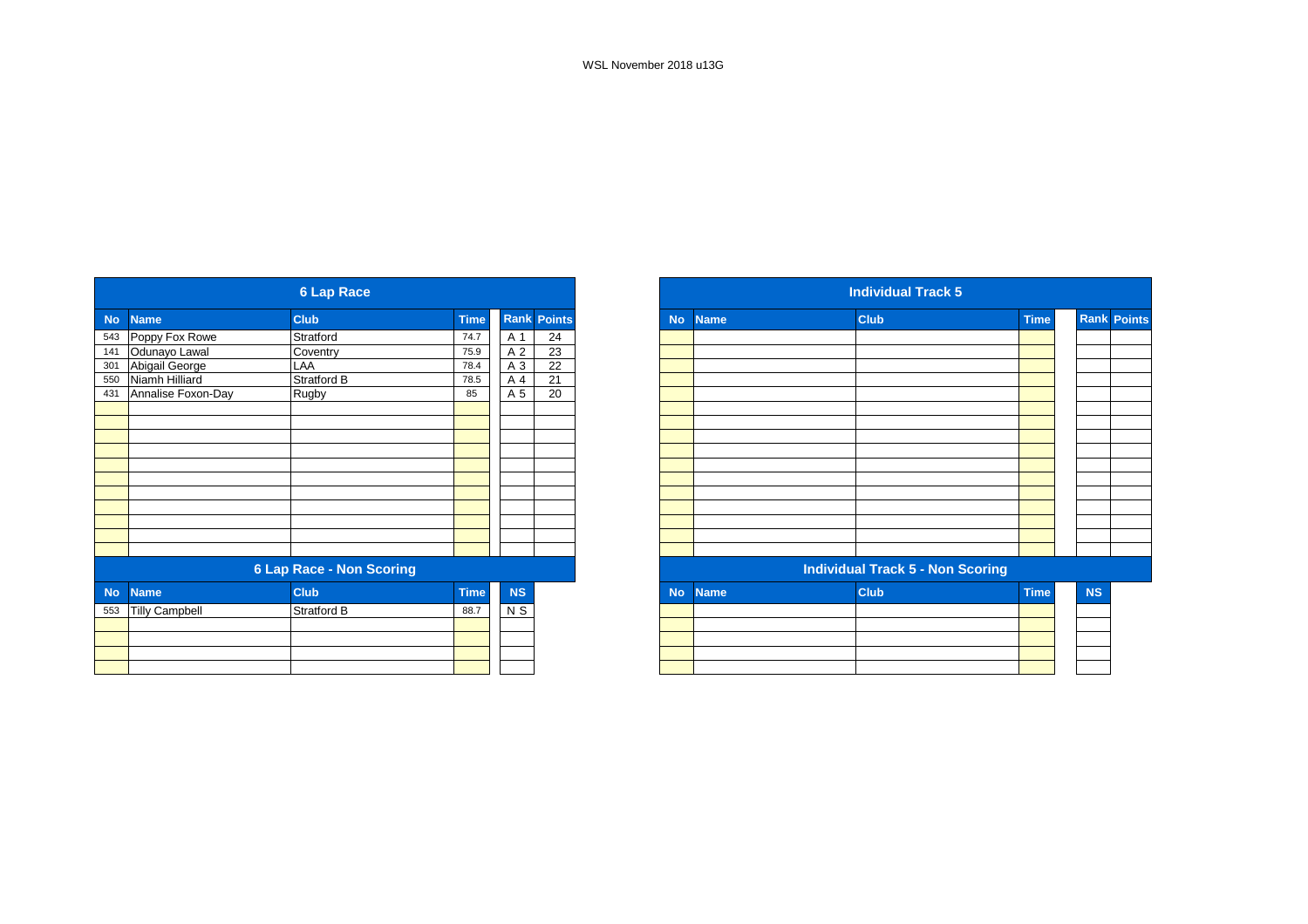325 Eve Bogle

|           |                         | <b>Speed Bounce</b>               |                |                |                    |
|-----------|-------------------------|-----------------------------------|----------------|----------------|--------------------|
| <b>No</b> | <b>Name</b>             | <b>Club</b>                       | <b>Bounces</b> |                | <b>Rank Points</b> |
| 136       | Emma Jackson            | Coventry                          | 67             | <b>B</b> 3     | 10                 |
| 140       | <b>Grace Evans</b>      | Coventry                          | 79             | A 3            | 22                 |
| 223       | <b>Isla Prince</b>      | Leamington                        | 80             | A <sub>2</sub> | 23                 |
| 232       | Megan Marsh             | Leamington                        | 62             | <b>B4</b>      | 9                  |
| 325       | Eve Bogle               | LAA                               | 61             | <b>B</b> 5     | 8                  |
| 301       | Abigail George          | LAA                               | 69             | A 5            | 20                 |
| 452       | Molly Sheffield         | Rugby                             | 60             | <b>B6</b>      | $\overline{7}$     |
| 434       | Mini Haddon             | Rugby                             | 63             | A 6            | 19                 |
| 541       | <b>Holly Newton</b>     | Stratford                         | 82             | A 1            | 24                 |
| 558       | Kate Richardson         | <b>Stratford B</b>                | 70             | <b>B2</b>      | 11                 |
| 560       | Mischa Hall             | <b>Stratford B</b>                | 71             | A 4            | 21                 |
| 543       | Poppy Fox Rowe          | Stratford                         | 77             | <b>B</b> 1     | 12                 |
|           |                         |                                   |                |                |                    |
|           |                         |                                   |                |                |                    |
|           |                         |                                   |                |                |                    |
|           |                         |                                   |                |                |                    |
|           |                         |                                   |                |                |                    |
|           |                         |                                   |                |                |                    |
|           |                         |                                   |                |                |                    |
|           |                         |                                   |                |                |                    |
|           |                         |                                   |                |                |                    |
|           |                         |                                   |                |                |                    |
|           |                         |                                   |                |                |                    |
|           |                         |                                   |                |                |                    |
|           |                         | <b>Speed Bounce - Non Scoring</b> |                |                |                    |
| <b>No</b> | <b>Name</b>             | <b>Club</b>                       | <b>Bounces</b> | <b>NS</b>      |                    |
| 221       | <b>Marielle Proctor</b> | Leamington                        |                |                |                    |
| 435       | <b>Skye Maillot</b>     | Rugby                             |                |                |                    |
|           |                         |                                   |                |                |                    |
|           |                         |                                   |                |                |                    |
|           |                         |                                   |                |                |                    |
|           |                         |                                   |                |                |                    |

|           |                      | <b>Standing Long Jump</b>               |                        |                           |                    |
|-----------|----------------------|-----------------------------------------|------------------------|---------------------------|--------------------|
| <b>No</b> | <b>Name</b>          | <b>Club</b>                             | <b>Distance</b><br>(m) |                           | <b>Rank Points</b> |
| 143       | <b>Eloise Mills</b>  | Coventry                                | 1.76                   | A 4                       | 21                 |
| 136       | Emma Jackson         | Coventrv                                | 1.72                   | <b>B2</b>                 | 11                 |
| 220       | Sophie Haughton      | Leamington                              | 1.58                   | <b>B4</b>                 | 9                  |
| 223       | <b>Isla Prince</b>   | Leamington                              | 1.71                   | A <sub>6</sub>            | 19                 |
| 316       | <b>Emma Bliwert</b>  | LAA                                     | 1.78                   | <b>B</b> 1                | 12                 |
| 317       | Fatima Dambetta      | LAA                                     | 2.26                   | A 1                       | 24                 |
| 433       | Lucy Goldthorp       | Rugby                                   | 1.72                   | A 5                       | 20                 |
| 452       | Molly Sheffield      | Rugby                                   | 1.42                   | <b>B</b> 6                | $\overline{7}$     |
| 556       | Evie Savage          | Stratford                               | 1.70                   | <b>B</b> 3                | 10                 |
| 555       | Mia Faulkener        | Stratford                               | 2.12                   | A <sub>2</sub>            | 23                 |
| 559       | Megan Thomas         | Stratford B                             | 1.80                   | A <sub>3</sub>            | 22                 |
| 599       | Mia Faulkener        | Stratford B                             | 1.44                   | <b>B</b> 5                | 8                  |
|           |                      |                                         |                        |                           |                    |
|           |                      |                                         |                        |                           |                    |
|           |                      |                                         |                        |                           |                    |
|           |                      |                                         |                        |                           |                    |
|           |                      |                                         |                        |                           |                    |
|           |                      |                                         |                        |                           |                    |
|           |                      |                                         |                        |                           |                    |
|           |                      |                                         |                        |                           |                    |
|           |                      |                                         |                        |                           |                    |
|           |                      |                                         |                        |                           |                    |
|           |                      |                                         |                        |                           |                    |
|           |                      |                                         |                        |                           |                    |
|           |                      | <b>Standing Long Jump - Non Scoring</b> |                        |                           |                    |
| <b>No</b> | <b>Name</b>          | <b>Club</b>                             | <b>Distance</b><br>(m) | <b>NS</b>                 |                    |
| 429       | <b>Elise Callard</b> | Rugby                                   | 1.38                   | N S                       |                    |
| 141       | Odunayo Lawal        | Coventry                                | 2.16                   | $\overline{\mathsf{N}}$ S |                    |
| 227       | Charlotte Aghoghoghe | eamington                               | 1.62                   | $N$ $S$                   |                    |

LAA

 $N$  S

1.84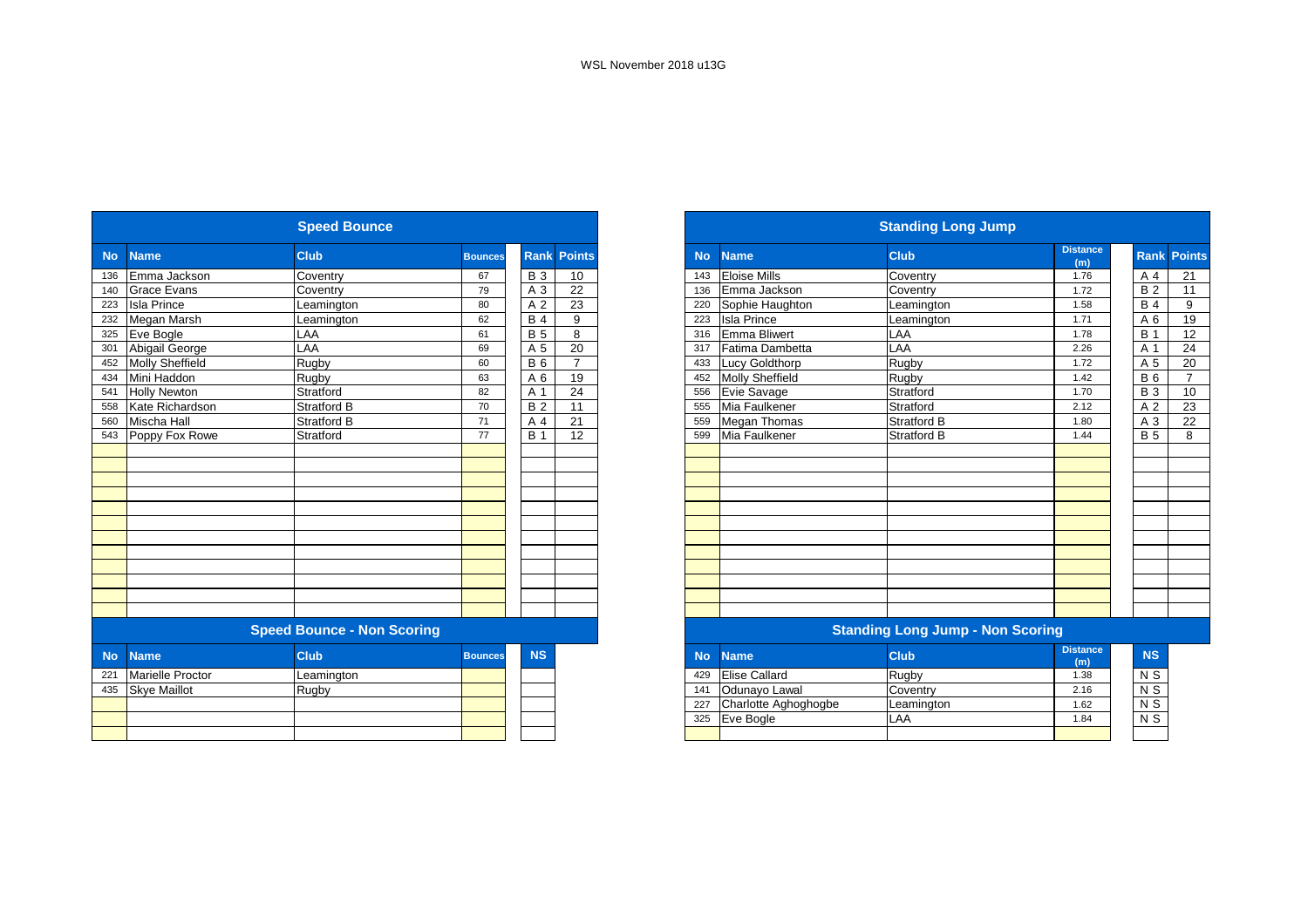|           |                         | <b>Vertical Jump</b>               |                                      |                |                    |
|-----------|-------------------------|------------------------------------|--------------------------------------|----------------|--------------------|
| <b>No</b> | <b>Name</b>             | Club                               | <b>Distance</b><br>(cm)              |                | <b>Rank Points</b> |
| 138       | <b>Hannah Elliott</b>   | Coventry                           | 51                                   | A 2            | 22.5               |
| 141       | Odunayo Lawal           | Coventry                           | 49                                   | <b>B</b> 1     | 12                 |
| 220       | Sophie Haughton         | Leamington                         | 33                                   | <b>B6</b>      | 7                  |
| 221       | <b>Marielle Proctor</b> | Leamington                         | 34                                   | A <sub>6</sub> | 19                 |
| 316       | <b>Emma Bliwert</b>     | LAA                                | 44                                   | <b>B2</b>      | 11                 |
| 317       | Fatima Dambetta         | LAA                                | 52                                   | A 1            | 24                 |
| 431       | Annalise Foxon-Day      | Rugby                              | 43                                   | A 4            | 21                 |
| 432       | Georgia Gercs           | Rugby                              | 39                                   | <b>B4</b>      | 9                  |
| 555       | Mia Faulkener           | Stratford                          | 51                                   | A <sub>2</sub> | 22.5               |
| 556       | Evie Savage             | Stratford                          | 43                                   | <b>B3</b>      | 10                 |
| 599       | Mia Faulkener           | <b>Stratford B</b>                 | 37                                   | A 5            | 20                 |
| 559       | <b>Megan Thomas</b>     | <b>Stratford B</b>                 | 34                                   | <b>B</b> 5     | 8                  |
|           |                         |                                    |                                      |                |                    |
|           |                         |                                    |                                      |                |                    |
|           |                         |                                    |                                      |                |                    |
|           |                         |                                    |                                      |                |                    |
|           |                         |                                    |                                      |                |                    |
|           |                         |                                    |                                      |                |                    |
|           |                         |                                    |                                      |                |                    |
|           |                         |                                    |                                      |                |                    |
|           |                         |                                    |                                      |                |                    |
|           |                         |                                    |                                      |                |                    |
|           |                         |                                    |                                      |                |                    |
|           |                         |                                    |                                      |                |                    |
|           |                         | <b>Vertical Jump - Non Scoring</b> |                                      |                |                    |
| <b>No</b> | <b>Name</b>             | <b>Club</b>                        | <b>Distance</b><br>(c <sub>m</sub> ) | <b>NS</b>      |                    |
| 435       | Skye Maillot            | Rugby                              | 35                                   | N S            |                    |
| 227       | Charlotte Aghoghogbe    | Leamington                         | 42                                   | N <sub>S</sub> |                    |
| 325       | Eve Bogle               | LAA                                | 44                                   | N <sub>S</sub> |                    |
|           |                         |                                    |                                      |                |                    |
|           |                         |                                    |                                      |                |                    |

|           |                      | <b>Standing Triple Jump</b>        |                        |                |                    |
|-----------|----------------------|------------------------------------|------------------------|----------------|--------------------|
| <b>No</b> | <b>Name</b>          | <b>Club</b>                        | <b>Distance</b><br>(m) |                | <b>Rank Points</b> |
| 141       | Odunayo Lawal        | Coventry                           | 6.80                   | A 1            | 24                 |
| 137       | Shona Murray         | Coventry                           | 6.20                   | <b>B</b> 1     | 12                 |
| 232       | Megan Marsh          | Leamington                         | 4.90                   | <b>B</b> 4     | 9                  |
| 227       | Charlotte Aghoghogbe | Leamington                         | 5.20                   | A 5            | 19.5               |
| 314       | Elise Mendoza        | LAA                                | 5.14                   | <b>B</b> 3     | 10                 |
| 316       | <b>Emma Bliwert</b>  | LAA                                | 5.70                   | A <sub>3</sub> | 22                 |
| 436       | <b>Isabel Mur</b>    | Rugby                              | 5.45                   | A 4            | 21                 |
| 542       | <b>Issy Newton</b>   | Stratford                          | 5.25                   | <b>B2</b>      | 11                 |
| 555       | Mia Faulkener        | Stratford                          | 6.50                   | A <sub>2</sub> | 23                 |
| 558       | Kate Richardson      | Stratford B                        | 5.20                   | A 5            | 19.5               |
| 560       | Mischa Hall          | Stratford B                        | 4.60                   | <b>B</b> 5     | 8                  |
|           |                      |                                    |                        |                |                    |
|           |                      |                                    |                        |                |                    |
|           |                      |                                    |                        |                |                    |
|           |                      |                                    |                        |                |                    |
|           |                      |                                    |                        |                |                    |
|           |                      |                                    |                        |                |                    |
|           |                      |                                    |                        |                |                    |
|           |                      |                                    |                        |                |                    |
|           |                      |                                    |                        |                |                    |
|           |                      |                                    |                        |                |                    |
|           |                      |                                    |                        |                |                    |
|           |                      |                                    |                        |                |                    |
|           |                      |                                    |                        |                |                    |
|           |                      | Standing Trinle Jumn - Non Scoring |                        |                |                    |

| <b>Property Triple Juliup - Non Scoring</b> |                   |
|---------------------------------------------|-------------------|
|                                             | <b>I</b> Industry |

| No. | <b>Name</b>         | <b>Club</b> | <b>Distance</b><br>(m) | <b>NS</b>      |
|-----|---------------------|-------------|------------------------|----------------|
| 317 | Fatima Dambetta     | LAA         | 5.2                    | N <sub>S</sub> |
| 223 | <b>Isla Prince</b>  | Leamington  | 5.2                    | N <sub>S</sub> |
| 435 | <b>Skve Maillot</b> | Rugby       | 5.05                   | N <sub>S</sub> |
|     |                     |             |                        |                |
|     |                     |             |                        |                |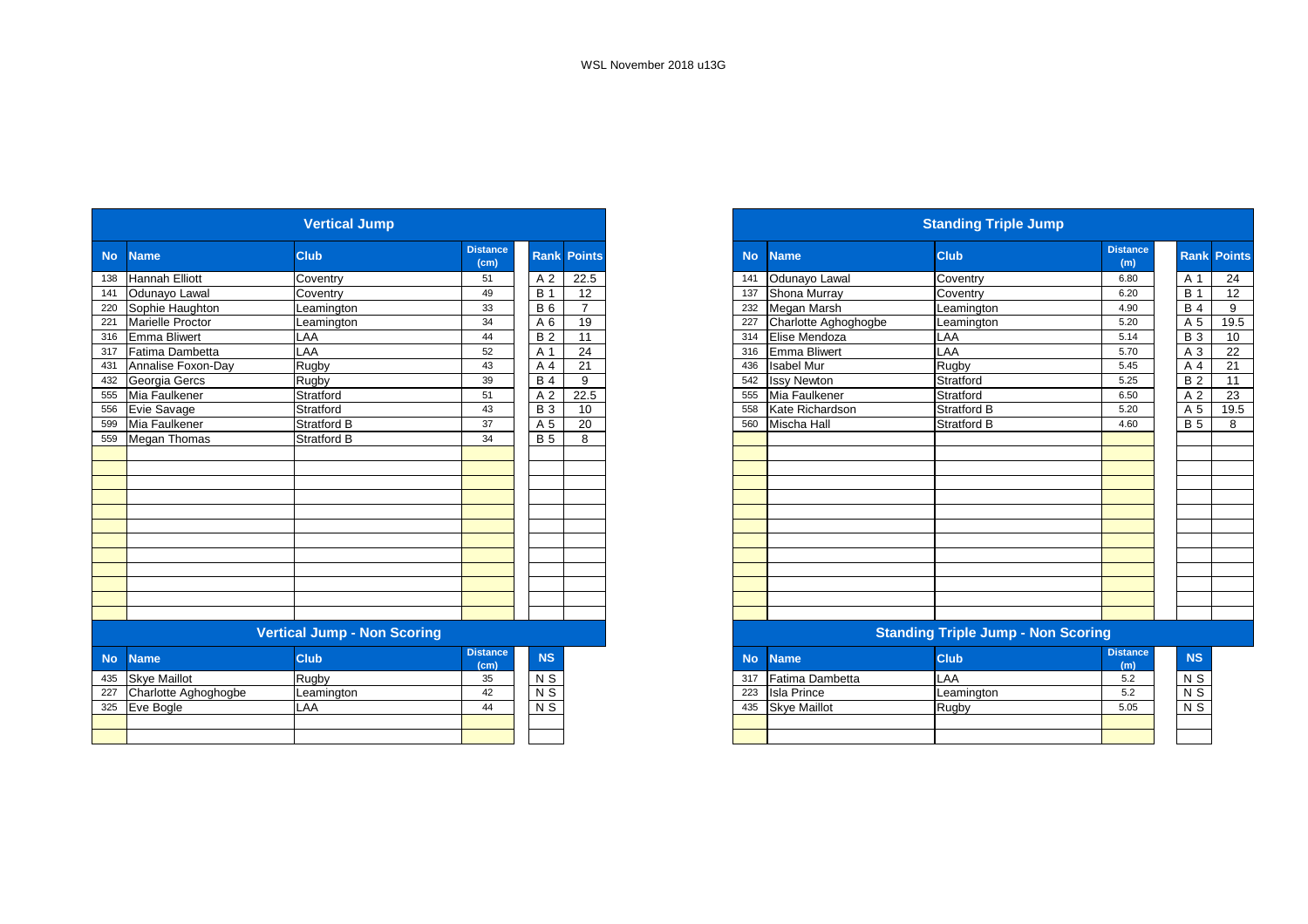|           |                       | <b>Shot Put</b>               |        |                                                 |                    |
|-----------|-----------------------|-------------------------------|--------|-------------------------------------------------|--------------------|
| <b>No</b> | <b>Name</b>           | <b>Club</b>                   | Dis(m) |                                                 | <b>Rank Points</b> |
| 138       | <b>Hannah Elliott</b> | Coventry                      | 6.83   | A <sub>2</sub>                                  | 23                 |
| 137       | Shona Murray          | Coventry                      | 6.04   | <b>B2</b>                                       | 11                 |
| 232       | Megan Marsh           | Leamington                    | 6.13   | A <sub>4</sub>                                  | 21                 |
| 221       | Marielle Proctor      | Leamington                    | 4.56   | <b>B4</b>                                       | 9                  |
| 301       | Abigail George        | LAA                           | 6.18   | A <sub>3</sub>                                  | 22                 |
| 325       | Eve Bogle             | LAA                           | 4.64   | <b>B3</b>                                       | 10                 |
| 436       | <b>Isabel Mur</b>     | Rugby                         | 4.10   | <b>B5</b>                                       | 8                  |
| 452       | Molly Sheffield       | Rugby                         | 4.79   | A 5                                             | 20                 |
| 541       | <b>Holly Newton</b>   | Stratford                     | 7.18   | <b>B</b> 1                                      | 12                 |
| 542       | <b>Issy Newton</b>    | Stratford                     | 7.67   | A 1                                             | 24                 |
| 550       | Niamh Hilliard        | Stratford B                   | 4.08   | A 6                                             | 19                 |
| 559       | Megan Thomas          | Stratford B                   | 3.74   | <b>B6</b>                                       | $\overline{7}$     |
|           |                       |                               |        |                                                 |                    |
|           |                       |                               |        |                                                 |                    |
|           |                       |                               |        |                                                 |                    |
|           |                       |                               |        |                                                 |                    |
|           |                       |                               |        |                                                 |                    |
|           |                       |                               |        |                                                 |                    |
|           |                       |                               |        |                                                 |                    |
|           |                       |                               |        |                                                 |                    |
|           |                       |                               |        |                                                 |                    |
|           |                       |                               |        |                                                 |                    |
|           |                       |                               |        |                                                 |                    |
|           |                       |                               |        |                                                 |                    |
|           |                       | <b>Shot Put - Non Scoring</b> |        |                                                 |                    |
| <b>No</b> | <b>Name</b>           | <b>Club</b>                   | Dis(m) | <b>NS</b>                                       |                    |
| 220       | Sophie Haughton       | Leamington                    | 3.98   | N S                                             |                    |
| 321       | Imogen Campbell       | LAA                           | 4.08   | $\overline{\mathsf{N}}$ $\overline{\mathsf{S}}$ |                    |
|           |                       |                               |        |                                                 |                    |
|           |                       |                               |        |                                                 |                    |
|           |                       |                               |        |                                                 |                    |

|           |             | <b>Soft Javelin</b>               |        |           |                    |
|-----------|-------------|-----------------------------------|--------|-----------|--------------------|
| <b>No</b> | <b>Name</b> | Club                              | Dis(m) |           | <b>Rank Points</b> |
|           |             |                                   |        |           |                    |
|           |             |                                   |        |           |                    |
|           |             |                                   |        |           |                    |
|           |             |                                   |        |           |                    |
|           |             |                                   |        |           |                    |
|           |             |                                   |        |           |                    |
|           |             |                                   |        |           |                    |
|           |             |                                   |        |           |                    |
|           |             |                                   |        |           |                    |
|           |             |                                   |        |           |                    |
|           |             |                                   |        |           |                    |
|           |             |                                   |        |           |                    |
|           |             |                                   |        |           |                    |
|           |             |                                   |        |           |                    |
|           |             |                                   |        |           |                    |
|           |             |                                   |        |           |                    |
|           |             |                                   |        |           |                    |
|           |             |                                   |        |           |                    |
|           |             |                                   |        |           |                    |
|           |             |                                   |        |           |                    |
|           |             |                                   |        |           |                    |
|           |             | <b>Soft Javelin - Non Scoring</b> |        |           |                    |
| <b>No</b> | <b>Name</b> | <b>Club</b>                       | Dis(m) | <b>NS</b> |                    |
|           |             |                                   |        |           |                    |
|           |             |                                   |        |           |                    |
|           |             |                                   |        |           |                    |
|           |             |                                   |        |           |                    |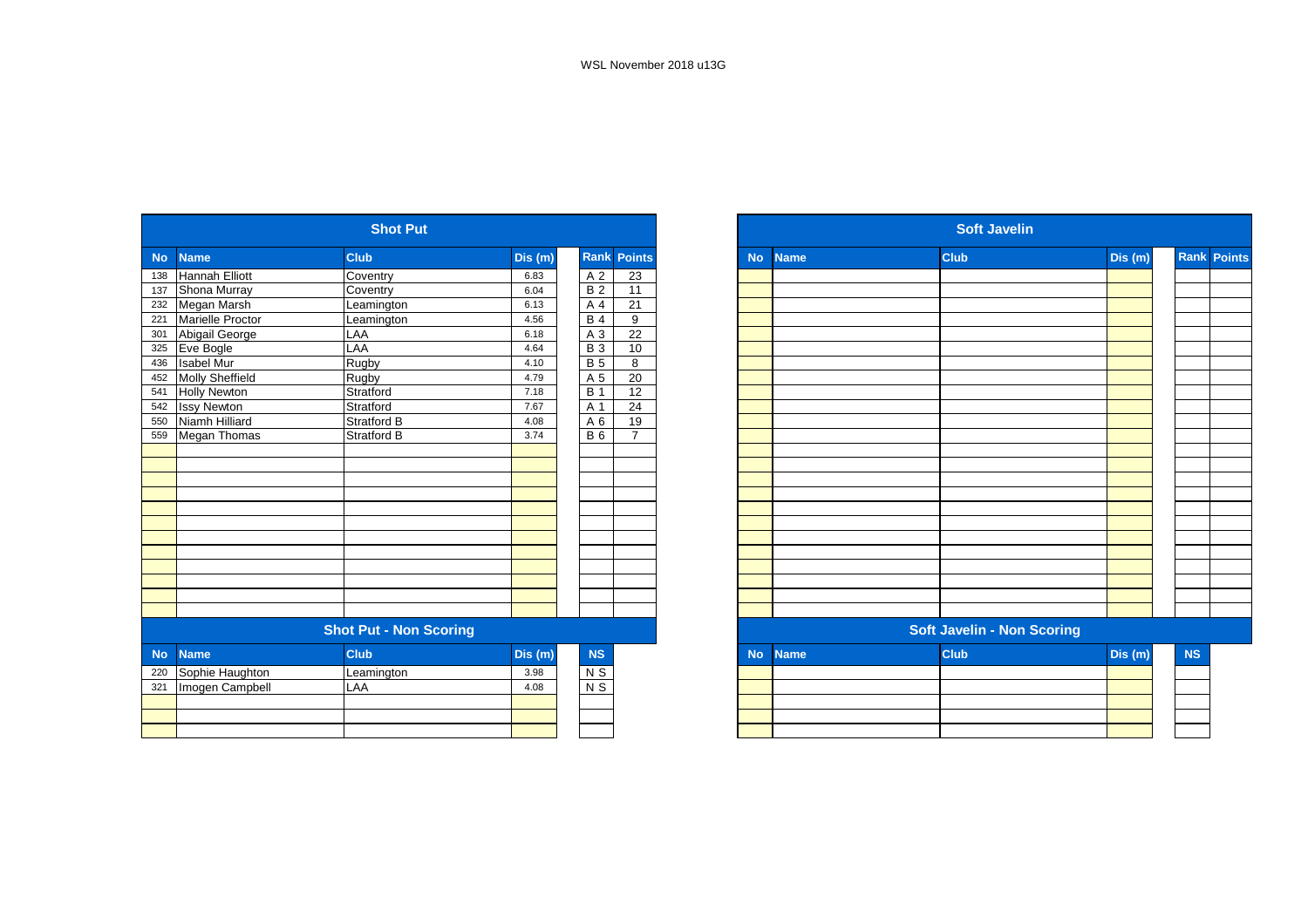#### WSL November 2018 u13G

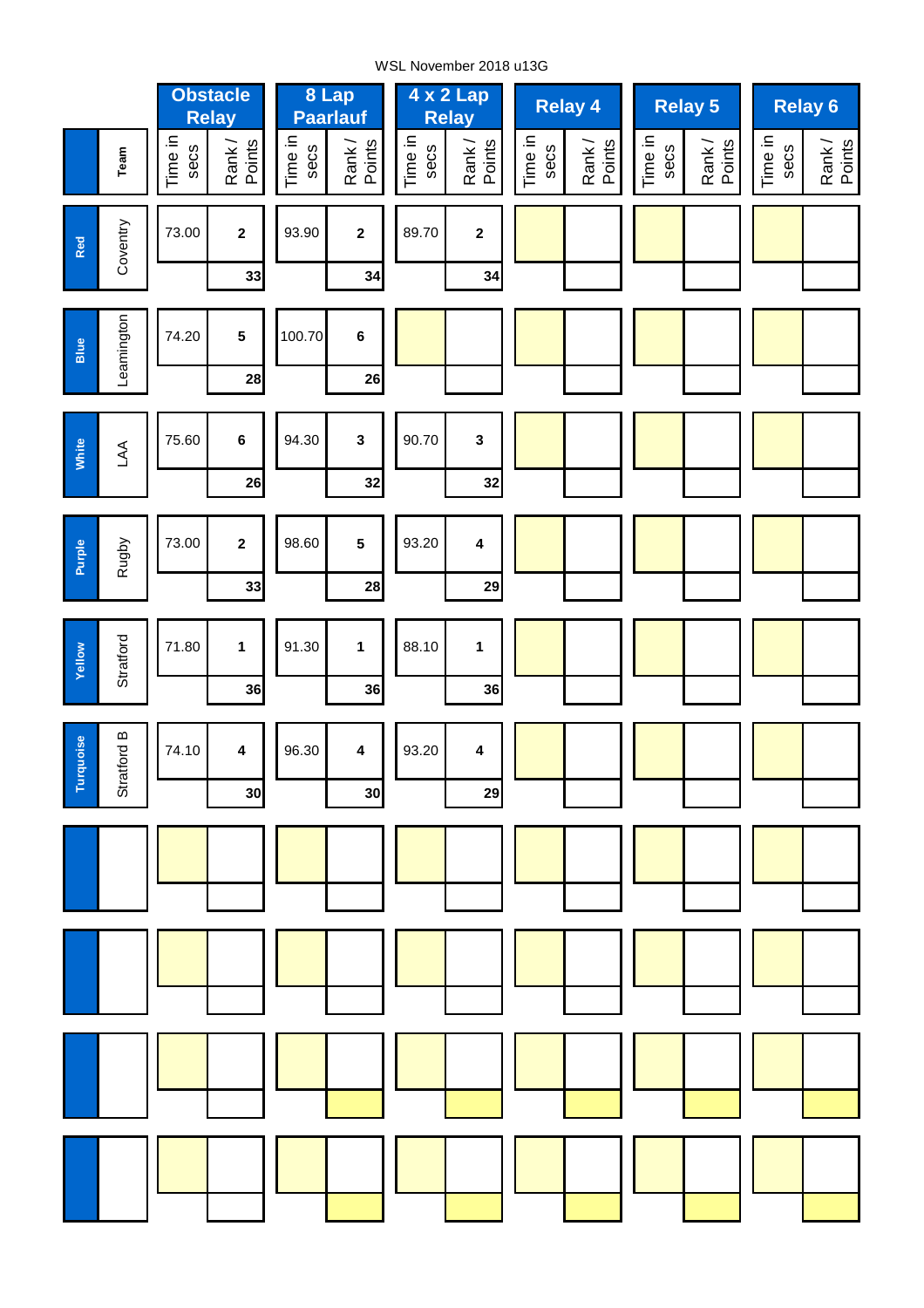|              |               | 23 November 2018            | Red            | <b>Blue</b> | White          | <b>Purple</b>           | Yellow           | <b>Turquoise</b>        |  |  |
|--------------|---------------|-----------------------------|----------------|-------------|----------------|-------------------------|------------------|-------------------------|--|--|
|              |               | Under 13 - Boys             | Coventry       | Leamington  | LAA            | <b>Rugby</b>            | <b>Stratford</b> | <b>Stratford B</b>      |  |  |
|              |               | 2 Lap Race                  | 31.5           |             | 33.5           | 31                      | 36               | 20                      |  |  |
| <b>TRACK</b> | Individual    | 4 Lap Race                  | 28             |             | 30             | 35                      | 35               | 32                      |  |  |
|              |               | 6 Lap Race                  | 23             |             | 22             |                         | 24               |                         |  |  |
|              |               | <b>Obstacle Relay</b>       | 28             |             | 30             | 34                      | 36               | 32                      |  |  |
|              | Relay         | 8 Lap Paarlauf              |                |             | 32             | 36                      | 34               | 30                      |  |  |
|              |               | 4 x 2 Lap Relay             | 30             |             | 28             | 34                      | 36               | 32                      |  |  |
|              |               |                             |                |             |                |                         |                  |                         |  |  |
|              |               | <b>Speed Bounce</b>         | 20             |             | 32             | 32                      | 36               | 23                      |  |  |
|              |               | <b>Standing Long Jump</b>   | 33             |             | 34             | 34                      | 31               | 20                      |  |  |
|              | Jumps         | <b>Vertical Jump</b>        | 30             |             | 32.5           | 32                      | 36               | 21.5                    |  |  |
| FIELD        |               | <b>Standing Triple Jump</b> | 30             |             | 32.5           | 31                      | 36               | 22.5                    |  |  |
|              | <b>Throws</b> | <b>Shot Put</b>             |                |             | 31             | 35                      | 35               | 22                      |  |  |
|              |               | <b>Total</b>                | 253.5          |             | 337.5          | 334                     | 375              | 255                     |  |  |
|              |               | <b>Overall Position</b>     | $\overline{5}$ |             | $\overline{2}$ | $\overline{\mathbf{3}}$ | $\vert$ 1        | $\overline{\mathbf{4}}$ |  |  |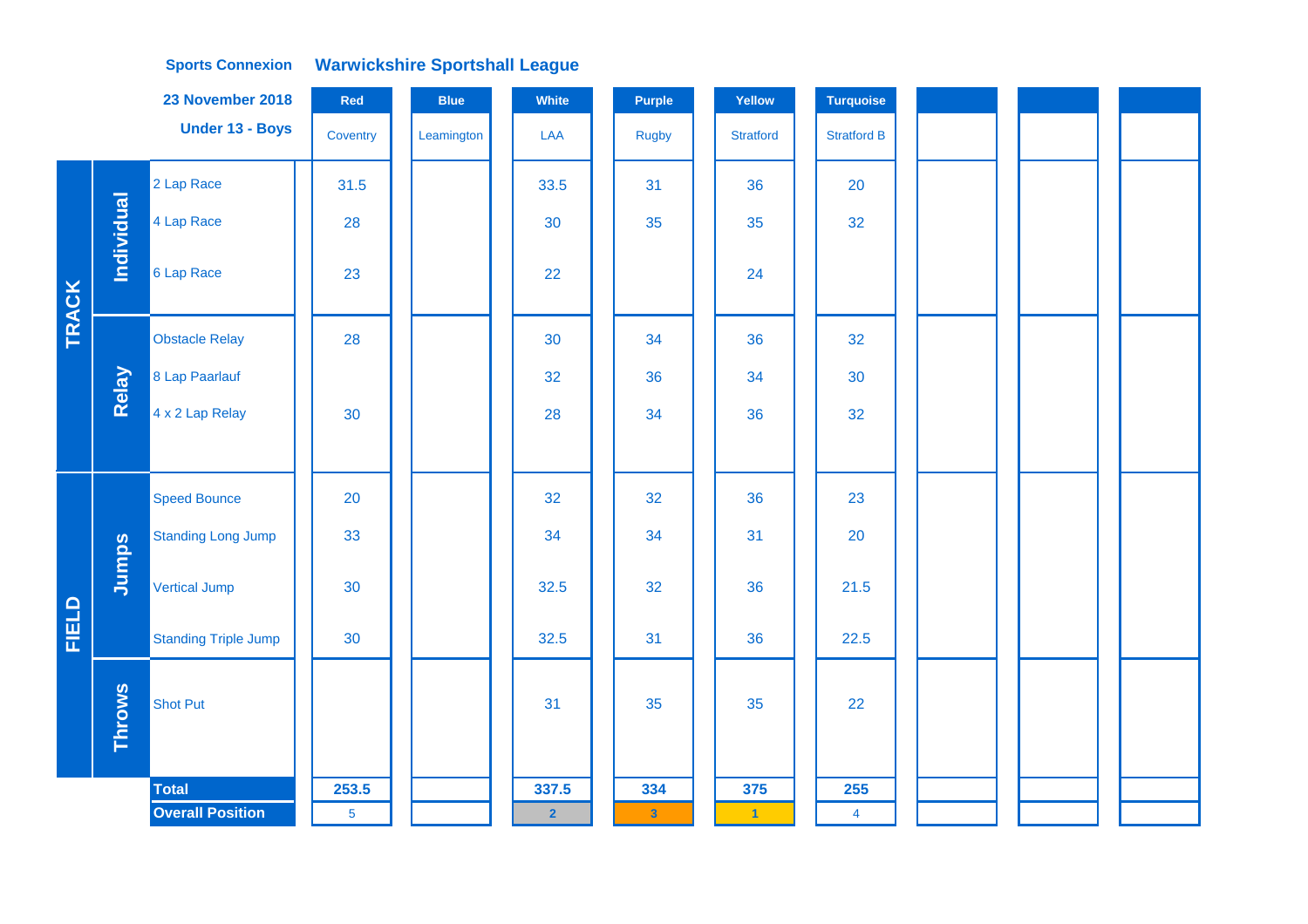| 2 Lap Race |                          |                    |             |                |                    |  |  |  |  |  |  |
|------------|--------------------------|--------------------|-------------|----------------|--------------------|--|--|--|--|--|--|
| <b>No</b>  | <b>Name</b>              | <b>Club</b>        | <b>Time</b> |                | <b>Rank Points</b> |  |  |  |  |  |  |
| 562        | Zac McKenzie             | Stratford          | 21.4        | A 1            | 24                 |  |  |  |  |  |  |
| 304        | Andre Onyekwe            | LAA                | 21.9        | A <sub>2</sub> | 22.5               |  |  |  |  |  |  |
| 424        | Dominic Eversden         | Rugby              | 23          | A 4            | 21                 |  |  |  |  |  |  |
| 568        | <b>Will Challender</b>   | <b>Stratford B</b> | 23.3        | A 5            | 20                 |  |  |  |  |  |  |
| 154        | Rhys Esling              | Coventry           | 24.7        | <b>B4</b>      | 9                  |  |  |  |  |  |  |
|            |                          |                    |             |                |                    |  |  |  |  |  |  |
| 565        | <b>Linden Williams</b>   | Stratford          | 21.8        | <b>B</b> 1     | 12                 |  |  |  |  |  |  |
| 152        | Adam Jackson             | Coventry           | 21.9        | A <sub>2</sub> | 22.5               |  |  |  |  |  |  |
| 353        | <b>Callum Moss</b>       | LAA                | 23.8        | <b>B2</b>      | 11                 |  |  |  |  |  |  |
| 426        | Harry Lole               | Rugby              | 24.3        | <b>B3</b>      | 10                 |  |  |  |  |  |  |
|            |                          |                    |             |                |                    |  |  |  |  |  |  |
|            |                          |                    |             |                |                    |  |  |  |  |  |  |
|            |                          |                    |             |                |                    |  |  |  |  |  |  |
|            |                          |                    |             |                |                    |  |  |  |  |  |  |
|            |                          |                    |             |                |                    |  |  |  |  |  |  |
|            |                          |                    |             |                |                    |  |  |  |  |  |  |
|            |                          |                    |             |                |                    |  |  |  |  |  |  |
|            |                          |                    |             |                |                    |  |  |  |  |  |  |
|            |                          |                    |             |                |                    |  |  |  |  |  |  |
|            |                          |                    |             |                |                    |  |  |  |  |  |  |
|            |                          |                    |             |                |                    |  |  |  |  |  |  |
|            |                          |                    |             |                |                    |  |  |  |  |  |  |
|            | 2 Lap Race - Non Scoring |                    |             |                |                    |  |  |  |  |  |  |
| <b>No</b>  | <b>Name</b>              | <b>Club</b>        | <b>Time</b> | <b>NS</b>      |                    |  |  |  |  |  |  |
|            |                          |                    |             |                |                    |  |  |  |  |  |  |
|            |                          |                    |             |                |                    |  |  |  |  |  |  |
|            |                          |                    |             |                |                    |  |  |  |  |  |  |
|            |                          |                    |             |                |                    |  |  |  |  |  |  |
|            |                          |                    |             |                |                    |  |  |  |  |  |  |

|           | 4 Lap Race                   |                                 |             |                |                    |  |  |  |  |  |  |  |
|-----------|------------------------------|---------------------------------|-------------|----------------|--------------------|--|--|--|--|--|--|--|
| <b>No</b> | <b>Name</b>                  | <b>Club</b>                     | <b>Time</b> |                | <b>Rank Points</b> |  |  |  |  |  |  |  |
| 428       | <b>Arthur Matthew Tilt</b>   | Rugby                           | 44.1        | A <sub>2</sub> | 23                 |  |  |  |  |  |  |  |
| 566       | <b>James Verralls</b>        | Stratford                       | 45          | <b>B2</b>      | 11                 |  |  |  |  |  |  |  |
| 571       | <b>Harry Hibbert</b>         | Stratford B                     | 50          | <b>B3</b>      | 10                 |  |  |  |  |  |  |  |
| 153       | Euan Hill                    | Coventry                        | 50.4        | A 5            | 20                 |  |  |  |  |  |  |  |
| 347       | Oscar Westmore               | LAA                             | 50.7        | <b>B4</b>      | 9                  |  |  |  |  |  |  |  |
|           |                              |                                 |             |                |                    |  |  |  |  |  |  |  |
| 561       | Joshua Roberts               | Stratford                       | 43.8        | A 1            | 24                 |  |  |  |  |  |  |  |
| 427       | <b>Isaac Skinner-Kakitie</b> | Rugby                           | 44.2        | <b>B</b> 1     | 12                 |  |  |  |  |  |  |  |
| 573       | <b>Will Poulton</b>          | <b>Stratford B</b>              | 49.4        | A <sub>3</sub> | 22                 |  |  |  |  |  |  |  |
| 323       | <b>Isaac Ball</b>            | LAA                             | 49.8        | A 4            | 21                 |  |  |  |  |  |  |  |
| 154       | <b>Rhys Esling</b>           | Coventry                        | 51.7        | <b>B</b> 5     | 8                  |  |  |  |  |  |  |  |
|           |                              |                                 |             |                |                    |  |  |  |  |  |  |  |
|           |                              |                                 |             |                |                    |  |  |  |  |  |  |  |
|           |                              |                                 |             |                |                    |  |  |  |  |  |  |  |
|           |                              |                                 |             |                |                    |  |  |  |  |  |  |  |
|           |                              |                                 |             |                |                    |  |  |  |  |  |  |  |
|           |                              |                                 |             |                |                    |  |  |  |  |  |  |  |
|           |                              |                                 |             |                |                    |  |  |  |  |  |  |  |
|           |                              |                                 |             |                |                    |  |  |  |  |  |  |  |
|           |                              |                                 |             |                |                    |  |  |  |  |  |  |  |
|           |                              |                                 |             |                |                    |  |  |  |  |  |  |  |
|           |                              |                                 |             |                |                    |  |  |  |  |  |  |  |
|           |                              |                                 |             |                |                    |  |  |  |  |  |  |  |
|           |                              | <b>4 Lap Race - Non Scoring</b> |             |                |                    |  |  |  |  |  |  |  |
| <b>No</b> | <b>Name</b>                  | Club                            | <b>Time</b> | <b>NS</b>      |                    |  |  |  |  |  |  |  |
|           |                              |                                 |             |                |                    |  |  |  |  |  |  |  |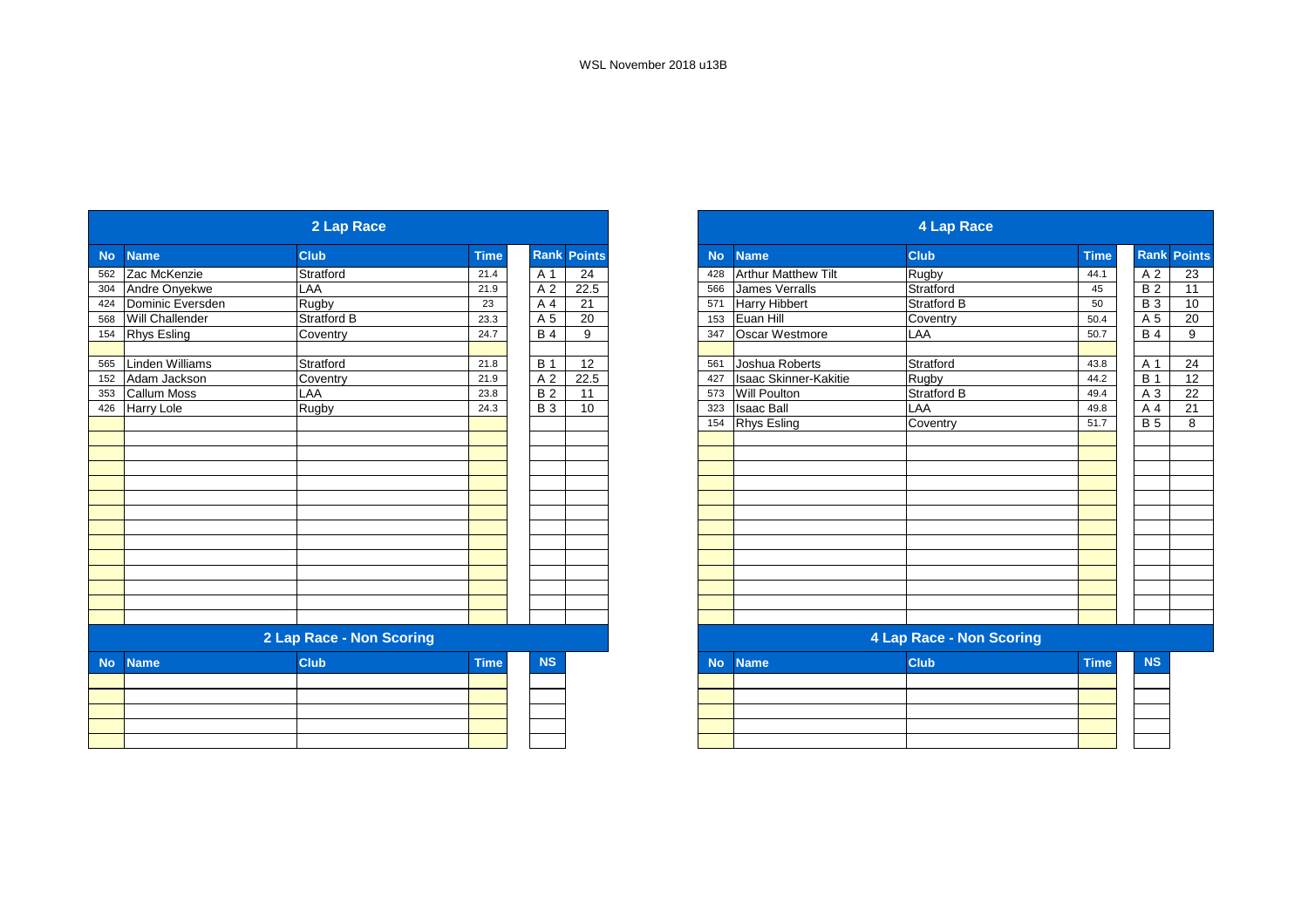|           | <b>6 Lap Race</b> |                                 |             |           |                    |  |  |
|-----------|-------------------|---------------------------------|-------------|-----------|--------------------|--|--|
| <b>No</b> | <b>Name</b>       | <b>Club</b>                     | <b>Time</b> |           | <b>Rank Points</b> |  |  |
| 566       | James Verralls    | Stratford                       | 72          | A 1       | 24                 |  |  |
| 152       | Adam Jackson      | Coventry                        | 73.4        | A 2       | $\overline{23}$    |  |  |
| 335       | Tom Cox           | LAA                             | 82.7        | A 3       | $\overline{22}$    |  |  |
|           |                   |                                 |             |           |                    |  |  |
|           |                   |                                 |             |           |                    |  |  |
|           |                   |                                 |             |           |                    |  |  |
|           |                   |                                 |             |           |                    |  |  |
|           |                   |                                 |             |           |                    |  |  |
|           |                   |                                 |             |           |                    |  |  |
|           |                   |                                 |             |           |                    |  |  |
|           |                   |                                 |             |           |                    |  |  |
|           |                   |                                 |             |           |                    |  |  |
|           |                   |                                 |             |           |                    |  |  |
|           |                   |                                 |             |           |                    |  |  |
|           |                   |                                 |             |           |                    |  |  |
|           |                   | <b>6 Lap Race - Non Scoring</b> |             |           |                    |  |  |
| <b>No</b> | <b>Name</b>       | <b>Club</b>                     | <b>Time</b> | <b>NS</b> |                    |  |  |
|           |                   |                                 |             |           |                    |  |  |
|           |                   |                                 |             |           |                    |  |  |
|           |                   |                                 |             |           |                    |  |  |
|           |                   |                                 |             |           |                    |  |  |
|           |                   |                                 |             |           |                    |  |  |

|             |                | <b>6 Lap Race</b>               |             |                 |                    |
|-------------|----------------|---------------------------------|-------------|-----------------|--------------------|
| <b>Name</b> |                | <b>Club</b>                     | <b>Time</b> |                 | <b>Rank Points</b> |
|             | James Verralls | Stratford                       | 72          | A 1             | 24                 |
|             | Adam Jackson   | Coventry                        | 73.4        | A 2             | $\overline{23}$    |
|             | Tom Cox        | LAA                             | 82.7        | $\overline{A3}$ | $\overline{22}$    |
|             |                |                                 |             |                 |                    |
|             |                |                                 |             |                 |                    |
|             |                |                                 |             |                 |                    |
|             |                |                                 |             |                 |                    |
|             |                |                                 |             |                 |                    |
|             |                |                                 |             |                 |                    |
|             |                |                                 |             |                 |                    |
|             |                |                                 |             |                 |                    |
|             |                |                                 |             |                 |                    |
|             |                |                                 |             |                 |                    |
|             |                |                                 |             |                 |                    |
|             |                |                                 |             |                 |                    |
|             |                | <b>6 Lap Race - Non Scoring</b> |             |                 |                    |
| <b>No</b>   | <b>Name</b>    | <b>Club</b>                     | <b>Time</b> | <b>NS</b>       |                    |
|             |                |                                 |             |                 |                    |
|             |                |                                 |             |                 |                    |
|             |                |                                 |             |                 |                    |
|             |                |                                 |             |                 |                    |
|             |                |                                 |             |                 |                    |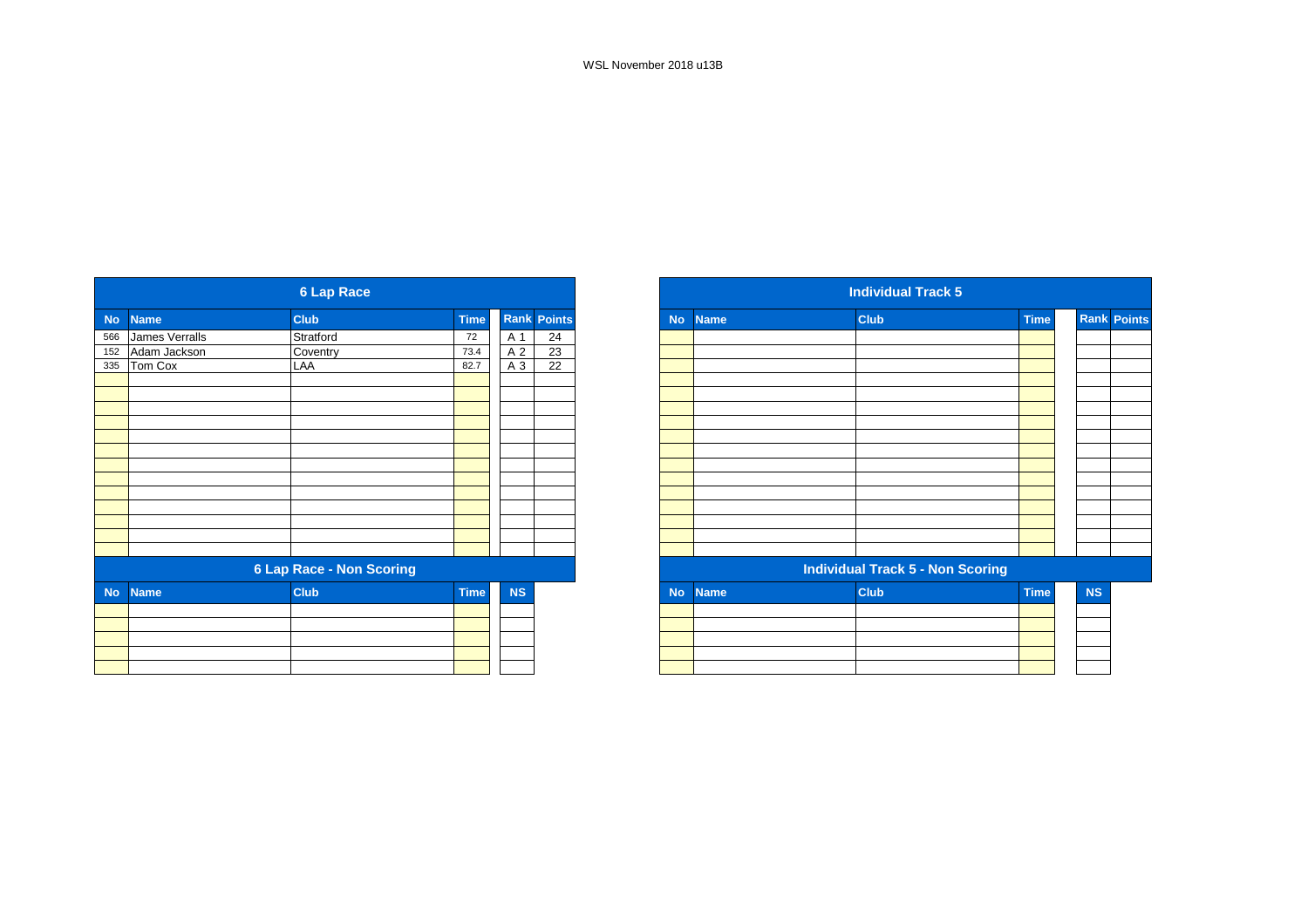| <b>Speed Bounce</b> |                   |                                   |                |                |                    |  |  |  |  |  |  |
|---------------------|-------------------|-----------------------------------|----------------|----------------|--------------------|--|--|--|--|--|--|
| <b>No</b>           | <b>Name</b>       | <b>Club</b>                       | <b>Bounces</b> |                | <b>Rank Points</b> |  |  |  |  |  |  |
| 154                 | Rhys Esling       | Coventry                          | 64             | A 5            | 20                 |  |  |  |  |  |  |
| 335                 | Tom Cox           | LAA                               | 65             | A 4            | 21                 |  |  |  |  |  |  |
| 323                 | <b>Isaac Ball</b> | LAA                               | 65             | <b>B2</b>      | 11                 |  |  |  |  |  |  |
| 421                 | Harrison Barnes   | Rugby                             | 68             | A 3            | 22                 |  |  |  |  |  |  |
| 562                 | Zac McKenzie      | Stratford                         | 73             | A 1            | 24                 |  |  |  |  |  |  |
| 565                 | Linden Williams   | Stratford                         | 72             | <b>B</b> 1     | 12                 |  |  |  |  |  |  |
| 426                 | Harry Lole        | Rugby                             | 61             | <b>B3</b>      | 10                 |  |  |  |  |  |  |
| 571                 | Harry Hibbert     | <b>Stratford B</b>                | 70             | A <sub>2</sub> | 23                 |  |  |  |  |  |  |
|                     |                   |                                   |                |                |                    |  |  |  |  |  |  |
|                     |                   |                                   |                |                |                    |  |  |  |  |  |  |
|                     |                   |                                   |                |                |                    |  |  |  |  |  |  |
|                     |                   |                                   |                |                |                    |  |  |  |  |  |  |
|                     |                   |                                   |                |                |                    |  |  |  |  |  |  |
|                     |                   |                                   |                |                |                    |  |  |  |  |  |  |
|                     |                   |                                   |                |                |                    |  |  |  |  |  |  |
|                     |                   |                                   |                |                |                    |  |  |  |  |  |  |
|                     |                   |                                   |                |                |                    |  |  |  |  |  |  |
|                     |                   |                                   |                |                |                    |  |  |  |  |  |  |
|                     |                   |                                   |                |                |                    |  |  |  |  |  |  |
|                     |                   |                                   |                |                |                    |  |  |  |  |  |  |
|                     |                   |                                   |                |                |                    |  |  |  |  |  |  |
|                     |                   |                                   |                |                |                    |  |  |  |  |  |  |
|                     |                   |                                   |                |                |                    |  |  |  |  |  |  |
|                     |                   |                                   |                |                |                    |  |  |  |  |  |  |
|                     |                   |                                   |                |                |                    |  |  |  |  |  |  |
|                     |                   | <b>Speed Bounce - Non Scoring</b> |                |                |                    |  |  |  |  |  |  |
| <b>No</b>           | <b>Name</b>       | <b>Club</b>                       | <b>Bounces</b> | <b>NS</b>      |                    |  |  |  |  |  |  |
|                     |                   |                                   |                |                |                    |  |  |  |  |  |  |
|                     |                   |                                   |                |                |                    |  |  |  |  |  |  |
|                     |                   |                                   |                |                |                    |  |  |  |  |  |  |
|                     |                   |                                   |                |                |                    |  |  |  |  |  |  |
|                     |                   |                                   |                |                |                    |  |  |  |  |  |  |
|                     |                   |                                   |                |                |                    |  |  |  |  |  |  |

| <b>Standing Long Jump</b> |                       |                                         |                        |            |                    |  |  |  |  |  |  |
|---------------------------|-----------------------|-----------------------------------------|------------------------|------------|--------------------|--|--|--|--|--|--|
| <b>No</b>                 | <b>Name</b>           | <b>Club</b>                             | <b>Distance</b><br>(m) |            | <b>Rank Points</b> |  |  |  |  |  |  |
| 153                       | Euan Hill             | Coventry                                | 1.51                   | <b>B</b> 4 | 9                  |  |  |  |  |  |  |
| 152                       | Adam Jackson          | Coventry                                | 1.99                   | A 1        | $\overline{24}$    |  |  |  |  |  |  |
| 359                       | <b>David Wilkes</b>   | LAA                                     | 1.98                   | A 2        | 23                 |  |  |  |  |  |  |
| 304                       | Andre Onyekwe         | LAA                                     | 1.76                   | <b>B2</b>  | 11                 |  |  |  |  |  |  |
| 427                       | Isaac Skinner-Kakitie | Rugby                                   | 1.91                   | A 3        | 22                 |  |  |  |  |  |  |
| 424                       | Dominic Eversden      | Rugby                                   | 1.82                   | <b>B</b> 1 | 12                 |  |  |  |  |  |  |
| 566                       | <b>James Verralls</b> | Stratford                               | 1.86                   | A 4        | 21                 |  |  |  |  |  |  |
| 570                       | <b>Fred Williams</b>  | Stratford                               | 1.75                   | <b>B</b> 3 | 10                 |  |  |  |  |  |  |
| 568                       | Will Challender       | Stratford B                             | 1.49                   | A 5        | 20                 |  |  |  |  |  |  |
|                           |                       |                                         |                        |            |                    |  |  |  |  |  |  |
|                           |                       |                                         |                        |            |                    |  |  |  |  |  |  |
|                           |                       |                                         |                        |            |                    |  |  |  |  |  |  |
|                           |                       |                                         |                        |            |                    |  |  |  |  |  |  |
|                           |                       |                                         |                        |            |                    |  |  |  |  |  |  |
|                           |                       |                                         |                        |            |                    |  |  |  |  |  |  |
|                           |                       |                                         |                        |            |                    |  |  |  |  |  |  |
|                           |                       |                                         |                        |            |                    |  |  |  |  |  |  |
|                           |                       |                                         |                        |            |                    |  |  |  |  |  |  |
|                           |                       |                                         |                        |            |                    |  |  |  |  |  |  |
|                           |                       |                                         |                        |            |                    |  |  |  |  |  |  |
|                           |                       |                                         |                        |            |                    |  |  |  |  |  |  |
|                           |                       |                                         |                        |            |                    |  |  |  |  |  |  |
|                           |                       |                                         |                        |            |                    |  |  |  |  |  |  |
|                           |                       |                                         |                        |            |                    |  |  |  |  |  |  |
|                           |                       | <b>Standing Long Jump - Non Scoring</b> |                        |            |                    |  |  |  |  |  |  |
| <b>No</b>                 | <b>Name</b>           | Club                                    | <b>Distance</b>        | <b>NS</b>  |                    |  |  |  |  |  |  |
|                           |                       |                                         | (m)                    |            |                    |  |  |  |  |  |  |
|                           |                       |                                         |                        |            |                    |  |  |  |  |  |  |
|                           |                       |                                         |                        |            |                    |  |  |  |  |  |  |
|                           |                       |                                         |                        |            |                    |  |  |  |  |  |  |
|                           |                       |                                         |                        |            |                    |  |  |  |  |  |  |
|                           |                       |                                         |                        |            |                    |  |  |  |  |  |  |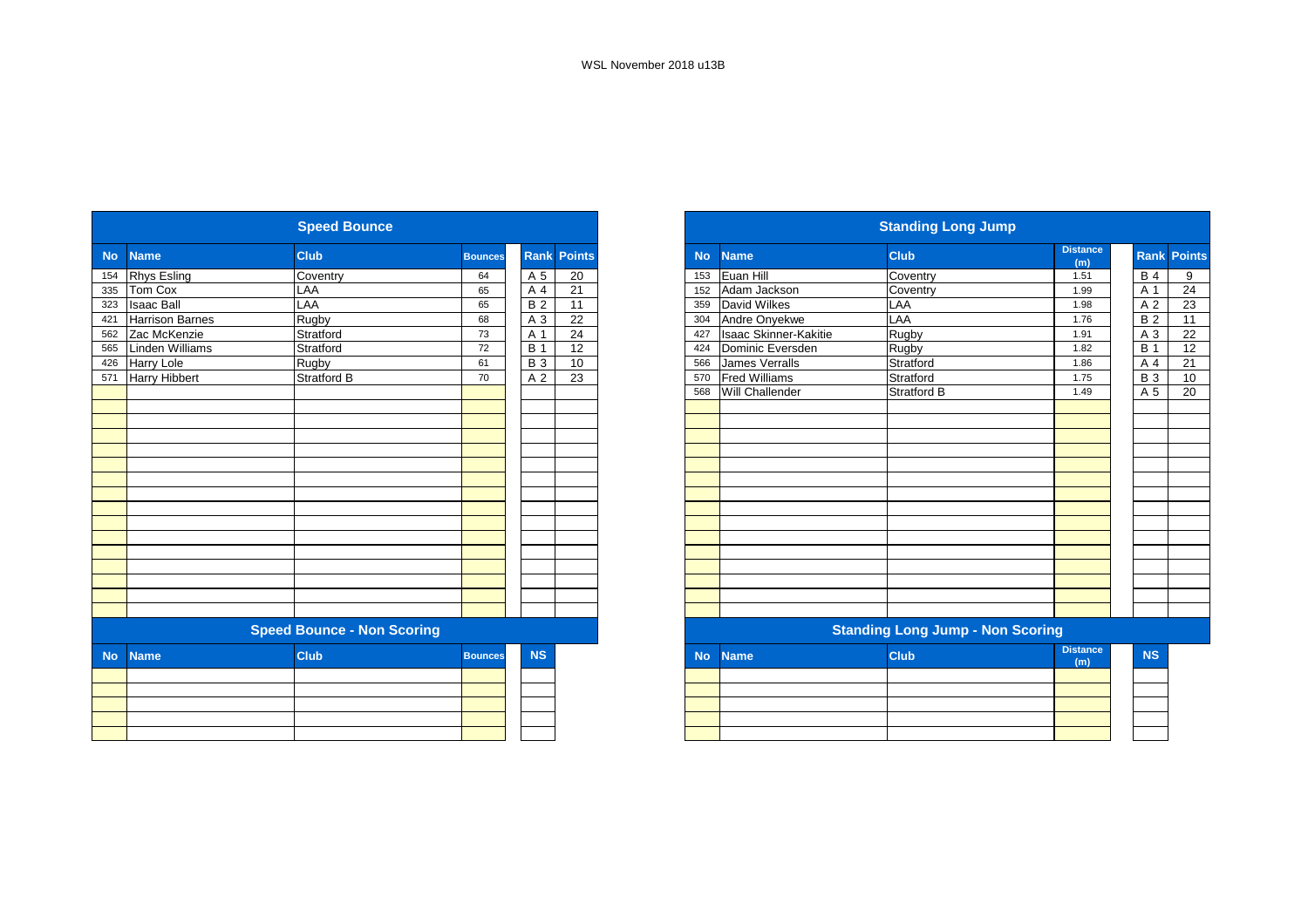|           |                            | <b>Vertical Jump</b>               |                         |            |                    |
|-----------|----------------------------|------------------------------------|-------------------------|------------|--------------------|
| <b>No</b> | <b>Name</b>                | <b>Club</b>                        | <b>Distance</b><br>(cm) |            | <b>Rank Points</b> |
| 152       | Adam Jackson               | Coventry                           | 39                      | A 5        | 20                 |
| 153       | Euan Hill                  | Coventry                           | 39                      | <b>B3</b>  | 10                 |
| 304       | Andre Onyekwe              | LAA                                | 40                      | <b>B2</b>  | 11                 |
| 335       | Tom Cox                    | LAA                                | 41                      | A 3        | 21.5               |
| 428       | <b>Arthur Matthew Tilt</b> | Rugby                              | 42                      | A 2        | 23                 |
| 426       | <b>Harry Lole</b>          | Rugby                              | 37                      | <b>B4</b>  | 9                  |
| 562       | Zac McKenzie               | Stratford                          | 43                      | A 1        | 24                 |
| 565       | <b>Linden Williams</b>     | Stratford                          | 42                      | <b>B</b> 1 | 12 <sup>2</sup>    |
| 573       | <b>Will Poulton</b>        | <b>Stratford B</b>                 | 41                      | A 3        | 21.5               |
|           |                            |                                    |                         |            |                    |
|           |                            |                                    |                         |            |                    |
|           |                            |                                    |                         |            |                    |
|           |                            |                                    |                         |            |                    |
|           |                            |                                    |                         |            |                    |
|           |                            |                                    |                         |            |                    |
|           |                            |                                    |                         |            |                    |
|           |                            |                                    |                         |            |                    |
|           |                            |                                    |                         |            |                    |
|           |                            |                                    |                         |            |                    |
|           |                            |                                    |                         |            |                    |
|           |                            | <b>Vertical Jump - Non Scoring</b> |                         |            |                    |
| <b>No</b> | <b>Name</b>                | Club                               | <b>Distance</b><br>(cm) | <b>NS</b>  |                    |
| 347       | Oscar Westmore             | LAA                                | 33                      | N S        |                    |
|           |                            |                                    |                         |            |                    |
|           |                            |                                    |                         |            |                    |
|           |                            |                                    |                         |            |                    |
|           |                            |                                    |                         |            |                    |

|           |                        | <b>Standing Triple Jump</b>               |                        |                |                    |
|-----------|------------------------|-------------------------------------------|------------------------|----------------|--------------------|
| <b>No</b> | <b>Name</b>            | <b>Club</b>                               | <b>Distance</b><br>(m) |                | <b>Rank Points</b> |
| 153       | Euan Hill              | Coventry                                  | 4.60                   | <b>B</b> 4     | 9                  |
| 154       | <b>Rhys Esling</b>     | Coventry                                  | 4.74                   | A 4            | 21                 |
| 323       | <b>Isaac Ball</b>      | LAA                                       | 5.28                   | A <sub>2</sub> | 22.5               |
| 347       | Oscar Westmore         | LAA                                       | 4.66                   | <b>B3</b>      | 10                 |
| 421       | <b>Harrison Barnes</b> | Rugby                                     | 4.68                   | <b>B2</b>      | 11                 |
| 426       | Harry Lole             | Rugby                                     | 4.72                   | A 5            | 20                 |
| 561       | Joshua Roberts         | Stratford                                 | 7.16                   | A 1            | 24                 |
| 566       | <b>James Verralls</b>  | Stratford                                 | 5.92                   | <b>B</b> 1     | 12                 |
| 573       | <b>Will Poulton</b>    | Stratford B                               | 5.28                   | A 2            | 22.5               |
|           |                        |                                           |                        |                |                    |
|           |                        |                                           |                        |                |                    |
|           |                        |                                           |                        |                |                    |
|           |                        |                                           |                        |                |                    |
|           |                        | <b>Standing Triple Jump - Non Scoring</b> |                        |                |                    |
| <b>No</b> | <b>Name</b>            | <b>Club</b>                               | <b>Distance</b><br>(m) | <b>NS</b>      |                    |
|           |                        |                                           |                        |                |                    |
|           |                        |                                           |                        |                |                    |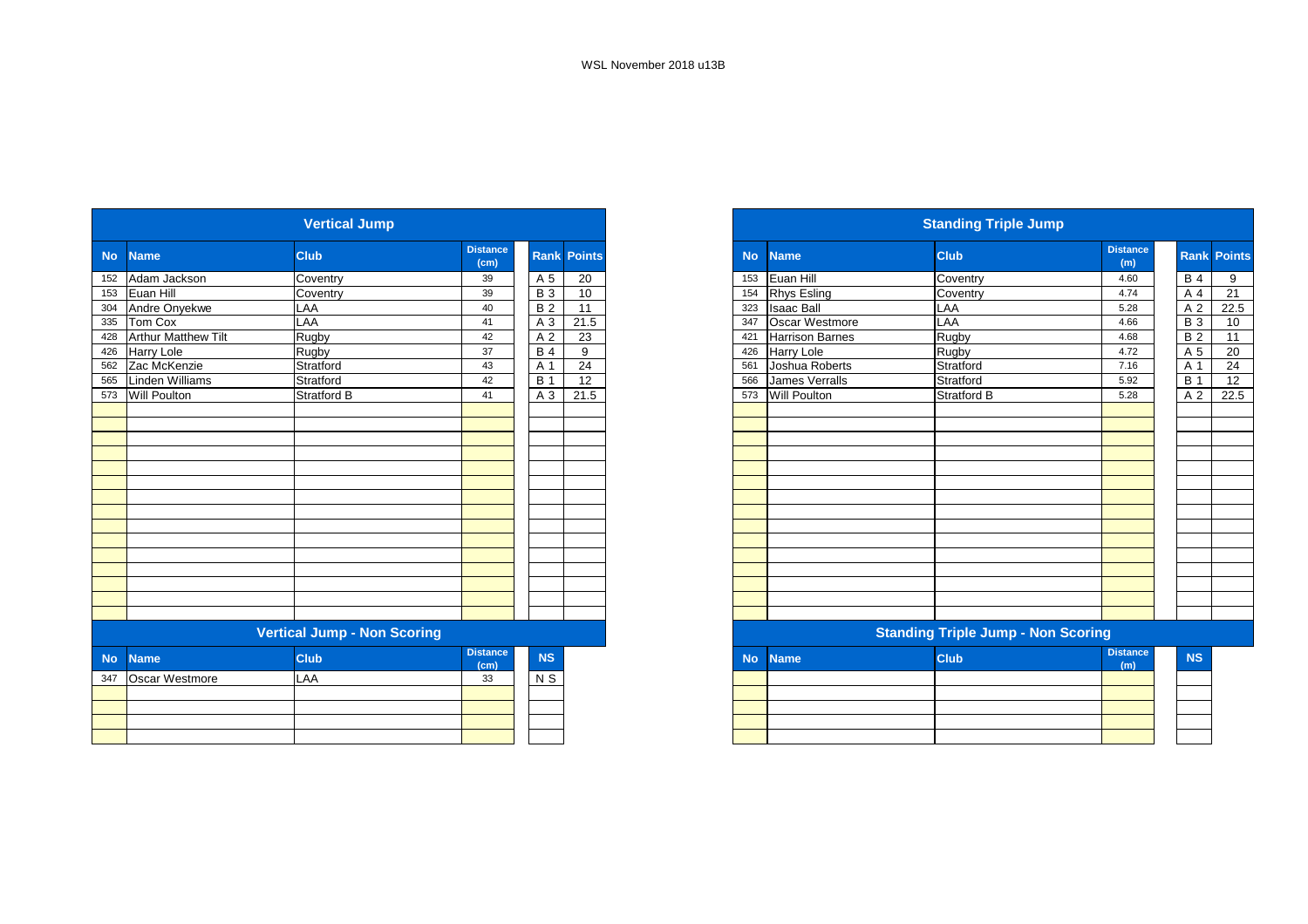| <b>Shot Put</b> |                               |                    |        |                |                    |  |  |  |  |  |  |
|-----------------|-------------------------------|--------------------|--------|----------------|--------------------|--|--|--|--|--|--|
| <b>No</b>       | <b>Name</b>                   | Club               | Dis(m) |                | <b>Rank Points</b> |  |  |  |  |  |  |
| 326             | Joe Booth                     | LAA                | 4.80   | <b>B3</b>      | 10                 |  |  |  |  |  |  |
| 359             | David Wilkes                  | LAA                | 5.15   | A <sub>4</sub> | $\overline{21}$    |  |  |  |  |  |  |
| 428             | <b>Arthur Matthew Tilt</b>    | Rugby              | 6.36   | <b>B</b> 1     | 12                 |  |  |  |  |  |  |
| 427             | <b>Isaac Skinner-Kakitie</b>  | Rugby              | 7.07   | A <sub>2</sub> | 23                 |  |  |  |  |  |  |
| 570             | <b>Fred Williams</b>          | Stratford          | 5.61   | <b>B2</b>      | $\overline{11}$    |  |  |  |  |  |  |
| 561             | Joshua Roberts                | Stratford          | 10.30  | A 1            | 24                 |  |  |  |  |  |  |
| 569             | Tom Weaver                    | <b>Stratford B</b> | 6.45   | A <sub>3</sub> | 22                 |  |  |  |  |  |  |
|                 |                               |                    |        |                |                    |  |  |  |  |  |  |
|                 |                               |                    |        |                |                    |  |  |  |  |  |  |
|                 |                               |                    |        |                |                    |  |  |  |  |  |  |
|                 |                               |                    |        |                |                    |  |  |  |  |  |  |
|                 |                               |                    |        |                |                    |  |  |  |  |  |  |
|                 |                               |                    |        |                |                    |  |  |  |  |  |  |
|                 |                               |                    |        |                |                    |  |  |  |  |  |  |
|                 |                               |                    |        |                |                    |  |  |  |  |  |  |
|                 |                               |                    |        |                |                    |  |  |  |  |  |  |
|                 |                               |                    |        |                |                    |  |  |  |  |  |  |
|                 |                               |                    |        |                |                    |  |  |  |  |  |  |
|                 |                               |                    |        |                |                    |  |  |  |  |  |  |
|                 | <b>Shot Put - Non Scoring</b> |                    |        |                |                    |  |  |  |  |  |  |
| <b>No</b>       | <b>Name</b>                   | <b>Club</b>        | Dis(m) | <b>NS</b>      |                    |  |  |  |  |  |  |
|                 |                               |                    |        |                |                    |  |  |  |  |  |  |
|                 |                               |                    |        |                |                    |  |  |  |  |  |  |
|                 |                               |                    |        |                |                    |  |  |  |  |  |  |
|                 |                               |                    |        |                |                    |  |  |  |  |  |  |

| <b>Soft Javelin</b> |             |                                   |         |           |                    |  |  |  |  |  |  |
|---------------------|-------------|-----------------------------------|---------|-----------|--------------------|--|--|--|--|--|--|
| <b>No</b>           | <b>Name</b> | <b>Club</b>                       | Dis(m)  |           | <b>Rank Points</b> |  |  |  |  |  |  |
|                     |             |                                   |         |           |                    |  |  |  |  |  |  |
|                     |             |                                   |         |           |                    |  |  |  |  |  |  |
|                     |             |                                   |         |           |                    |  |  |  |  |  |  |
|                     |             |                                   |         |           |                    |  |  |  |  |  |  |
|                     |             |                                   |         |           |                    |  |  |  |  |  |  |
|                     |             |                                   |         |           |                    |  |  |  |  |  |  |
|                     |             |                                   |         |           |                    |  |  |  |  |  |  |
|                     |             |                                   |         |           |                    |  |  |  |  |  |  |
|                     |             |                                   |         |           |                    |  |  |  |  |  |  |
|                     |             |                                   |         |           |                    |  |  |  |  |  |  |
|                     |             |                                   |         |           |                    |  |  |  |  |  |  |
|                     |             |                                   |         |           |                    |  |  |  |  |  |  |
|                     |             |                                   |         |           |                    |  |  |  |  |  |  |
|                     |             |                                   |         |           |                    |  |  |  |  |  |  |
|                     |             |                                   |         |           |                    |  |  |  |  |  |  |
|                     |             |                                   |         |           |                    |  |  |  |  |  |  |
|                     |             |                                   |         |           |                    |  |  |  |  |  |  |
|                     |             |                                   |         |           |                    |  |  |  |  |  |  |
|                     |             |                                   |         |           |                    |  |  |  |  |  |  |
|                     |             |                                   |         |           |                    |  |  |  |  |  |  |
|                     |             |                                   |         |           |                    |  |  |  |  |  |  |
|                     |             | <b>Soft Javelin - Non Scoring</b> |         |           |                    |  |  |  |  |  |  |
| <b>No</b>           | <b>Name</b> | <b>Club</b>                       | Dis (m) | <b>NS</b> |                    |  |  |  |  |  |  |
|                     |             |                                   |         |           |                    |  |  |  |  |  |  |
|                     |             |                                   |         |           |                    |  |  |  |  |  |  |
|                     |             |                                   |         |           |                    |  |  |  |  |  |  |
|                     |             |                                   |         |           |                    |  |  |  |  |  |  |
|                     |             |                                   |         |           |                    |  |  |  |  |  |  |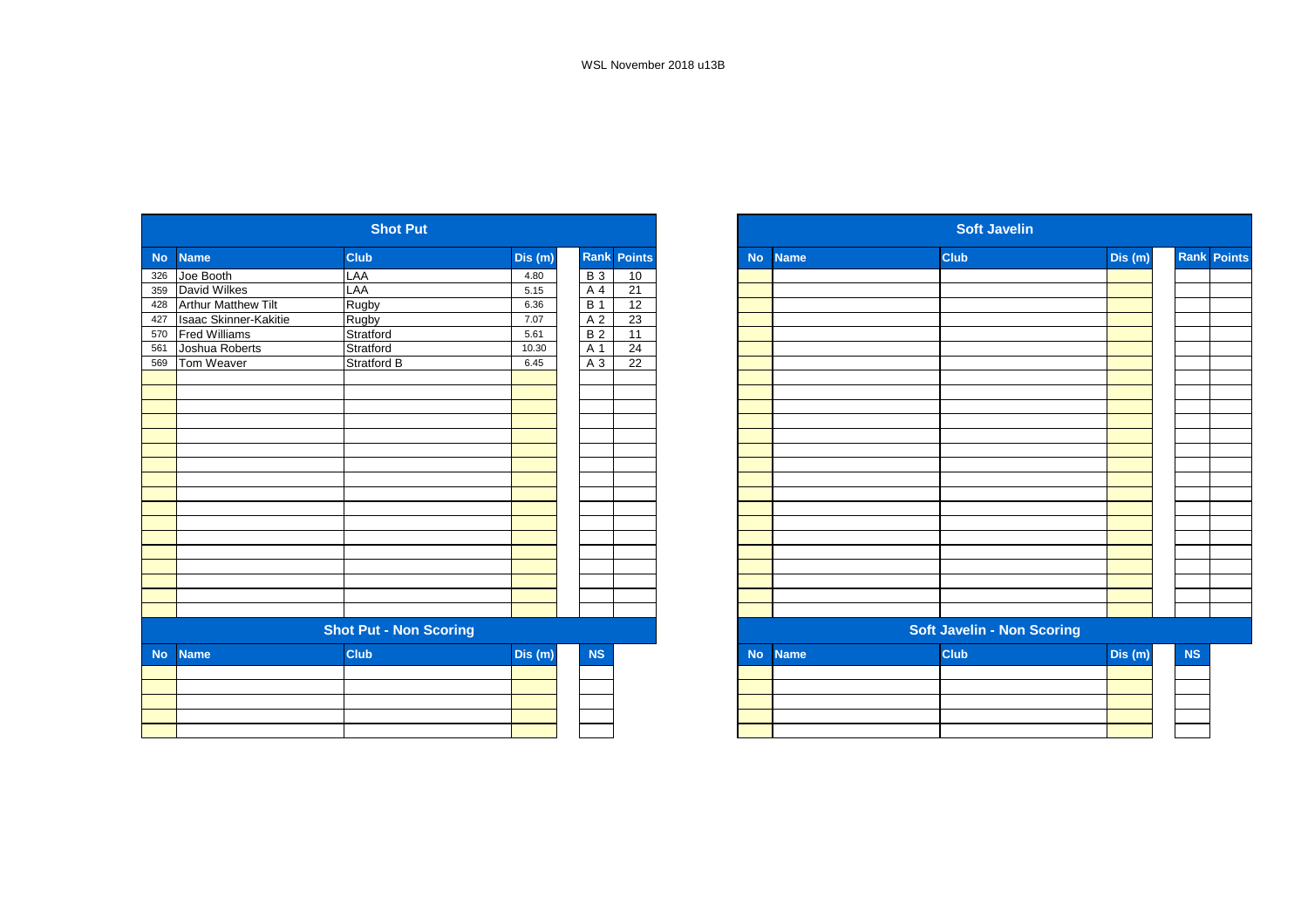#### WSL November 2018 u13B

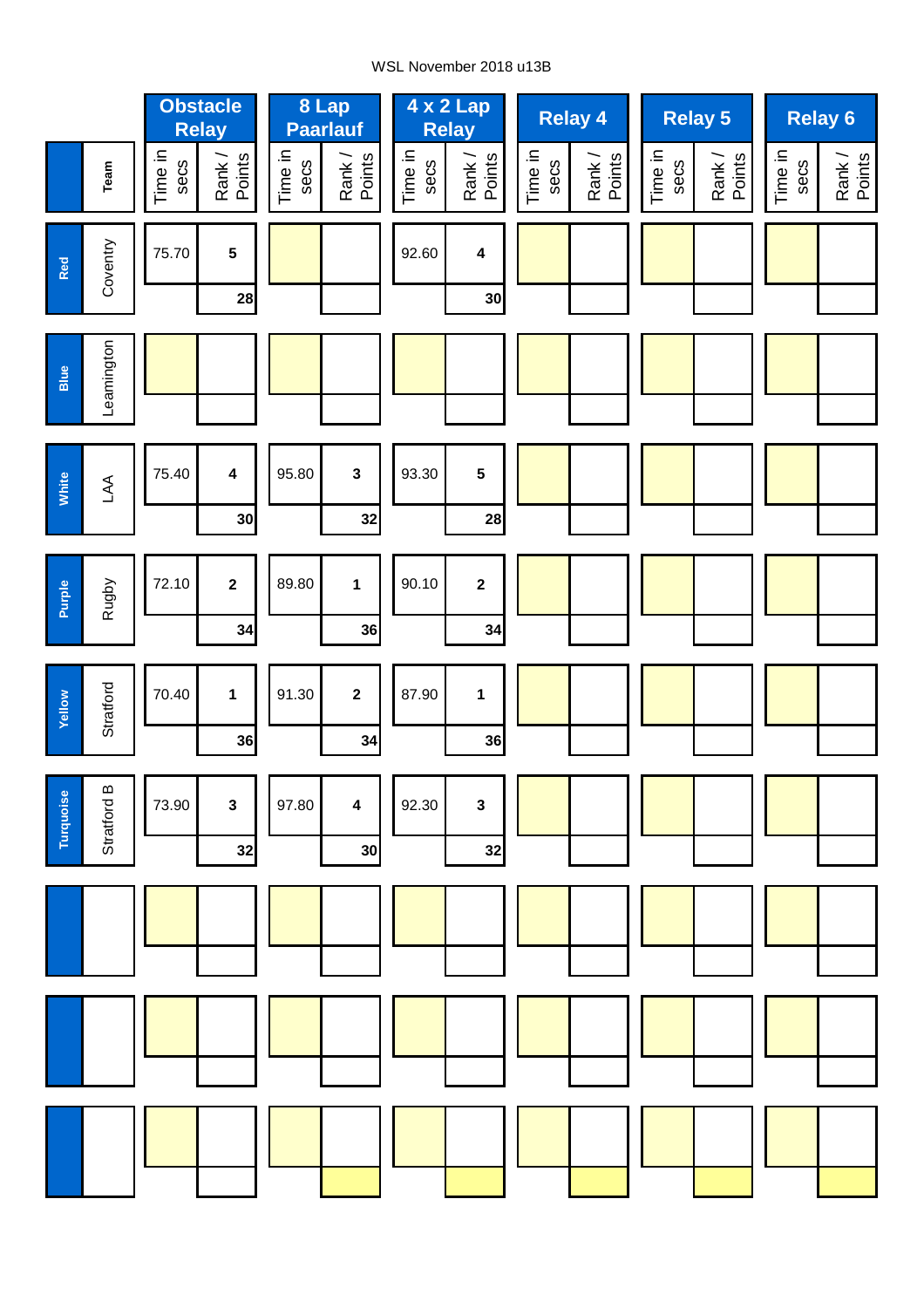|              |                   | 23 November 2018            | Red            | <b>Blue</b>    | White                   | <b>Purple</b>        | Yellow           | <b>Turquoise</b>   |  |  |  |
|--------------|-------------------|-----------------------------|----------------|----------------|-------------------------|----------------------|------------------|--------------------|--|--|--|
|              |                   | <b>Under 15 - Girls</b>     | Coventry       | Leamington     | LAA                     | <b>Rugby</b>         | <b>Stratford</b> | <b>Stratford B</b> |  |  |  |
|              |                   | 2 Lap Race                  | 21             | 24             | 30                      | 34                   | 34               |                    |  |  |  |
| TRACK        | <b>Individual</b> | 4 Lap Race                  |                |                |                         | 36                   | 34               |                    |  |  |  |
|              |                   | 6 Lap Race                  |                |                |                         |                      |                  |                    |  |  |  |
|              |                   | <b>Obstacle Relay</b>       |                |                |                         |                      |                  |                    |  |  |  |
|              | Relay             | 8 Lap Paarlauf              |                | 36             | 32                      | 34                   | 30               |                    |  |  |  |
|              |                   | 4 x 2 Lap Relay             |                |                | 32                      | 36                   | 34               |                    |  |  |  |
|              |                   |                             |                |                |                         |                      |                  |                    |  |  |  |
|              |                   | <b>Speed Bounce</b>         |                | 34             | 21                      | 33                   | 35               |                    |  |  |  |
|              |                   | <b>Standing Long Jump</b>   | 24             |                | 31                      | 34                   | 34               |                    |  |  |  |
|              | Jumps             | Vertical Jump               | 24             |                | 32.5                    | 35                   | 31.5             |                    |  |  |  |
| <b>FIELD</b> |                   | <b>Standing Triple Jump</b> |                | 23             | 32                      | 36                   | 32               |                    |  |  |  |
|              | <b>Throws</b>     | <b>Shot Put</b>             |                | 22             | 36                      | 34                   | 31               |                    |  |  |  |
|              |                   | <b>Total</b>                | 69             | 139            | 246.5                   | 312                  | 295.5            |                    |  |  |  |
|              |                   | <b>Overall Position</b>     | $\overline{5}$ | $\overline{4}$ | $\overline{\mathbf{3}}$ | $\blacktriangleleft$ | $\overline{2}$   |                    |  |  |  |
|              |                   |                             |                |                |                         |                      |                  |                    |  |  |  |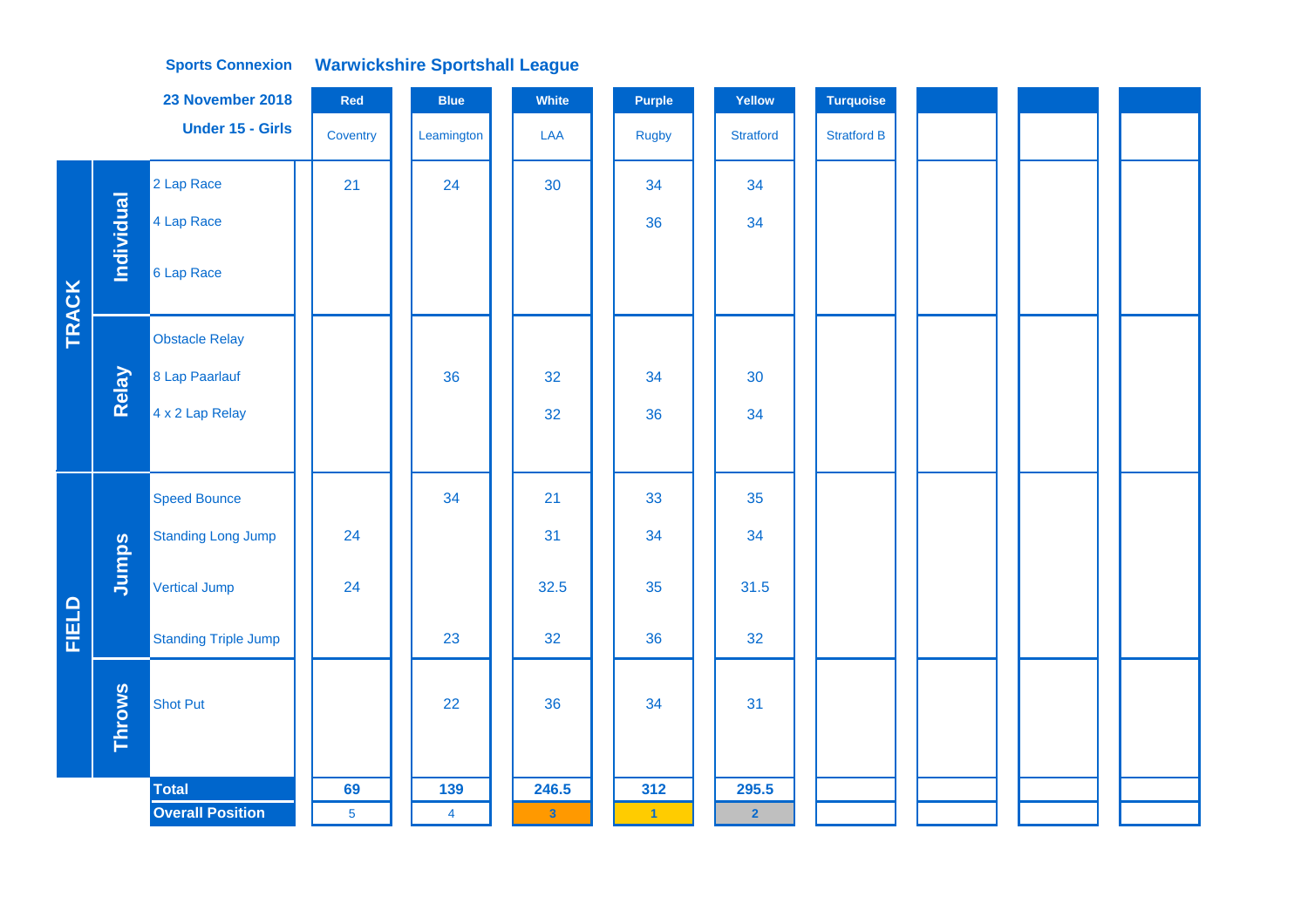|           | 2 Lap Race             |                          |             |                |                    |  |  |
|-----------|------------------------|--------------------------|-------------|----------------|--------------------|--|--|
|           | <b>Name</b>            | <b>Club</b>              | <b>Time</b> |                | <b>Rank Points</b> |  |  |
| 230       | Robin Greenwood        | Leamington               | 20.8        | A 1            | 24                 |  |  |
| 582       | <b>Caitlin Buckley</b> | Stratford                | 21          | A 3            | $\overline{22}$    |  |  |
| 447       | <b>Abbie Hall</b>      | Rugby                    | 21.7        | <b>B2</b>      | 11                 |  |  |
| 303       | Alex Spurway           | LAA                      | 22          | A 5            | 20                 |  |  |
|           |                        |                          |             |                |                    |  |  |
| 450       | Mica (Meesha) Quinn    | Rugby                    | 20.9        | A 2            | 23                 |  |  |
| 588       | <b>Hannah MaCallum</b> | Stratford                | 21.3        | <b>B</b> 1     | 12                 |  |  |
| 160       | <b>Temi Lawal</b>      | Coventry                 | 21.3        | A 4            | 21                 |  |  |
| 322       | Imogen George          | LAA                      | 23.1        | <b>B</b> 3     | 10                 |  |  |
|           |                        |                          |             |                |                    |  |  |
|           |                        |                          |             |                |                    |  |  |
|           |                        |                          |             |                |                    |  |  |
|           |                        |                          |             |                |                    |  |  |
|           |                        |                          |             |                |                    |  |  |
|           |                        |                          |             |                |                    |  |  |
|           |                        |                          |             |                |                    |  |  |
|           |                        |                          |             |                |                    |  |  |
|           |                        |                          |             |                |                    |  |  |
|           |                        |                          |             |                |                    |  |  |
|           |                        |                          |             |                |                    |  |  |
|           |                        |                          |             |                |                    |  |  |
|           |                        |                          |             |                |                    |  |  |
|           |                        |                          |             |                |                    |  |  |
|           |                        |                          |             |                |                    |  |  |
|           |                        | 2 Lap Race - Non Scoring |             |                |                    |  |  |
| <b>No</b> | <b>Name</b>            | <b>Club</b>              | <b>Time</b> | <b>NS</b>      |                    |  |  |
| 592       | Sofia Wood             | Stratford                | 21.9        | N S            |                    |  |  |
| 589       | Sophie Smart           | Stratford                | 22.6        | N <sub>S</sub> |                    |  |  |
| 581       | Ella Baxter            | Stratford                | 22.9        | N <sub>S</sub> |                    |  |  |
|           |                        |                          |             |                |                    |  |  |
|           |                        |                          |             |                |                    |  |  |
|           |                        |                          |             |                |                    |  |  |

|           |                         | <b>4 Lap Race</b>        |             |                  |                    |
|-----------|-------------------------|--------------------------|-------------|------------------|--------------------|
| <b>No</b> | <b>Name</b>             | <b>Club</b>              | <b>Time</b> |                  | <b>Rank Points</b> |
| 446       | Georgia Louise Eversden | Rugby                    | 45.7        | A 1              | 24                 |
| 448       | Sophia Hill             | Rugby                    | 47          | $\overline{B}$ 1 | $\overline{12}$    |
| 589       | Sophie Smart            | Stratford                | 47.2        | A 2              | $\overline{23}$    |
| 585       | Jemma Hall              | Stratford                | 47.4        | <b>B2</b>        | 11                 |
|           |                         |                          |             |                  |                    |
|           |                         |                          |             |                  |                    |
|           |                         |                          |             |                  |                    |
|           |                         |                          |             |                  |                    |
|           |                         |                          |             |                  |                    |
|           |                         |                          |             |                  |                    |
|           |                         |                          |             |                  |                    |
|           |                         |                          |             |                  |                    |
|           |                         |                          |             |                  |                    |
|           |                         |                          |             |                  |                    |
|           |                         |                          |             |                  |                    |
|           |                         |                          |             |                  |                    |
|           |                         |                          |             |                  |                    |
|           |                         |                          |             |                  |                    |
|           |                         |                          |             |                  |                    |
|           |                         |                          |             |                  |                    |
|           |                         |                          |             |                  |                    |
|           |                         |                          |             |                  |                    |
|           |                         |                          |             |                  |                    |
|           |                         |                          |             |                  |                    |
|           |                         | 4 Lap Race - Non Scoring |             |                  |                    |
| <b>No</b> | <b>Name</b>             | Club                     | Time        | <b>NS</b>        |                    |
|           |                         |                          |             |                  |                    |
|           |                         |                          |             |                  |                    |
|           |                         |                          |             |                  |                    |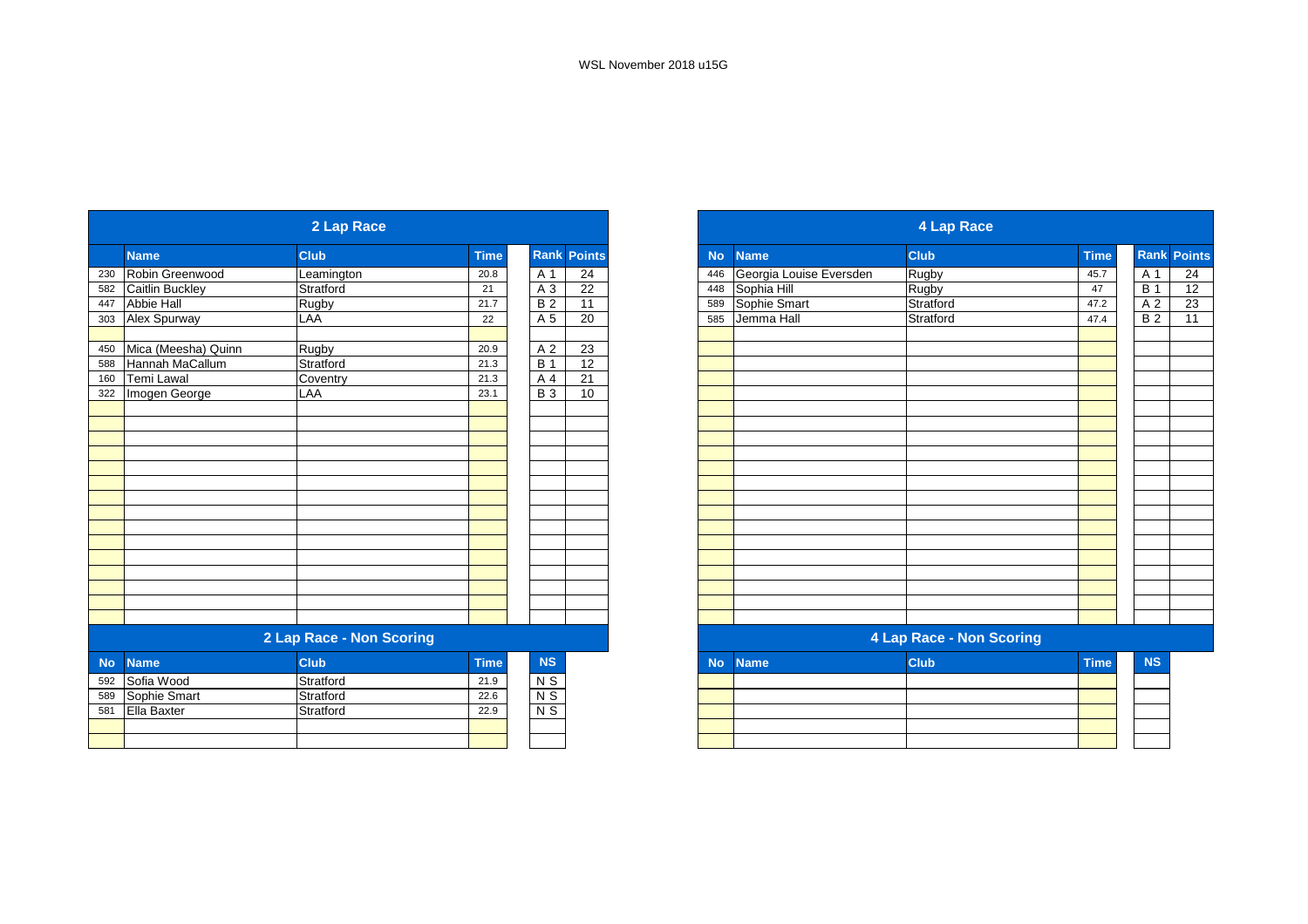|           |                        | <b>Speed Bounce</b>               |                |                |                    |
|-----------|------------------------|-----------------------------------|----------------|----------------|--------------------|
| <b>No</b> | <b>Name</b>            | <b>Club</b>                       | <b>Bounces</b> |                | <b>Rank Points</b> |
| 233       | <b>Holly Pater</b>     | Leamington                        | 69             | <b>B3</b>      | 10                 |
| 230       | Robin Greenwood        | Leamington                        | 84             | A 1            | 24                 |
| 303       | Alex Spurway           | LAA                               | 71             | A 4            | 21                 |
| 444       | Maisy Kate Cramp       | Rugby                             | 73             | A 3            | 22                 |
| 447       | Abbie Hall             | Rugby                             | 71             | <b>B2</b>      | 11                 |
| 587       | Evie Lowe              | Stratford                         | 79             | A <sub>2</sub> | 23                 |
| 592       | Sofia Wood             | Stratford                         | 73             | <b>B</b> 1     | 12                 |
|           |                        |                                   |                |                |                    |
|           |                        |                                   |                |                |                    |
|           |                        |                                   |                |                |                    |
|           |                        |                                   |                |                |                    |
|           |                        |                                   |                |                |                    |
|           |                        |                                   |                |                |                    |
|           |                        |                                   |                |                |                    |
|           |                        |                                   |                |                |                    |
|           |                        |                                   |                |                |                    |
|           |                        |                                   |                |                |                    |
|           |                        |                                   |                |                |                    |
|           |                        |                                   |                |                |                    |
|           |                        |                                   |                |                |                    |
|           |                        |                                   |                |                |                    |
|           |                        |                                   |                |                |                    |
|           |                        |                                   |                |                |                    |
|           |                        | <b>Speed Bounce - Non Scoring</b> |                |                |                    |
|           |                        |                                   |                | <b>NS</b>      |                    |
| <b>No</b> | <b>Name</b>            | <b>Club</b>                       | <b>Bounces</b> |                |                    |
| 582       | <b>Caitlin Buckley</b> | Stratford                         | 80             | N S            |                    |
| 581       | Ella Baxter            | Stratford                         | 72             | $\overline{N}$ |                    |
|           |                        |                                   |                |                |                    |
|           |                        |                                   |                |                |                    |
|           |                        |                                   |                |                |                    |

|           |                               | <b>Standing Long Jump</b>               |                        |                  |                    |
|-----------|-------------------------------|-----------------------------------------|------------------------|------------------|--------------------|
| <b>No</b> | <b>Name</b>                   | <b>Club</b>                             | <b>Distance</b><br>(m) |                  | <b>Rank Points</b> |
| 160       | Temi Lawal                    | Coventry                                | 2.31                   | A 1              | 24                 |
| 303       | Alex Spurway                  | LAA                                     | 1.85                   | A 4              | 21                 |
| 358       | Charlotte Booth               | LAA                                     | 1.61                   | <b>B3</b>        | 10                 |
| 443       | Megan Burge                   | Rugby                                   | 2.17                   | A <sub>2</sub>   | 23                 |
| 444       | Maisy Kate Cramp              | Rugby                                   | 1.78                   | <b>B2</b>        | 11                 |
| 585       | Jemma Hall                    | Stratford                               | 1.98                   | A 3              | 22                 |
| 581       | Ella Baxter                   | Stratford                               | 1.81                   | <b>B</b> 1       | 12                 |
|           |                               |                                         |                        |                  |                    |
|           |                               |                                         |                        |                  |                    |
|           |                               |                                         |                        |                  |                    |
|           |                               |                                         |                        |                  |                    |
|           |                               |                                         |                        |                  |                    |
|           |                               |                                         |                        |                  |                    |
|           |                               |                                         |                        |                  |                    |
|           |                               |                                         |                        |                  |                    |
|           |                               |                                         |                        |                  |                    |
|           |                               |                                         |                        |                  |                    |
|           |                               |                                         |                        |                  |                    |
|           |                               |                                         |                        |                  |                    |
|           |                               |                                         |                        |                  |                    |
|           |                               |                                         |                        |                  |                    |
|           |                               |                                         |                        |                  |                    |
|           |                               |                                         |                        |                  |                    |
|           |                               |                                         |                        |                  |                    |
|           |                               | <b>Standing Long Jump - Non Scoring</b> |                        |                  |                    |
| <b>No</b> | <b>Name</b>                   | <b>Club</b>                             | <b>Distance</b><br>(m) | <b>NS</b>        |                    |
| 451       | <b>Scarlett Olivia Street</b> | Rugby                                   | 1.78                   | N S              |                    |
| 589       | Sophie Smart                  | Stratford                               | 1.60                   | $\overline{N}$ S |                    |
|           |                               |                                         |                        |                  |                    |
|           |                               |                                         |                        |                  |                    |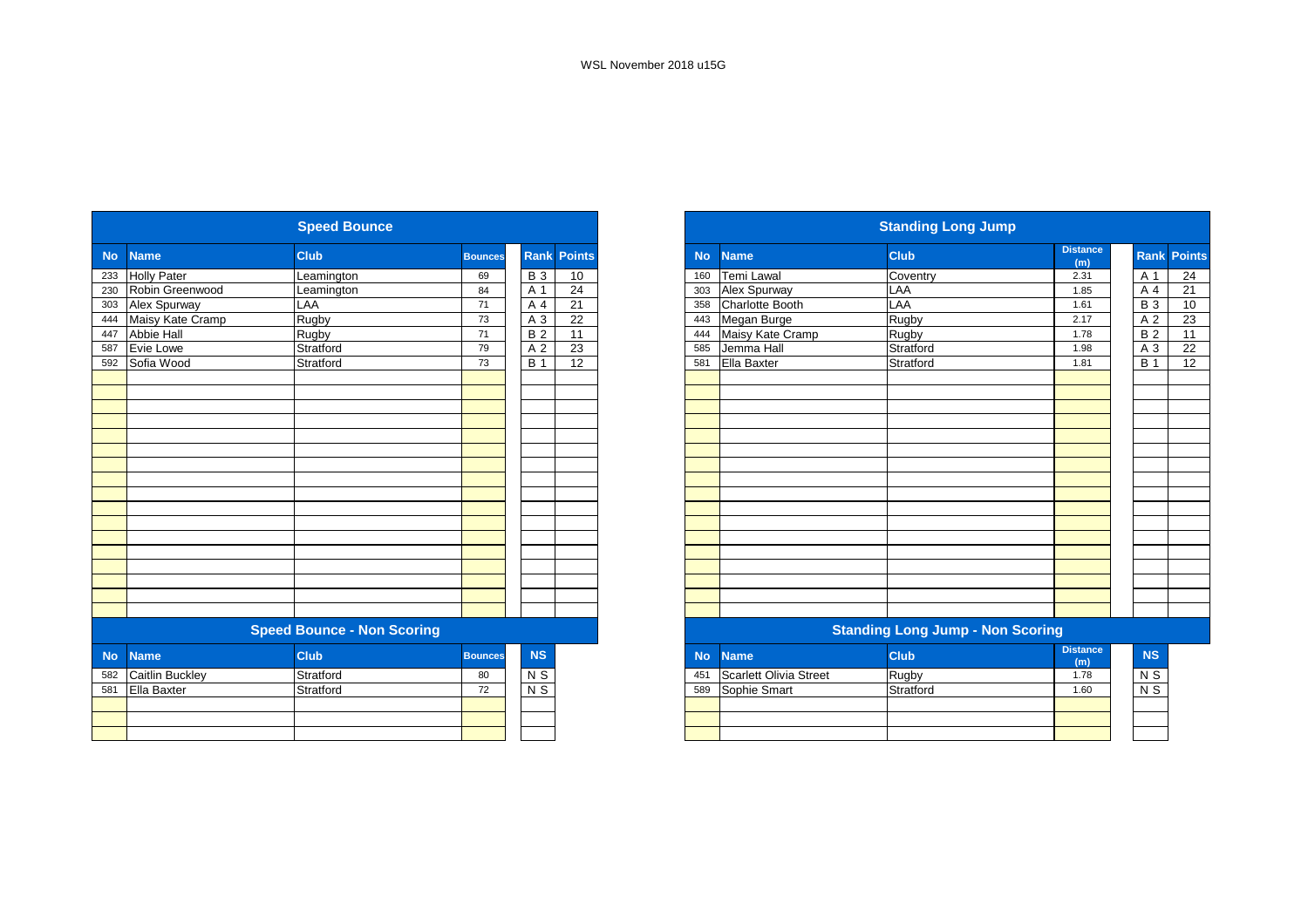|           |                               | <b>Vertical Jump</b>               |                         |                           |                    |
|-----------|-------------------------------|------------------------------------|-------------------------|---------------------------|--------------------|
| <b>No</b> | <b>Name</b>                   | <b>Club</b>                        | <b>Distance</b><br>(cm) |                           | <b>Rank Points</b> |
| 160       | <b>Temi Lawal</b>             | Coventry                           | 55                      | A 1                       | 24                 |
| 303       | Alex Spurway                  | LAA                                | 42                      | <b>B2</b>                 | 10.5               |
| 334       | Thea Mort                     | LAA                                | 44                      | A 3                       | 22                 |
| 443       | Megan Burge                   | Rugby                              | 51                      | <b>B</b> 1                | 12                 |
| 451       | <b>Scarlett Olivia Street</b> | Rugby                              | 52                      | A 2                       | 23                 |
| 587       | Evie Lowe                     | Stratford                          | 43                      | A 4                       | 21                 |
| 589       | Sophie Smart                  | Stratford                          | 42                      | <b>B2</b>                 | 10.5               |
|           |                               |                                    |                         |                           |                    |
|           |                               |                                    |                         |                           |                    |
|           |                               |                                    |                         |                           |                    |
|           |                               |                                    |                         |                           |                    |
|           |                               |                                    |                         |                           |                    |
|           |                               |                                    |                         |                           |                    |
|           |                               |                                    |                         |                           |                    |
|           |                               |                                    |                         |                           |                    |
|           |                               |                                    |                         |                           |                    |
|           |                               |                                    |                         |                           |                    |
|           |                               |                                    |                         |                           |                    |
|           |                               |                                    |                         |                           |                    |
|           |                               |                                    |                         |                           |                    |
|           |                               |                                    |                         |                           |                    |
|           |                               |                                    |                         |                           |                    |
|           |                               |                                    |                         |                           |                    |
|           |                               |                                    |                         |                           |                    |
|           |                               | <b>Vertical Jump - Non Scoring</b> |                         |                           |                    |
| No        | <b>Name</b>                   | <b>Club</b>                        | <b>Distance</b><br>(cm) | <b>NS</b>                 |                    |
| 450       | Mica (Meesha) Quinn           | Rugby                              | 51                      | N S                       |                    |
| 583       | <b>Eleanor Clark</b>          | Stratford                          | 47                      | $\overline{\mathsf{N}}$ S |                    |
| 588       | Hannah MaCallum               | Stratford                          | 42                      | $N$ S                     |                    |
|           |                               |                                    |                         |                           |                    |
|           |                               |                                    |                         |                           |                    |
|           |                               |                                    |                         |                           |                    |

|           |                 | <b>Standing Triple Jump</b>        |                        |            |                    |
|-----------|-----------------|------------------------------------|------------------------|------------|--------------------|
| <b>No</b> | <b>Name</b>     | <b>Club</b>                        | <b>Distance</b><br>(m) |            | <b>Rank Points</b> |
| 230       | Robin Greenwood | Leamington                         | 6.16                   | A 2        | 23                 |
| 322       | Imogen George   | LAA                                | 6.10                   | A 3        | 22                 |
| 358       | Charlotte Booth | LAA                                | 5.26                   | <b>B</b> 3 | 10                 |
| 443       | Megan Burge     | Rugby                              | 6.82                   | A 1        | 24                 |
| 448       | Sophia Hill     | Rugby                              | 5.78                   | <b>B</b> 1 | 12                 |
| 582       | Caitlin Buckley | Stratford                          | 6.08                   | A 4        | 21                 |
| 588       | Hannah MaCallum | Stratford                          | 5.40                   | <b>B2</b>  | 11                 |
|           |                 |                                    |                        |            |                    |
|           |                 |                                    |                        |            |                    |
|           |                 |                                    |                        |            |                    |
|           |                 |                                    |                        |            |                    |
|           |                 |                                    |                        |            |                    |
|           |                 |                                    |                        |            |                    |
|           |                 |                                    |                        |            |                    |
|           |                 |                                    |                        |            |                    |
|           |                 |                                    |                        |            |                    |
|           |                 |                                    |                        |            |                    |
|           |                 |                                    |                        |            |                    |
|           |                 |                                    |                        |            |                    |
|           |                 |                                    |                        |            |                    |
|           |                 |                                    |                        |            |                    |
|           |                 |                                    |                        |            |                    |
|           |                 |                                    |                        |            |                    |
|           |                 |                                    |                        |            |                    |
|           |                 | Standing Trinlo Jumn - Non Scoring |                        |            |                    |

#### itanding Triple Jump - Non Scoring

|     | No Name                 | <b>Club</b> | <b>Distance</b><br>(m) | <b>NS</b>      |
|-----|-------------------------|-------------|------------------------|----------------|
| 583 | <b>Eleanor Clark</b>    | Stratford   | 5.22                   | N <sub>S</sub> |
| 592 | Sofia Wood              | Stratford   | 5.52                   | $N$ S          |
| 446 | Georgia Louise Eversden | Rugby       |                        |                |
|     |                         |             |                        |                |
|     |                         |             |                        |                |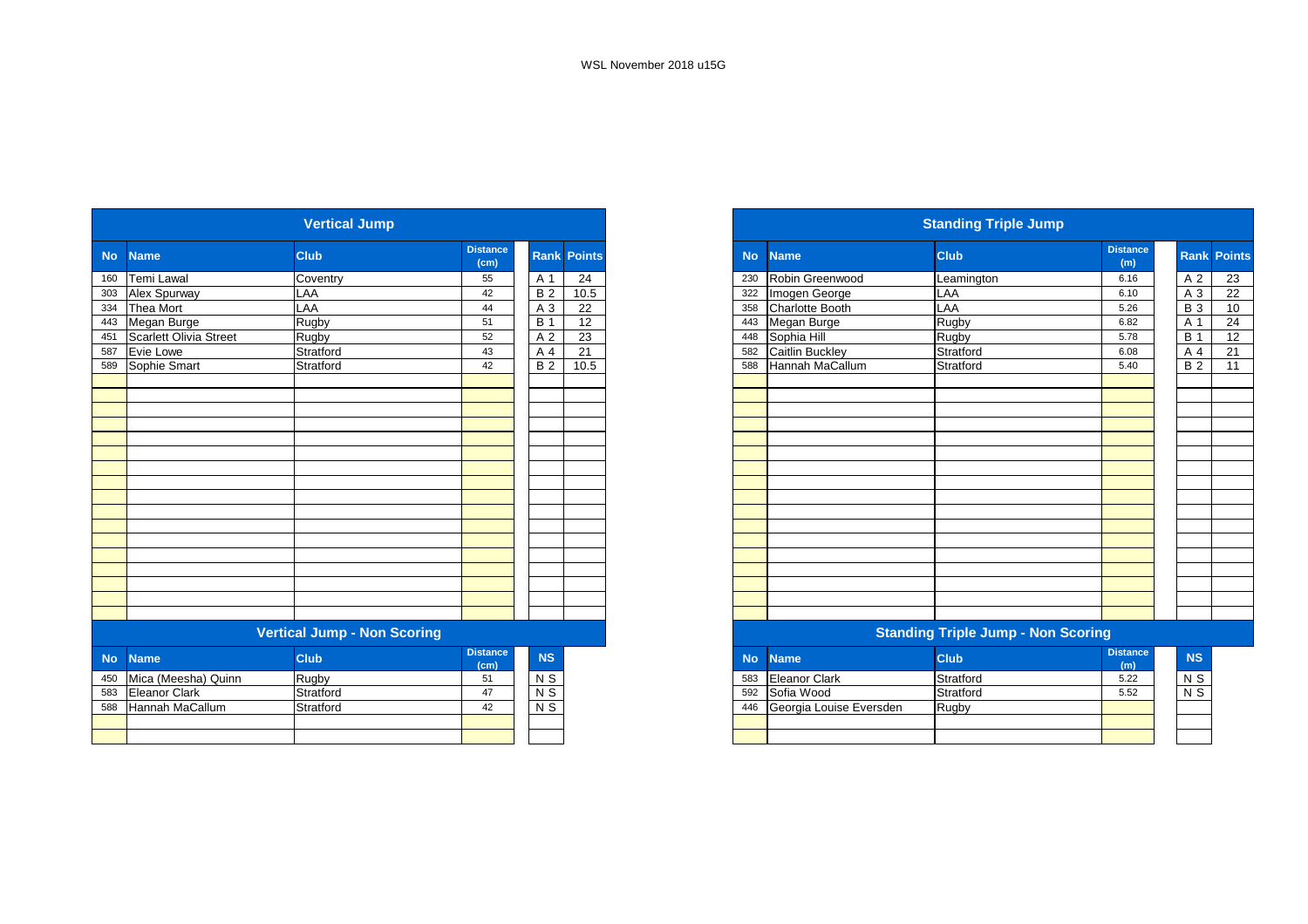| <b>Name</b><br>Dis(m)<br><b>Club</b><br><b>No</b><br>Robin Greenwood<br>7.77<br>A 3<br>Leamington<br>230 | <b>Rank Points</b><br>22<br>24 |
|----------------------------------------------------------------------------------------------------------|--------------------------------|
|                                                                                                          |                                |
|                                                                                                          |                                |
| Imogen George<br>LAA<br>A 1<br>322<br>10.02                                                              |                                |
| <b>Thea Mort</b><br>LAA<br><b>B</b> 1<br>334<br>6.62                                                     | 12                             |
| Mica (Meesha) Quinn<br>Rugby<br>A 2<br>450<br>8.82                                                       | 23                             |
| Sophia Hill<br>Rugby<br><b>B2</b><br>5.93<br>448                                                         | 11                             |
| Eleanor Clark<br>Stratford<br><b>B3</b><br>5.73<br>583                                                   | 10                             |
| Sophie Smart<br>A 4<br>Stratford<br>589<br>6.24                                                          | 21                             |
|                                                                                                          |                                |
|                                                                                                          |                                |
|                                                                                                          |                                |
|                                                                                                          |                                |
|                                                                                                          |                                |
|                                                                                                          |                                |
|                                                                                                          |                                |
|                                                                                                          |                                |
|                                                                                                          |                                |
|                                                                                                          |                                |
|                                                                                                          |                                |
|                                                                                                          |                                |
|                                                                                                          |                                |
|                                                                                                          |                                |
|                                                                                                          |                                |
|                                                                                                          |                                |
|                                                                                                          |                                |
| <b>Shot Put - Non Scoring</b>                                                                            |                                |
| <b>Name</b><br><b>Club</b><br>Dis (m)<br><b>NS</b><br><b>No</b>                                          |                                |
| Stratford<br>Jemma Hall<br>5.97<br>N S<br>585                                                            |                                |
|                                                                                                          |                                |
|                                                                                                          |                                |
|                                                                                                          |                                |
|                                                                                                          |                                |

|           |             | <b>Soft Javelin</b>        |        |           |                    |
|-----------|-------------|----------------------------|--------|-----------|--------------------|
| <b>No</b> | <b>Name</b> | <b>Club</b>                | Dis(m) |           | <b>Rank Points</b> |
|           |             |                            |        |           |                    |
|           |             |                            |        |           |                    |
|           |             |                            |        |           |                    |
|           |             |                            |        |           |                    |
|           |             |                            |        |           |                    |
|           |             |                            |        |           |                    |
|           |             |                            |        |           |                    |
|           |             |                            |        |           |                    |
|           |             |                            |        |           |                    |
|           |             |                            |        |           |                    |
|           |             |                            |        |           |                    |
|           |             |                            |        |           |                    |
|           |             |                            |        |           |                    |
|           |             |                            |        |           |                    |
|           |             |                            |        |           |                    |
|           |             |                            |        |           |                    |
|           |             |                            |        |           |                    |
|           |             |                            |        |           |                    |
|           |             |                            |        |           |                    |
|           |             |                            |        |           |                    |
|           |             |                            |        |           |                    |
|           |             | Soft Javelin - Non Scoring |        |           |                    |
| <b>No</b> | <b>Name</b> | <b>Club</b>                | Dis(m) | <b>NS</b> |                    |
|           |             |                            |        |           |                    |
|           |             |                            |        |           |                    |
|           |             |                            |        |           |                    |
|           |             |                            |        |           |                    |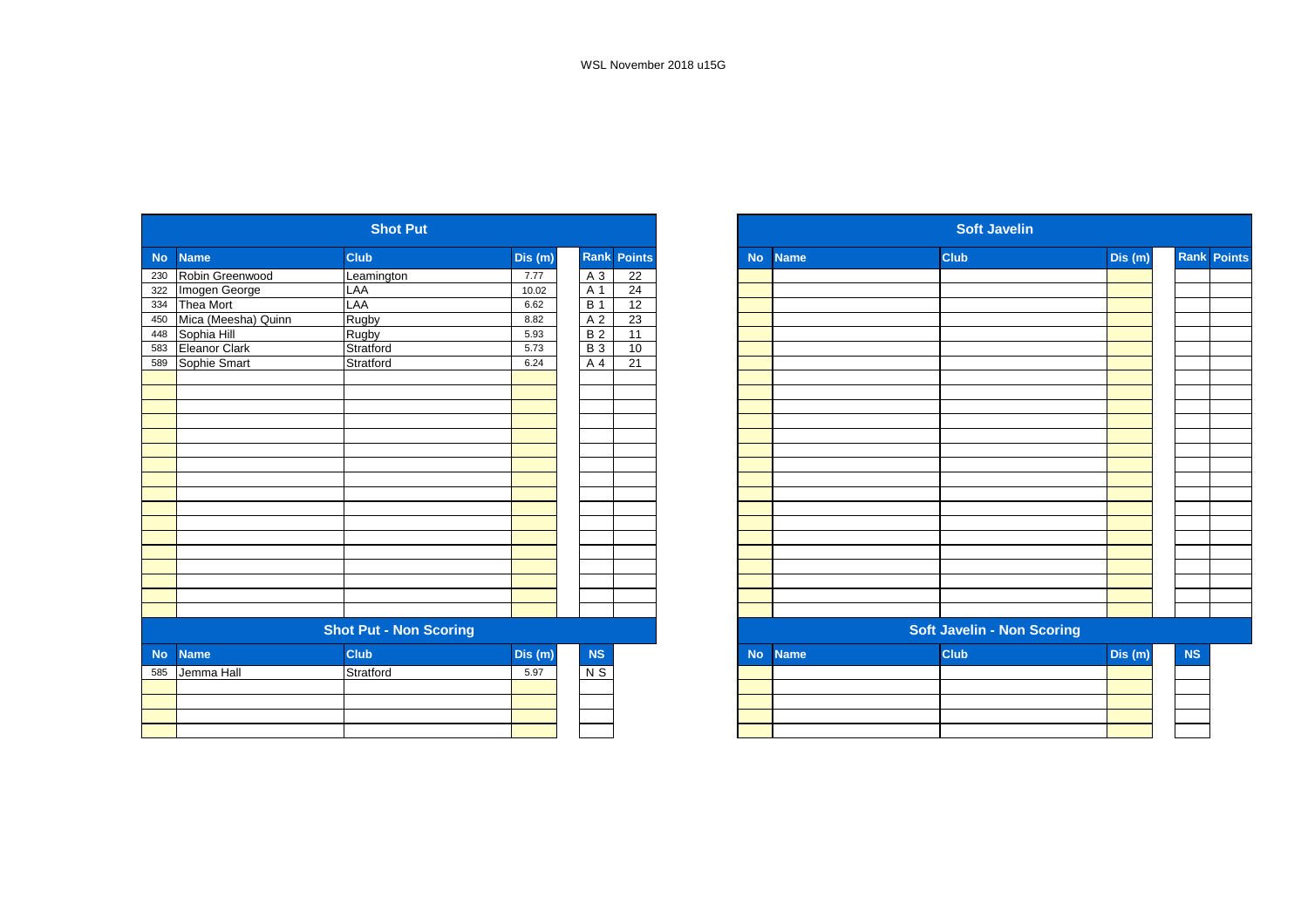#### WSL November 2018 u15G

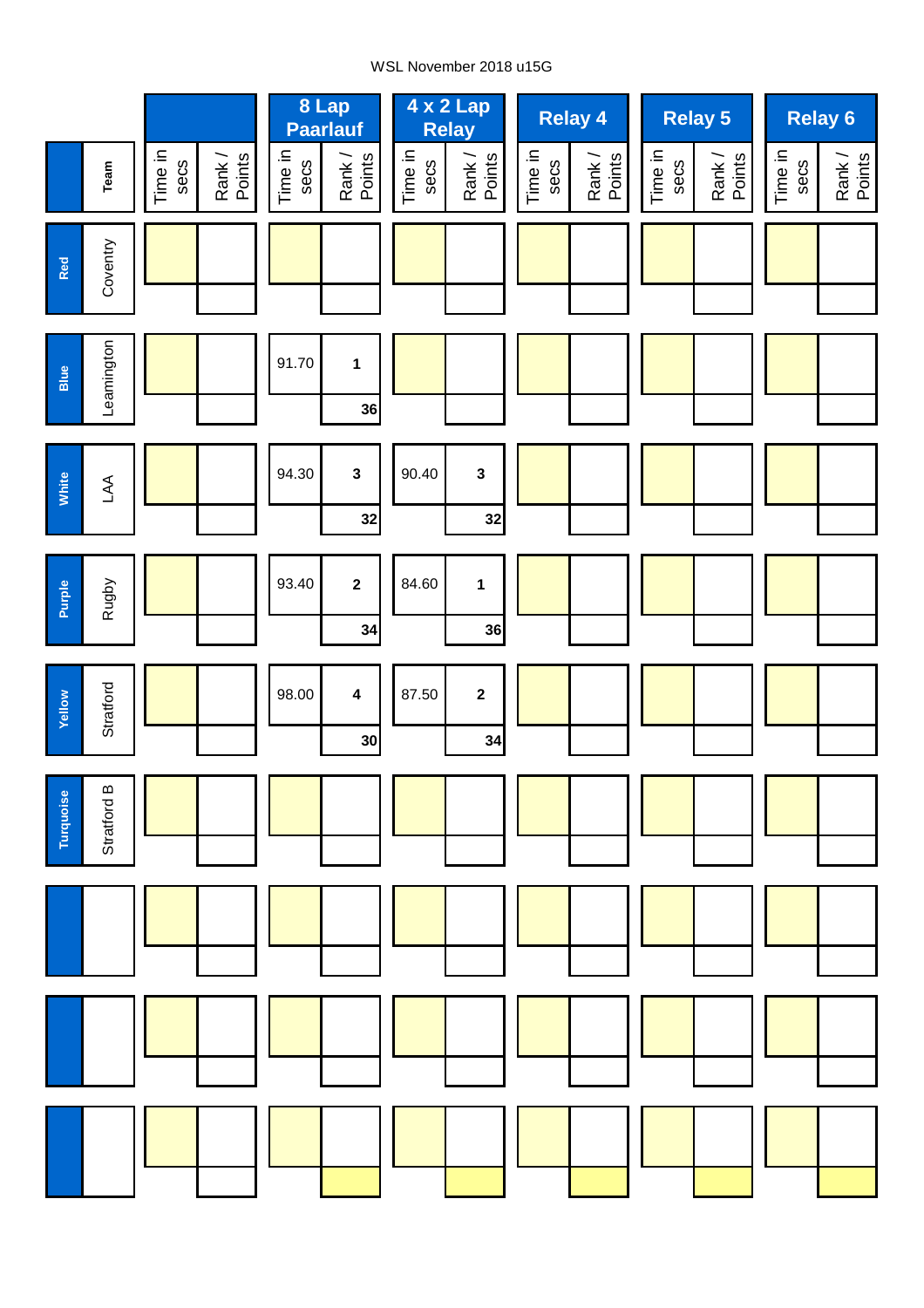|              |                   | 23 November 2018            | Red      | <b>Blue</b>    | White          | Purple               | Yellow                  | <b>Turquoise</b>        | Pink               |  |
|--------------|-------------------|-----------------------------|----------|----------------|----------------|----------------------|-------------------------|-------------------------|--------------------|--|
|              |                   | Under 15 - Boys             | Coventry | Leamington     | LAA            | <b>Rugby</b>         | <b>Stratford</b>        | <b>Stratford B</b>      | <b>Stratford C</b> |  |
|              |                   | 2 Lap Race                  |          |                | 24             | 34                   | 23                      | 32                      |                    |  |
|              | <b>Individual</b> | 4 Lap Race                  |          |                | 23             | 33                   | 36                      | 31                      |                    |  |
| TRACK        |                   | 6 Lap Race                  |          |                |                |                      |                         |                         |                    |  |
|              |                   | <b>Obstacle Relay</b>       |          |                |                |                      |                         |                         |                    |  |
|              | Relay             | 8 Lap Paarlauf              |          |                |                | 34                   | 36                      | 32                      |                    |  |
|              |                   | 4 x 2 Lap Relay             |          |                |                | 34                   | 36                      | 32                      |                    |  |
|              |                   |                             |          |                |                |                      |                         |                         |                    |  |
|              |                   | <b>Speed Bounce</b>         |          |                | 22             | 36                   | 23                      | 21                      |                    |  |
|              |                   | <b>Standing Long Jump</b>   |          | 22             | 33             | 32                   | 35                      | 30                      |                    |  |
|              | Jumps             | Vertical Jump               |          | 20             | 24             | 32                   | 34                      | 33                      |                    |  |
| <b>FIELD</b> |                   | <b>Standing Triple Jump</b> |          |                | 35.5           | 33.5                 | 32                      | 31                      |                    |  |
|              | <b>Throws</b>     | <b>Shot Put</b>             |          | 23             | 24             | 32                   | 34                      | 30                      |                    |  |
|              |                   | <b>Total</b>                |          | 65             | 185.5          | 300.5                | 289                     | 272                     |                    |  |
|              |                   | <b>Overall Position</b>     |          | $\overline{5}$ | $\overline{4}$ | $\blacktriangleleft$ | $\overline{\mathbf{2}}$ | $\overline{\mathbf{3}}$ |                    |  |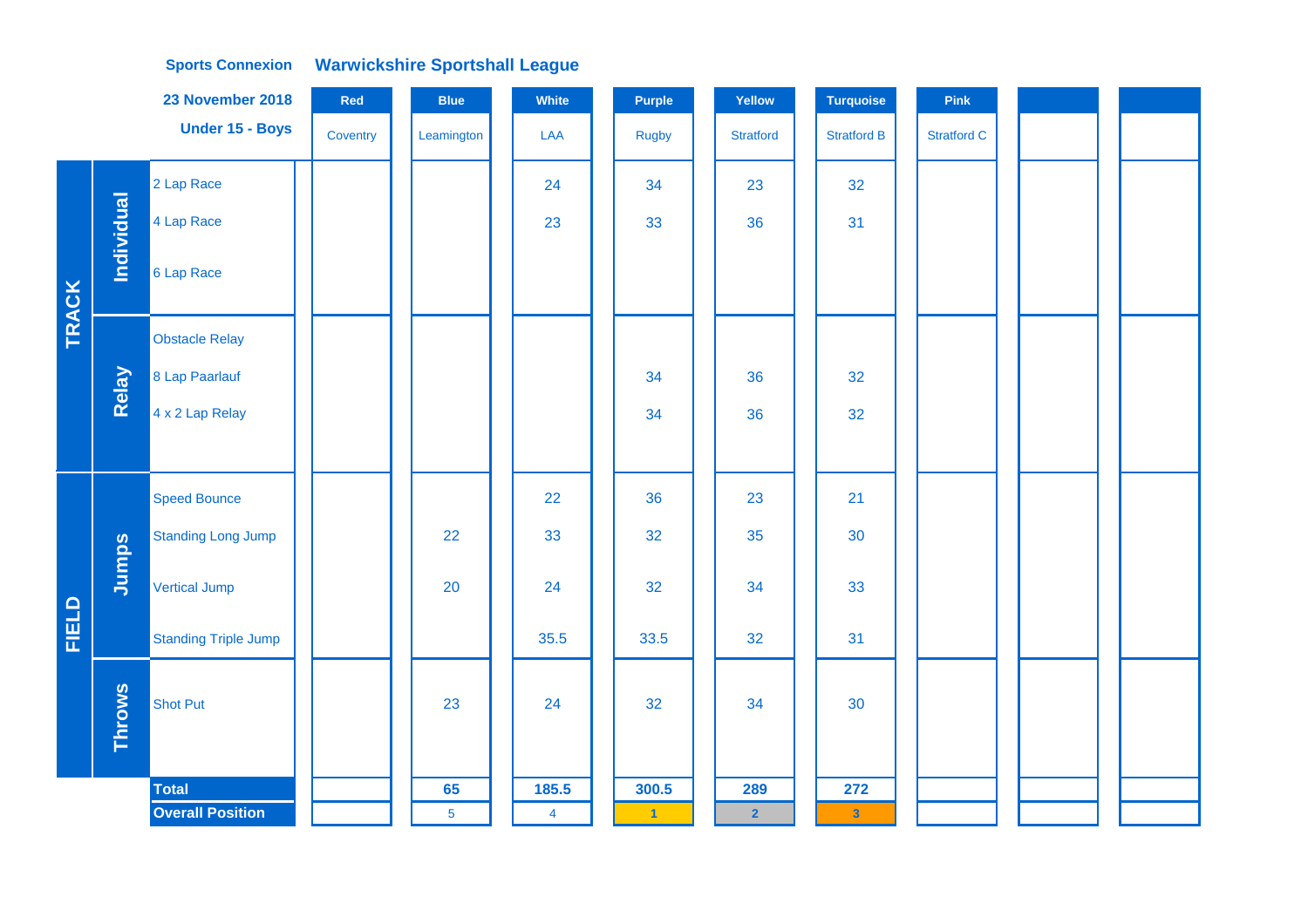|           | 2 Lap Race              |                          |             |                 |                    |  |
|-----------|-------------------------|--------------------------|-------------|-----------------|--------------------|--|
|           | <b>Name</b>             | <b>Club</b>              | <b>Time</b> |                 | <b>Rank Points</b> |  |
| 318       | <b>Gabriel Ball</b>     | LAA                      | 19.3        | A 1             | 24                 |  |
| 601       | <b>Oliver Calladine</b> | Stratford                | 20          | $\overline{A2}$ | 23                 |  |
| 439       | Joshua Farrell          | Rugby                    | 20.8        | $A_3$           | 22                 |  |
| 441       | Lewis Carl Gurney       | Rugby                    | 20.8        | <b>B</b> 1      | $\overline{12}$    |  |
| 607       | James Lamb              | <b>Stratford B</b>       | 23          | A 4             | $\overline{21}$    |  |
| 605       | Harry Gravelsons        | <b>Stratford B</b>       | 23.7        | <b>B2</b>       | 11                 |  |
|           |                         |                          |             |                 |                    |  |
|           |                         |                          |             |                 |                    |  |
|           |                         |                          |             |                 |                    |  |
|           |                         |                          |             |                 |                    |  |
|           |                         |                          |             |                 |                    |  |
|           |                         |                          |             |                 |                    |  |
|           |                         |                          |             |                 |                    |  |
|           |                         |                          |             |                 |                    |  |
|           |                         |                          |             |                 |                    |  |
|           |                         |                          |             |                 |                    |  |
|           |                         |                          |             |                 |                    |  |
|           |                         |                          |             |                 |                    |  |
|           |                         |                          |             |                 |                    |  |
|           |                         |                          |             |                 |                    |  |
|           |                         |                          |             |                 |                    |  |
|           |                         |                          |             |                 |                    |  |
|           |                         |                          |             |                 |                    |  |
|           |                         |                          |             |                 |                    |  |
|           |                         | 2 Lap Race - Non Scoring |             |                 |                    |  |
| <b>No</b> | <b>Name</b>             | <b>Club</b>              | Time        | <b>NS</b>       |                    |  |
| 609       | <b>Acelin Smith</b>     | Stratford                | 22.7        | N S             |                    |  |
|           |                         |                          |             |                 |                    |  |
|           |                         |                          |             |                 |                    |  |
|           |                         |                          |             |                 |                    |  |
|           |                         |                          |             |                 |                    |  |
|           |                         |                          |             |                 |                    |  |

|           | <b>4 Lap Race</b>      |                          |             |                |                    |  |  |
|-----------|------------------------|--------------------------|-------------|----------------|--------------------|--|--|
| <b>No</b> | <b>Name</b>            | <b>Club</b>              | <b>Time</b> |                | <b>Rank Points</b> |  |  |
| 603       | <b>Freddie Clemons</b> | Stratford                | 42.4        | A 1            | 24                 |  |  |
| 336       | Zac Cale               | LAA                      | 43.1        | A 2            | 23                 |  |  |
| 442       | Oliver Scott           | Rugby                    | 44.1        | A <sub>3</sub> | 22                 |  |  |
| 613       | Henry Madden-Forman    | Stratford                | 44.5        | <b>B</b> 1     | 12                 |  |  |
| 440       | Harry James Goldthorp  | Rugby                    | 47.3        | <b>B2</b>      | 11                 |  |  |
| 612       | Alexander Winning      | <b>Stratford B</b>       | 48          | A 4            | 21                 |  |  |
| 605       | Harry Gravelsons       | <b>Stratford B</b>       | 49.5        | <b>B</b> 3     | 10                 |  |  |
|           |                        |                          |             |                |                    |  |  |
|           |                        |                          |             |                |                    |  |  |
|           |                        |                          |             |                |                    |  |  |
|           |                        |                          |             |                |                    |  |  |
|           |                        |                          |             |                |                    |  |  |
|           |                        |                          |             |                |                    |  |  |
|           |                        |                          |             |                |                    |  |  |
|           |                        |                          |             |                |                    |  |  |
|           |                        |                          |             |                |                    |  |  |
|           |                        |                          |             |                |                    |  |  |
|           |                        |                          |             |                |                    |  |  |
|           |                        |                          |             |                |                    |  |  |
|           |                        |                          |             |                |                    |  |  |
|           |                        |                          |             |                |                    |  |  |
|           |                        |                          |             |                |                    |  |  |
|           |                        |                          |             |                |                    |  |  |
|           |                        |                          |             |                |                    |  |  |
|           |                        | 4 Lap Race - Non Scoring |             |                |                    |  |  |
| <b>No</b> | <b>Name</b>            | <b>Club</b>              | <b>Time</b> | <b>NS</b>      |                    |  |  |
|           |                        |                          |             |                |                    |  |  |
|           |                        |                          |             |                |                    |  |  |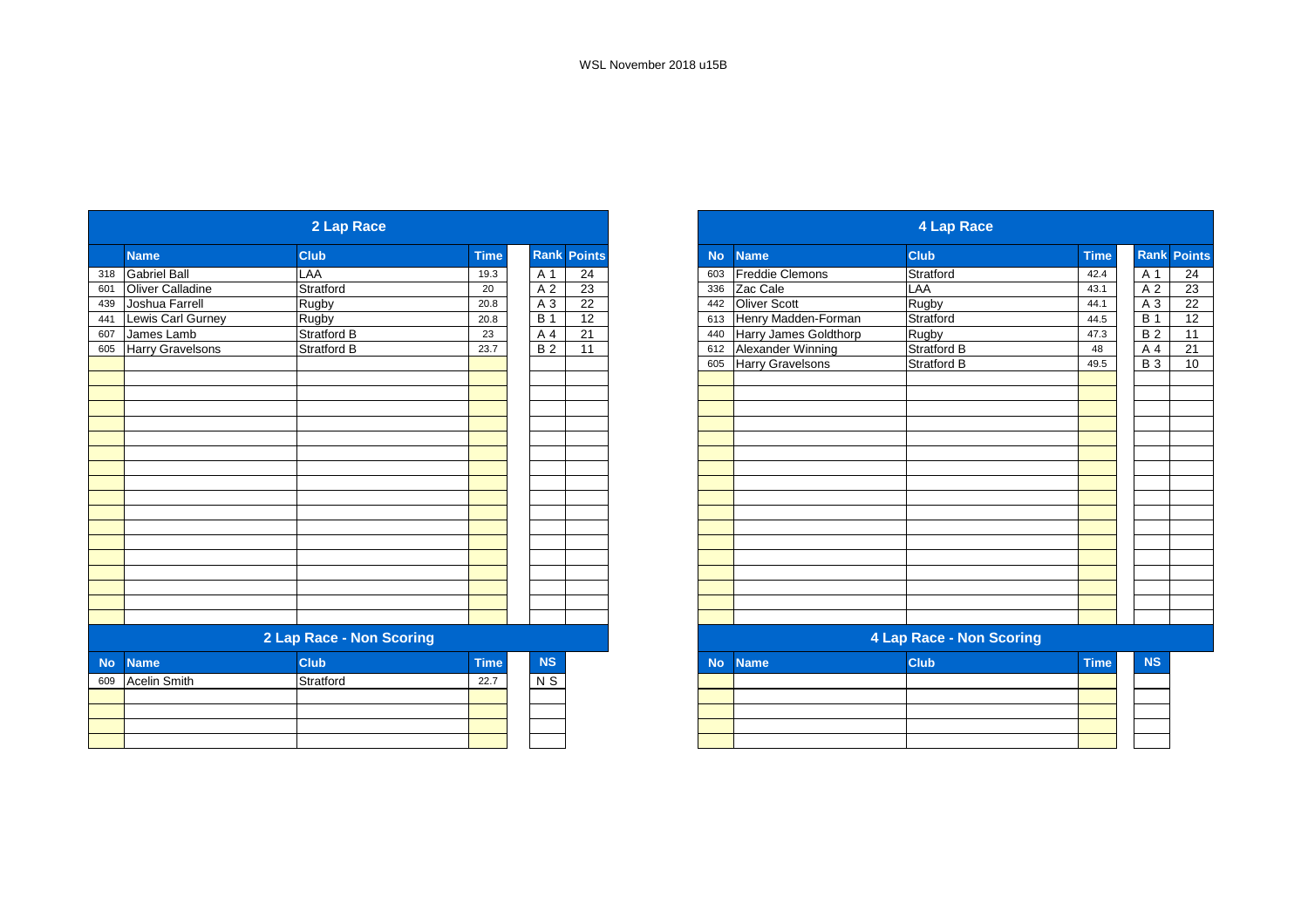|           |                     | <b>Speed Bounce</b>               |                |                |                    |
|-----------|---------------------|-----------------------------------|----------------|----------------|--------------------|
| <b>No</b> | <b>Name</b>         | Club                              | <b>Bounces</b> |                | <b>Rank Points</b> |
| 336       | Zac Cale            | LAA                               | 72             | A 3            | 22                 |
| 438       | William John Cramp  | Rugby                             | 81             | A 1            | 24                 |
| 437       | Thomas Martin Cramp | Rugby                             | 80             | <b>B</b> 1     | 12                 |
| 611       | Callum West         | Stratford                         | 75             | A <sub>2</sub> | 23                 |
| 612       | Alexander Winning   | Stratford B                       | 47             | A 4            | 21                 |
|           |                     |                                   |                |                |                    |
|           |                     |                                   |                |                |                    |
|           |                     |                                   |                |                |                    |
|           |                     |                                   |                |                |                    |
|           |                     |                                   |                |                |                    |
|           |                     |                                   |                |                |                    |
|           |                     |                                   |                |                |                    |
|           |                     |                                   |                |                |                    |
|           |                     |                                   |                |                |                    |
|           |                     |                                   |                |                |                    |
|           |                     |                                   |                |                |                    |
|           |                     |                                   |                |                |                    |
|           |                     |                                   |                |                |                    |
|           |                     |                                   |                |                |                    |
|           |                     |                                   |                |                |                    |
|           |                     |                                   |                |                |                    |
|           |                     |                                   |                |                |                    |
|           |                     |                                   |                |                |                    |
|           |                     |                                   |                |                |                    |
|           |                     | <b>Speed Bounce - Non Scoring</b> |                |                |                    |
| <b>No</b> | <b>Name</b>         | <b>Club</b>                       | <b>Bounces</b> | <b>NS</b>      |                    |
|           |                     |                                   |                |                |                    |
|           |                     |                                   |                |                |                    |
|           |                     |                                   |                |                |                    |
|           |                     |                                   |                |                |                    |
|           |                     |                                   |                |                |                    |
|           |                     |                                   |                |                |                    |

| <b>Standing Long Jump</b>               |                       |                    |                        |  |                           |                    |
|-----------------------------------------|-----------------------|--------------------|------------------------|--|---------------------------|--------------------|
| <b>No</b>                               | <b>Name</b>           | Club               | <b>Distance</b><br>(m) |  |                           | <b>Rank Points</b> |
| 228                                     | Matthew Ashbourne     | Leamington         | 2.17                   |  | A 3                       | 22                 |
| 318                                     | <b>Gabriel Ball</b>   | LAA                | 2.61                   |  | A 1                       | 24                 |
| 336                                     | Zac Cale              | LAA                | 1.85                   |  | <b>B</b> 4                | 9                  |
| 439                                     | Joshua Farrell        | Rugby              | 2.03                   |  | A <sub>4</sub>            | 21                 |
| 440                                     | Harry James Goldthorp | Rugby              | 1.93                   |  | <b>B2</b>                 | 11                 |
| 600                                     | Oscar Albanese        | Stratford          | 2.28                   |  | <b>B</b> 1                | 12                 |
| 613                                     | Henry Madden-Forman   | Stratford          | 2.40                   |  | A <sub>2</sub>            | 23                 |
| 607                                     | James Lamb            | <b>Stratford B</b> | 1.97                   |  | A 5                       | 20                 |
| 602                                     | <b>Ned Campbell</b>   | <b>Stratford B</b> | 1.86                   |  | <b>B3</b>                 | 10                 |
|                                         |                       |                    |                        |  |                           |                    |
|                                         |                       |                    |                        |  |                           |                    |
|                                         |                       |                    |                        |  |                           |                    |
|                                         |                       |                    |                        |  |                           |                    |
|                                         |                       |                    |                        |  |                           |                    |
|                                         |                       |                    |                        |  |                           |                    |
|                                         |                       |                    |                        |  |                           |                    |
|                                         |                       |                    |                        |  |                           |                    |
|                                         |                       |                    |                        |  |                           |                    |
|                                         |                       |                    |                        |  |                           |                    |
|                                         |                       |                    |                        |  |                           |                    |
|                                         |                       |                    |                        |  |                           |                    |
|                                         |                       |                    |                        |  |                           |                    |
|                                         |                       |                    |                        |  |                           |                    |
|                                         |                       |                    |                        |  |                           |                    |
| <b>Standing Long Jump - Non Scoring</b> |                       |                    |                        |  |                           |                    |
| <b>No</b>                               | <b>Name</b>           | Club               | <b>Distance</b><br>(m) |  | <b>NS</b>                 |                    |
| 438                                     | William John Cramp    | Rugby              | 1.83                   |  | N S                       |                    |
| 611                                     | Callum West           | Stratford          | 1.93                   |  | N <sub>S</sub>            |                    |
| 344                                     | <b>Isaac Bogle</b>    | LAA                | 2.47                   |  | $\overline{\mathsf{N}}$ S |                    |
|                                         |                       |                    |                        |  |                           |                    |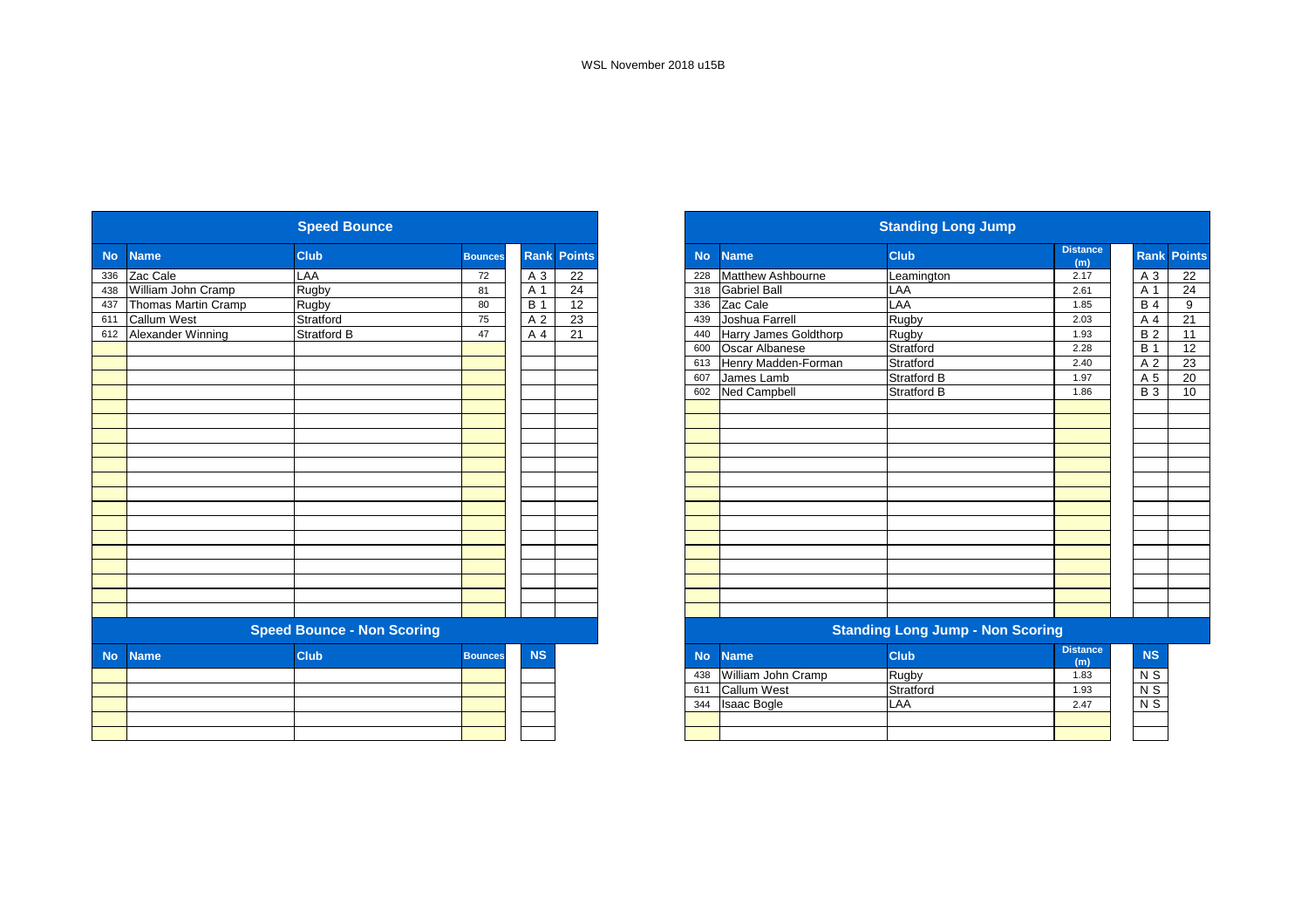|           |                        | <b>Vertical Jump</b>               |                         |                |                    |
|-----------|------------------------|------------------------------------|-------------------------|----------------|--------------------|
| <b>No</b> | <b>Name</b>            | <b>Club</b>                        | <b>Distance</b><br>(cm) |                | <b>Rank Points</b> |
| 228       | Matthew Ashbourne      | Leamington                         | 51                      | A 5            | 20                 |
| 344       | <b>Isaac Bogle</b>     | LAA                                | 63                      | A 1            | 24                 |
| 440       | Harry James Goldthorp  | Rugby                              | 39                      | <b>B2</b>      | 11                 |
| 441       | Lewis Carl Gurney      | Rugby                              | 52                      | A 4            | 21                 |
| 603       | <b>Freddie Clemons</b> | Stratford                          | 49                      | <b>B</b> 1     | 12                 |
| 604       | George Fox Rowe        | Stratford                          | 54                      | A 3            | 22                 |
| 612       | Alexander Winning      | Stratford B                        | 57                      | A <sub>2</sub> | 23                 |
| 602       | Ned Campbell           | Stratford B                        | 38                      | <b>B3</b>      | 10                 |
|           |                        |                                    |                         |                |                    |
|           |                        |                                    |                         |                |                    |
|           |                        |                                    |                         |                |                    |
|           |                        |                                    |                         |                |                    |
|           |                        |                                    |                         |                |                    |
|           |                        |                                    |                         |                |                    |
|           |                        |                                    |                         |                |                    |
|           |                        |                                    |                         |                |                    |
|           |                        |                                    |                         |                |                    |
|           |                        |                                    |                         |                |                    |
|           |                        |                                    |                         |                |                    |
|           |                        |                                    |                         |                |                    |
|           |                        |                                    |                         |                |                    |
|           |                        |                                    |                         |                |                    |
|           |                        |                                    |                         |                |                    |
|           |                        | <b>Vertical Jump - Non Scoring</b> |                         |                |                    |
| <b>No</b> | <b>Name</b>            | Club                               | <b>Distance</b><br>(cm) | <b>NS</b>      |                    |
|           |                        |                                    |                         |                |                    |
|           |                        |                                    |                         |                |                    |
|           |                        |                                    |                         |                |                    |
|           |                        |                                    |                         |                |                    |
|           |                        |                                    |                         |                |                    |

| <b>Standing Triple Jump</b>               |                         |                    |                        |                |                    |  |  |
|-------------------------------------------|-------------------------|--------------------|------------------------|----------------|--------------------|--|--|
| <b>No</b>                                 | <b>Name</b>             | <b>Club</b>        | <b>Distance</b><br>(m) |                | <b>Rank Points</b> |  |  |
| 336                                       | Zac Cale                | LAA                | 6.40                   | <b>B</b> 1     | 11.5               |  |  |
| 344                                       | <b>Isaac Bogle</b>      | LAA                | 7.98                   | A 1            | 24                 |  |  |
| 441                                       | Lewis Carl Gurney       | Rugby              | 6.65                   | A 3            | 22                 |  |  |
| 442                                       | <b>Oliver Scott</b>     | Rugby              | 6.40                   | <b>B</b> 1     | 11.5               |  |  |
| 604                                       | George Fox Rowe         | Stratford          | 7.70                   | A <sub>2</sub> | 23                 |  |  |
| 609                                       | <b>Acelin Smith</b>     | Stratford          | 5.65                   | <b>B4</b>      | 9                  |  |  |
| 605                                       | <b>Harry Gravelsons</b> | <b>Stratford B</b> | 6.60                   | A <sub>4</sub> | 21                 |  |  |
| 607                                       | James Lamb              | Stratford B        | 5.82                   | <b>B</b> 3     | 10                 |  |  |
|                                           |                         |                    |                        |                |                    |  |  |
|                                           |                         |                    |                        |                |                    |  |  |
|                                           |                         |                    |                        |                |                    |  |  |
|                                           |                         |                    |                        |                |                    |  |  |
|                                           |                         |                    |                        |                |                    |  |  |
|                                           |                         |                    |                        |                |                    |  |  |
|                                           |                         |                    |                        |                |                    |  |  |
|                                           |                         |                    |                        |                |                    |  |  |
|                                           |                         |                    |                        |                |                    |  |  |
|                                           |                         |                    |                        |                |                    |  |  |
|                                           |                         |                    |                        |                |                    |  |  |
|                                           |                         |                    |                        |                |                    |  |  |
|                                           |                         |                    |                        |                |                    |  |  |
|                                           |                         |                    |                        |                |                    |  |  |
|                                           |                         |                    |                        |                |                    |  |  |
|                                           |                         |                    |                        |                |                    |  |  |
| <b>Standing Triple Jump - Non Scoring</b> |                         |                    |                        |                |                    |  |  |
|                                           | No Name                 | Club               | <b>Distance</b>        | <b>NS</b>      |                    |  |  |

| <b>No</b> | <b>Name</b>    | <b>Club</b> | <b>Distance</b><br>(m) | <b>NS</b> |
|-----------|----------------|-------------|------------------------|-----------|
| 439       | Joshua Farrell | Rugby       | 6.3                    | N S       |
|           |                |             |                        |           |
|           |                |             |                        |           |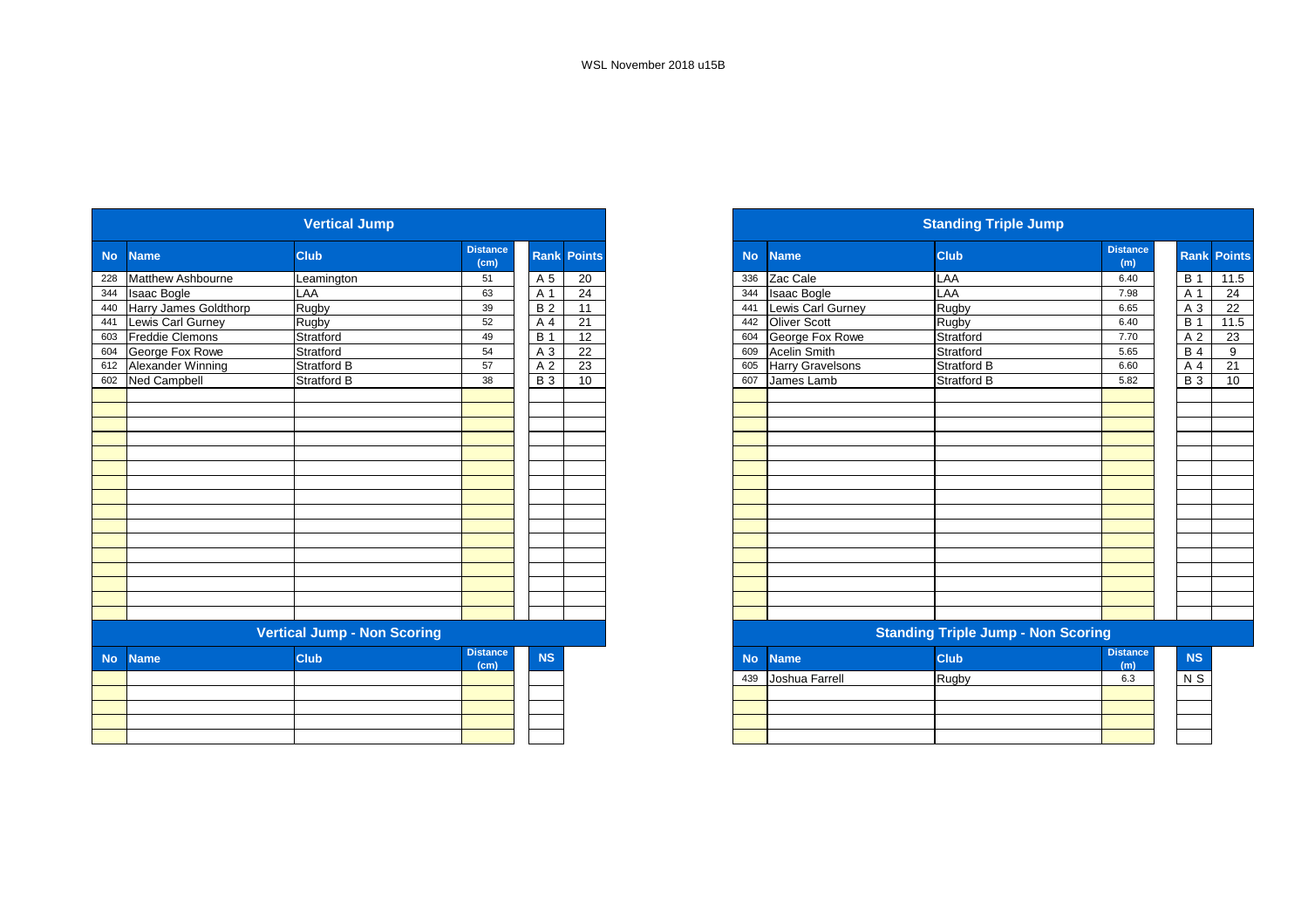| <b>Name</b><br>Dis(m)<br><b>Club</b><br><b>No</b>                        | <b>Rank Points</b> |  |  |  |  |  |
|--------------------------------------------------------------------------|--------------------|--|--|--|--|--|
|                                                                          |                    |  |  |  |  |  |
| <b>Matthew Ashbourne</b><br>Leamington<br>11.22<br>A <sub>2</sub><br>228 | 23                 |  |  |  |  |  |
| <b>Gabriel Ball</b><br>LAA<br>A 1<br>318<br>12.88                        | 24                 |  |  |  |  |  |
| Harry James Goldthorp<br><b>B2</b><br>Rugby<br>440<br>7.67               | 11                 |  |  |  |  |  |
| <b>Oliver Scott</b><br>Rugby<br>A 4<br>442<br>8.08                       | 21                 |  |  |  |  |  |
| <b>Freddie Clemons</b><br>Stratford<br>A <sub>3</sub><br>9.86<br>603     | 22                 |  |  |  |  |  |
| <b>Acelin Smith</b><br><b>B</b> 1<br>Stratford<br>609<br>9.15            | 12                 |  |  |  |  |  |
| <b>B3</b><br>Ned Campbell<br>Stratford B<br>5.36<br>602                  | 10                 |  |  |  |  |  |
| Alexander Winning<br>Stratford B<br>A 5<br>612<br>6.03                   | 20                 |  |  |  |  |  |
|                                                                          |                    |  |  |  |  |  |
|                                                                          |                    |  |  |  |  |  |
|                                                                          |                    |  |  |  |  |  |
|                                                                          |                    |  |  |  |  |  |
|                                                                          |                    |  |  |  |  |  |
|                                                                          |                    |  |  |  |  |  |
|                                                                          |                    |  |  |  |  |  |
|                                                                          |                    |  |  |  |  |  |
|                                                                          |                    |  |  |  |  |  |
|                                                                          |                    |  |  |  |  |  |
|                                                                          |                    |  |  |  |  |  |
|                                                                          |                    |  |  |  |  |  |
|                                                                          |                    |  |  |  |  |  |
|                                                                          |                    |  |  |  |  |  |
|                                                                          |                    |  |  |  |  |  |
|                                                                          |                    |  |  |  |  |  |
| <b>Shot Put - Non Scoring</b>                                            |                    |  |  |  |  |  |
| <b>Name</b><br><b>Club</b><br><b>NS</b><br><b>No</b><br>Dis(m)           |                    |  |  |  |  |  |
| Stratford<br>Henry Madden-Forman<br>N S<br>613<br>5.93                   |                    |  |  |  |  |  |
|                                                                          |                    |  |  |  |  |  |
|                                                                          |                    |  |  |  |  |  |
|                                                                          |                    |  |  |  |  |  |
|                                                                          |                    |  |  |  |  |  |

| <b>Soft Javelin</b> |             |                                   |        |           |                    |  |
|---------------------|-------------|-----------------------------------|--------|-----------|--------------------|--|
| <b>No</b>           | <b>Name</b> | Club                              | Dis(m) |           | <b>Rank Points</b> |  |
|                     |             |                                   |        |           |                    |  |
|                     |             |                                   |        |           |                    |  |
|                     |             |                                   |        |           |                    |  |
|                     |             |                                   |        |           |                    |  |
|                     |             |                                   |        |           |                    |  |
|                     |             |                                   |        |           |                    |  |
|                     |             |                                   |        |           |                    |  |
|                     |             |                                   |        |           |                    |  |
|                     |             |                                   |        |           |                    |  |
|                     |             |                                   |        |           |                    |  |
|                     |             |                                   |        |           |                    |  |
|                     |             |                                   |        |           |                    |  |
|                     |             |                                   |        |           |                    |  |
|                     |             |                                   |        |           |                    |  |
|                     |             |                                   |        |           |                    |  |
|                     |             |                                   |        |           |                    |  |
|                     |             |                                   |        |           |                    |  |
|                     |             |                                   |        |           |                    |  |
|                     |             |                                   |        |           |                    |  |
|                     |             | <b>Soft Javelin - Non Scoring</b> |        |           |                    |  |
| <b>No</b>           | <b>Name</b> | <b>Club</b>                       | Dis(m) | <b>NS</b> |                    |  |
|                     |             |                                   |        |           |                    |  |
|                     |             |                                   |        |           |                    |  |
|                     |             |                                   |        |           |                    |  |
|                     |             |                                   |        |           |                    |  |